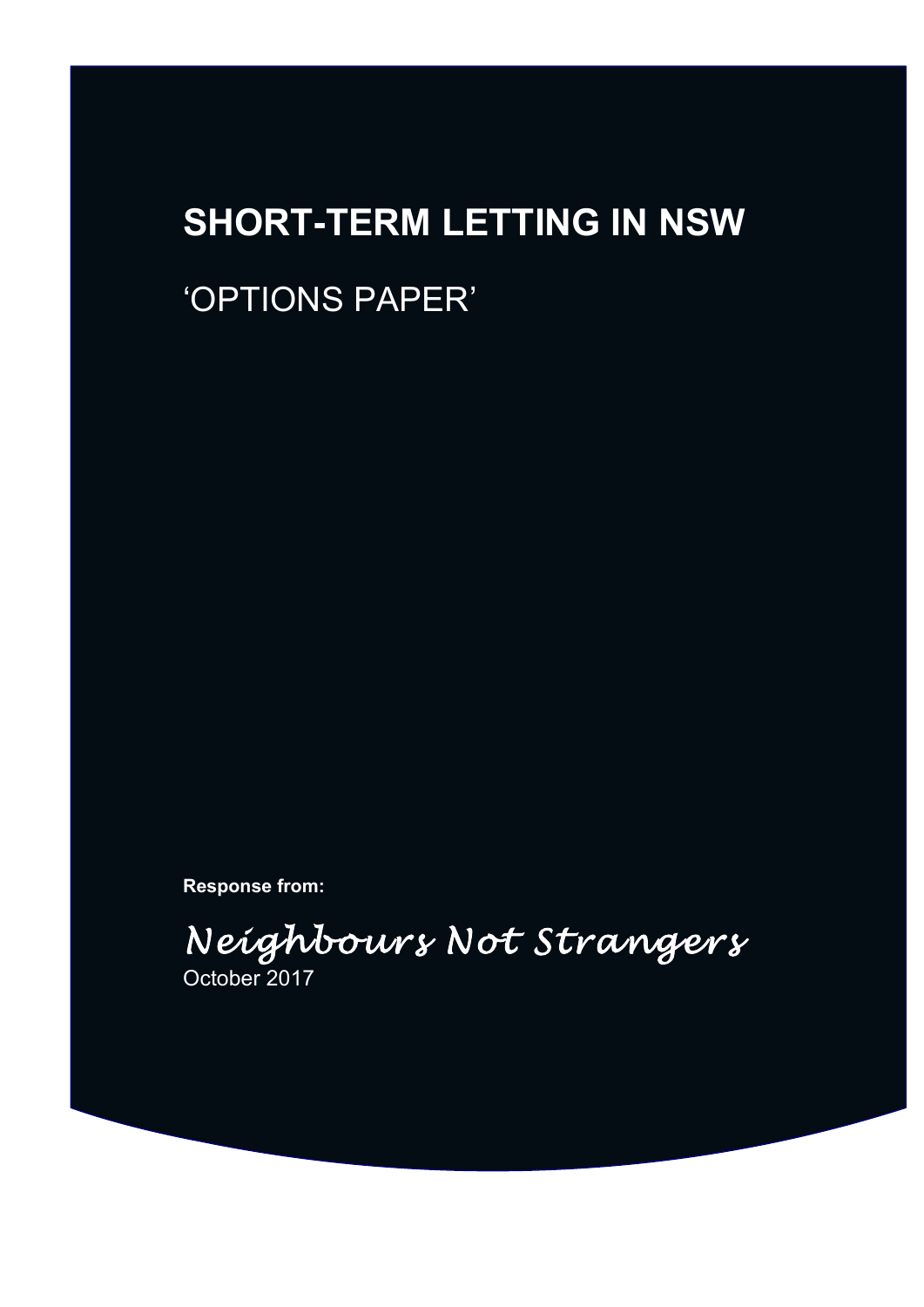# **Table of Contents**

| Commonwealth Disability (Access to Premises - Building) Standards33 |
|---------------------------------------------------------------------|
|                                                                     |
|                                                                     |
|                                                                     |
|                                                                     |
|                                                                     |
|                                                                     |
|                                                                     |
|                                                                     |
|                                                                     |
|                                                                     |
|                                                                     |
|                                                                     |
|                                                                     |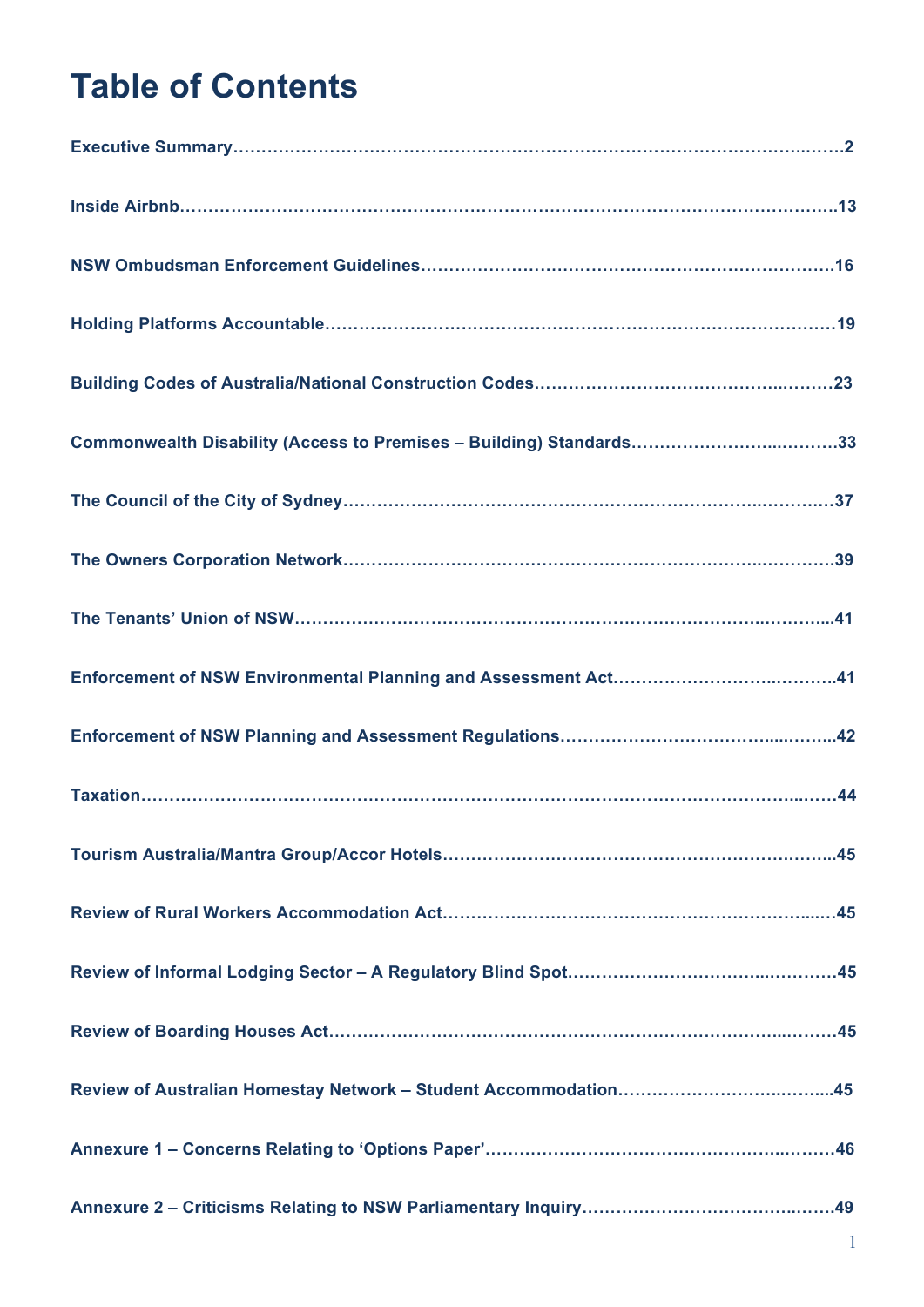

# **NSW GOVERNMENT'S 'OPTIONS' PAPER Short-Term Holiday Letting in NSW**

#### **EXECUTIVE SUMMARY:**

In May 2017 we presented to Ministers of the NSW Parliament our Report: *Give Us Your Homes – The Rise and Rise of Short-Term Letting in NSW<sup>1</sup> .* There has been no acknowledgement of the Report or its contents.

Fact: The short-term tourist/visitor letting of a residential property is a Planning and Zoning issue. Homeowners, however long ago, had a *'choice'* and exercised that choice by signing contracts and purchasing property *residential single-family dwellings* and/or *residential flat dwellings*. Nearly all concurrently signed with financial institutions, committing to residential home loan mortgages. Others entered into a residential tenancy agreement and leased a *residential dwelling.* Others still purchased *commercial property.* All freely exercised a *'choice'*. When purchasing residential property the conveyancy process includes clear instructions as to the '*permissible use with or without consent'* of a property.

There are those who, respecting our legislation, have *chosen* to invest - usually hundreds of thousands of dollars more - to upgrade a single-family dwelling to the standards mandated to facilitate a commercial *Bed & Breakfast, Guesthouse* or *Boarding House* operation. That was their *'choice'*, and they are now seeing their livelihoods decimated by unrestricted competition from unlicensed, unregulated short-term rental operators.

The terms *"Home Sharing"* and *"The Sharing Economy"* are complete misnomers for what is the mass advertising of residential homes for rent as commercial premises. From *night one*, these short-term rentals are a commercial rental for maximum financial gain; income received from residential tenancies being shunned as *'insufficient'* by those involved in this corporatisation of housing. *Airbnb* argues that their landlords have the 'right' to *'share'* homes. They do not have the 'right' to operate from residential premises an unlicensed, commercial:

- Bar, café or restaurant, because they have a kitchen,
- Panel beating shop, motor mechanics or other car repair facility, because they have a garage and yard,
- Dry-cleaners, because they have washing machine, iron, wardrobes/racks/coat hangers,
- Backpackers lodge, guesthouse, serviced apartment, motel or hotel, because they have a bedroom.

A property rented as short-term holiday rental accommodation to persons using or occupying it other than in the ordinary family or household way, has been judged by the *NSW Land and Environment Court* as not satisfying the meaning of the term *"domicile",* and as lacking the requisite degree of permanence of habitation or occupancy for the property to be considered a "*dwelling-house".* Effectively, a *'change of use'* has occurred.

Short-term holiday landlords, agents and platforms are putting Class 1(a) and Class 2 – *Building Codes of Australia (BCA)/National Construction Codes (NCC)* single-family dwellings and flat dwellings, plus bunk beds in roof cavities, spaces under stairs, mattresses in pantries, tents, campervans, tree houses, granny flats, garages, sheds etc – to a Class 1(b) and Class 3 BCA/NCC 'use' without any of the BCA/NCC infrastructure mandated.

#### **In line with legislation,** *NSW Land and Environment Court* **judgments plus Residents' expectations:**

T**he use of Class 1(a) property for Class 1(b) and Class 3 use should be permissible subject to Neighbours'/Council approval and on strict condition of the following:**

The property in question is the primary place of residence of the Applicant seeking licensing of said property for tourist/visitor accommodation purposes,

The Licensee is restricted to one such licence – the license covering his/her primary place of residence,

The property to be upgraded to meet infrastructure requirements for class 1(b) or class 3 property (see BCA/NCC. See also, City of Sydney *Visitor and Tourist Accommodation Development Control Plan*),

Recommending also: an *Affordable Housing Levy* be applied to **all new Applicants** wishing to convert a residential property for use as tourist/visitor accommodation. (City of Sydney *Affordable Housing Levy* to form the template for such a Levy),

A further **non-negotiable condition** of licensing: the property **must be staffed 24/7 by the license holder or onsite manager**,

Payment of an annual license fee, which will produce **a license number for each dwelling, which must be quoted on all listings where a property is advertised**. (See *Platform Accountability* **– page 15)**

**Once this criterion is met, landlords have the right to advertise their property for short-term tourist/visitor rentals via the Agent/s and/or on the platform/s of their choice; hundreds of options are available to them.**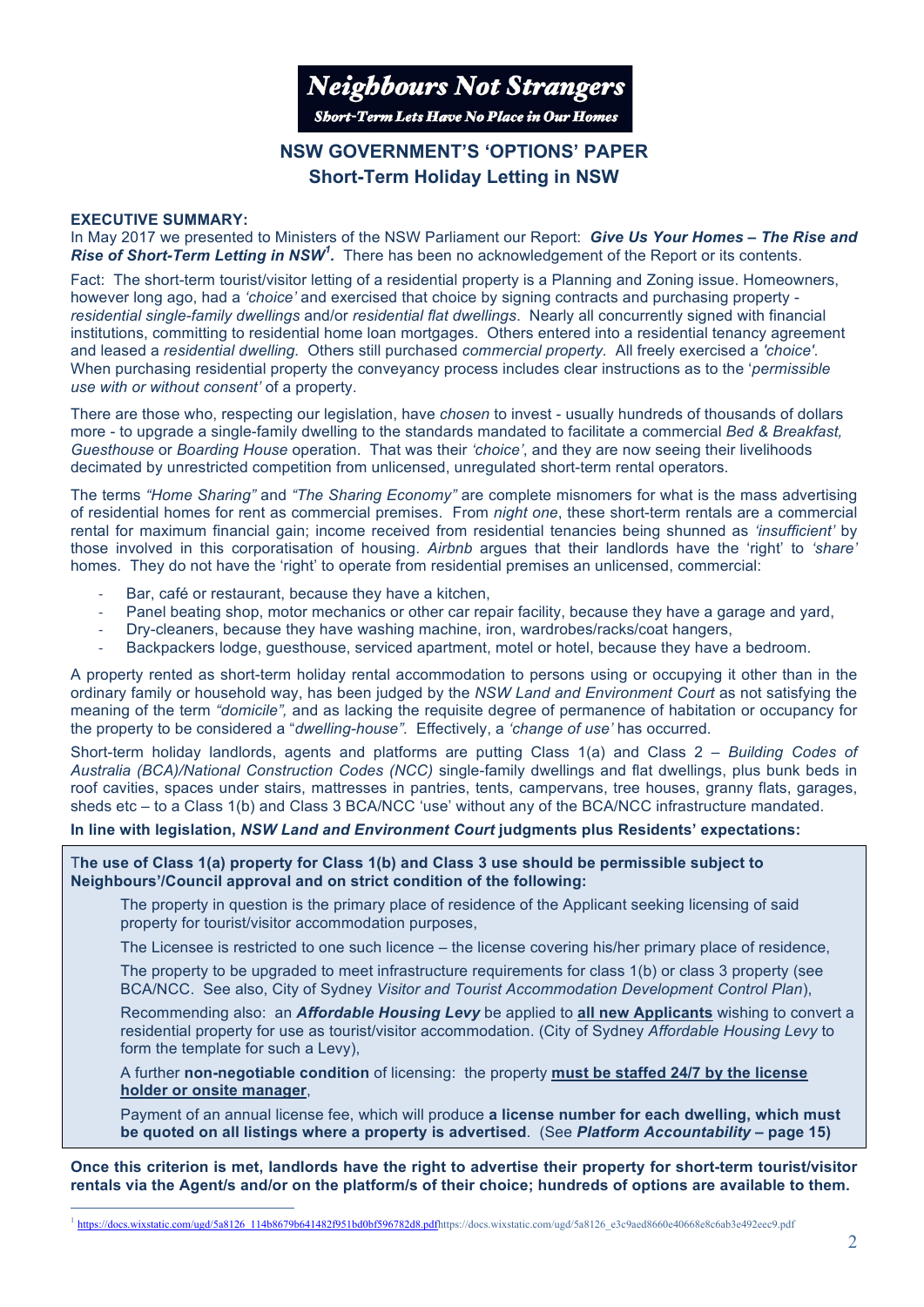**The use of Class 2 residential flat-dwelling property for short-term tourist/visitor accommodation is unacceptable.** Submissions to the NSW Parliamentary Inquiry – *Maestri Towers/Dr Michael Heaney* – set out the unsustainable and unfair financial costs forced upon all strata owners when one or more owners within a strata scheme operate short-term tourist/visitor rentals in a class 2 flat dwelling building. Class 2 flat dwelling property does not meet Class 3 BCA/NCC standards; to share the cost of the required structural upgrades amongst all owners would be unfair as judged by the *NSW Land and Environment Court* (*LEC*). *LEC* case law has consistently and repeatedly judged *'mixed use'* – STRL with Permanent Residents - as *"fundamentally incompatible" 2 , 3 , 4 , 5 .*

As a general rule, Land Use legislation is governed by the State, implemented and enforced by Local Government authorities. It is incumbent on legislators that the power afforded them under the *NSW Environmental Planning*  and Assessment Act<sup>6</sup> and NSW Environmental Planning and Assessment Regulation 2000<sup>7</sup> is adequate and that **their power and responsibility to enforce legislation is exercised.**

Inherent within the term "domicile" is, as a long line of authority in this jurisdiction has established, the notion of a permanent home or, at the very least, a significant degree of permanence of habitation or occupancy. NSW case law examples supporting this position include but are not limited to:

(Potter v Minahan [1908] HCA 63; (1908) 7 CLR 277 at 288; North Sydney Municipal Council v Sydney Serviced Apartments Pty Ltd (1990) 21 NSWLR 532 at 538A-B; [1992] North Sydney Council v Sydney Serviced Apartments Pty Ltd; [2001] Foster v Sutherland Shire Council; KJD York Management Services Pty Ltd v City of Sydney Council [2006] NSWLEC 218; (2006) 148 LGERA 117 at [8]-[18]; City of Sydney Council v Waldorf Apartments Hotel Sydney Pty Ltd; [2007] 187 Kent street v Council of the City of Sydney; [2007] 187 Kent street v Council of the City of Sydney Appeal; [2008] NSWLEC 97; (2008) 158 LGERA 67 at [38]; Warlam Pty Ltd v Marrickville Council [2009] NSWLEC 23; (2009) 165 LGERA 184 at [35]-[36]; Najask Pty Ltd v Palerang Council [2009] NSWLEC 39; (2009) 165 LGERA 171 at [15]; Vic Vellar at [32]; Dooralong Residents Action Group Pty Limited v Wyong Shire Council [2011] NSWLEC 251; (2011) 186 LGERA 274 at [110]; 820 Cawdor Road at [24]; [2011] Council of the City of Sydney v Oaks Harmony; [2011] Council of the City of Sydney v Oaks Hotels and Resorts (re Maestri) 234; [2011] Council of the City of Sydney v Oaks Hotels and Resorts (re Maestri) 235; GrainCorp Operations Limited v Liverpool Plains Shire Council [2012] NSWLEC 143 at [20]-[27] and Haddad at [47]); [2013] Dobrohotoff v Bennic; [2014] Council of the City of Sydney v Con Kotis/Australian Executive Apartments at [14/4923].

In terms of illegal short-term rentals, Local Government representatives admitted to the NSW Parliamentary *Inquiry* that they have imposed voluntary moratoriums on taking action against breaches of Planning legislation. It is appropriate here to quote directly Justice Rachel Pepper of the *NSW Land and Environment Court*:

*"…it appears that the council has been content for the Court to resolve the matter. On any view, this is unsatisfactory and amounts to an effective abrogation by the council of its fundamental duties and responsibilities. These duties include, amongst other things, to manage development and coordinate the orderly and economic use of land within the area under its control. By leaving it to the Court to determine this important issue, the council, by its inaction, has, in my opinion, failed to fulfil its core functions and has failed its constituents."* 

Where too an individual landlord might claim that they are unaware that use of a residential property for short-term rental agreements is not *permissible* this, according to the NSW Land and Environment Court, "*is not sufficient*" 8 .

**It must be stressed: the "***fundamental incompatibility***" of mixing short-term tourist/visitor rentals with permanent residents is not confined to those living in strata buildings. The judgement of the Hon. Justice Rachel Pepper – [2013]** *Dobrohotoff v Bennic***<sup>9</sup> – must be studied in its entirety, as all points covered are relevant to the so-called** *options* **presented in NSW Ministers Roberts and Kean's '***Options Paper'***.** Justice Pepper's judgment should also be read in conjunction with the other judgments listed previously in this document.

Successive NSW Ministers for Local Government have permitted the growth of illegal rentals to reach such an extent that *Airbnb's* Brent Thomas was happy to tell *The Australian* newspaper on 19 September 2017<sup>10</sup>: *"This country has the highest percentage of active Airbnb users in the world…"* A former staffer of Gabrielle Upton, current Minister for Local Government, is now one of *Airbnb's* army of employees here in NSW. As too, are so many others who were former employees of senior *'policy makers'* and *Airbnb's* growing list of '*corporate partners'.*

story/9aedf5cfb1a78c00f4aae0bacc20fd69

 $\frac{1}{2}$ https://www.caselaw.nsw.gov.au/decision/549f8bb83004262463ada6bc

<sup>3</sup> https://www.caselaw.nsw.gov.au/decision/549f99013004262463b0cb15

<sup>4</sup> https://www.caselaw.nsw.gov.au/decision/54a6344b3004de94513d842a

<sup>5</sup> https://www.caselaw.nsw.gov.au/decision/54a6364d3004de94513d90dd

<sup>6</sup> http://www6.austlii.edu.au/cgi-bin/viewdb/au/legis/nsw/consol\_act/epaaa1979389/

<sup>7</sup> http://www6.austlii.edu.au/cgi-bin/viewdb/au/legis/nsw/consol\_reg/epaar2000480/

<sup>8</sup> http://www.austlii.edu.au/cgi-bin/sinodisp/au/cases/nsw/NSWLEC/2013/61.html?stem=0&synonyms=0&query=title(

<sup>9</sup> http://www.austlii.edu.au/cgi-bin/sinodisp/au/cases/nsw/NSWLEC/2013/61.html?stem=0&synonyms=0&query=title( 10 http://www.theaustralian.com.au/business/technology/hotel-lobby-circles-the-wagons-to-shut-us-out-airbnb/news-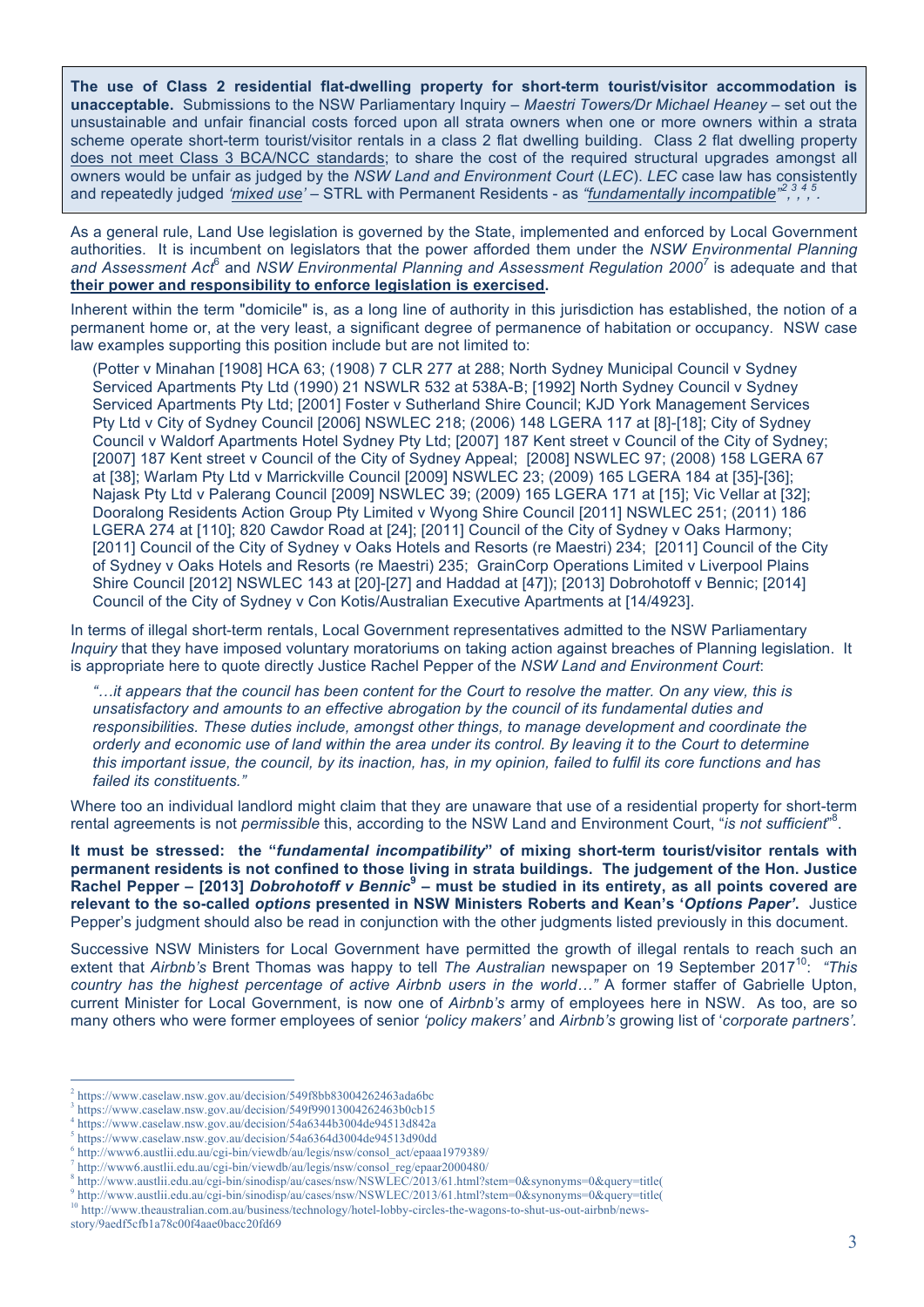Local Government NSW's President Keith Rhoades, wrote in his submission<sup>11</sup> to the Parliamentary *Inquiry* into the adequacy of legislation on short-term rentals:

*"NSW case law establishes that short-term renting of a house does not change its residential character… While a number of matters have proceeded to the Land and Environmental (sic) Court, even the court has not been able to provide clear direction on how to apply these definitions and has recognised that there is ambiguity in the law. The court has not been able to provide a definitive position on the vexed problem as to when a dwelling or dwelling house used as a holiday home becomes another activity, due to the level of regularity of that property being rented for a 'holiday house'. This is partly due to the range of activities that have come before the court and the court's recognition that the matters before it are often the more extreme cases that are not necessarily typical.*

*Nevertheless, the court has provided guidance on the issues that includes:*

- *A dwelling house that is rented out for a holiday home for a short period of time is a bone fide use of a dwelling house and does not change its use per se. The commercial arrangements of the rental of the property are not relevant to the use - see Dobrohotoff v Bennic [2013] NSWLEC61.*
- *The repeated rental of a property may change its use; depending on the circumstances-same as above case.*
- *90 days has been offered as a reasonable period to determine whether a change of use has occurred see Sutherland Shire Council v Forster & Anor [2003]. A number of councils have amended their LEPs and DCPs to resolve these issues locally. A prominent court case, Dobrohotoff v Bennic [2013] NSWLEC61, found the ongoing and repetitious use of a dwelling house in Terrigal as a party house as an illegal activity in a Residential 2(a) zone. Subsequently, in 2013/4 Council:*
	- amended its LEP (by introducing cl 7.6) that requires DA consent for certain size dwellings to be rented for *short term stays; and*
	- *inserted section 13 in its Development Control code that provides planning standards to manage short term rentals in dwellings."*

Mr Rhoades and his Chief Executive were asked by us to substantiate their claims to Parliament, given that our understanding of case law plus that of a recently retired Commissioner of the *NSW Land and Environment Court* could not be more different to theirs. We also asked whether or not such amendments to LEPs by a Local Government authority effectively circumvent *BCA/NCC criteria, Commonwealth legislation on Disability Access,*  plus the recommendations of multiple *Coronial Inquiries* and *Inquests.* No response was received.

The *NSW Local Government Act<sup>12</sup>* sets our precisely a Council's duty in relation to the making and determining of applications for approval, compliance, orders, entry onto land and other powers, including recovery of cost of entry and inspection and compensation, the authority to enter premises and under what circumstances entry may be made to a residence, search warrants, how councils exercise their functions and how councils can be made accountable for their actions. The NSW Ombudsman is empowered to investigate councils who fail to enforce legislation within six weeks of being notified of an issue. Again, here is a classic case of abrogation of duty by those in local councils across NSW. All residents who have had their concerns and complaints about short-term rentals ignored by councils should perhaps now simultaneously contact and complain to the NSW Ombudsman.

**Yes, the use of residential housing for tourist/visitor purposes has been carried on in NSW for many years and legislators, unless on the receiving end of consistent pressure from profoundly disrupted individual homeowners, have always turned a blind eye to this** *"illegal use of premises"***.** Those engaged in this activity know of Federal and State Legislation, *LEC* case law plus issues of non-compliance. One indicator alone: the exact location of the properties under the control of STR operators is never indicated or advertised.

Properties rented short-term are made available for stays as short as 60-minutes. Just as with any hotel, the listings and/or instructions received will provide for a *"check in"* and *"check out"* time, have *deposit* and *cancellation* policies, and provide for a *cleaning fee* and *credit card payments*. No *condition report* will be presented and agreed prior to occupation and no *bond* will be lodged with the *Residential Tenancies Bond Board.*  Clients occupying strata properties will usually receive direct instructions to *"be discreet about mentioning 'Airbnb' to anyone in the building and under no circumstances should guests ever leave the keys with the concierge*."

Other than Owner/Occupiers, for those occupying residential premises the *NSW Residential Tenancies Act 2010*  applies to *'any residential tenancy agreement entered into'* after the commencement of the Act: A *'residential tenancy agreement'* is defined to mean any agreement, whether or not in writing and whether express or implied, under which any person for valuable consideration grants to any other person a right to occupy, whether exclusively or otherwise, any residential premises, or part of residential premises, for the purpose of residence. In relation to short-term rentals, the *NSW Residential Tenancies Act* is *"crystal clear"* in terms of *Premises to which the Act does not apply13,* and *Agreements to which the Act does not apply14.* It is unsettling to have to direct NSW Tenants' Union Staff to these sections of their *Act*.

 <sup>11</sup> https://www.parliament.nsw.gov.au/committees/DBAssets/InquirySubmission/Summary/53903/Submission%20No%20197%20-

<sup>%20</sup>Local%20Government%20NSW.PDF

<sup>12</sup> http://www5.austlii.edu.au/au/legis/nsw/consol\_act/lga1993182/

<sup>13</sup> https://www.legislation.nsw.gov.au/~/view/act/2010/42/part1/div2/sec7#

<sup>&</sup>lt;sup>14</sup> https://www.legislation.nsw.gov.au/~/view/act/2010/42/part1/div2/sec8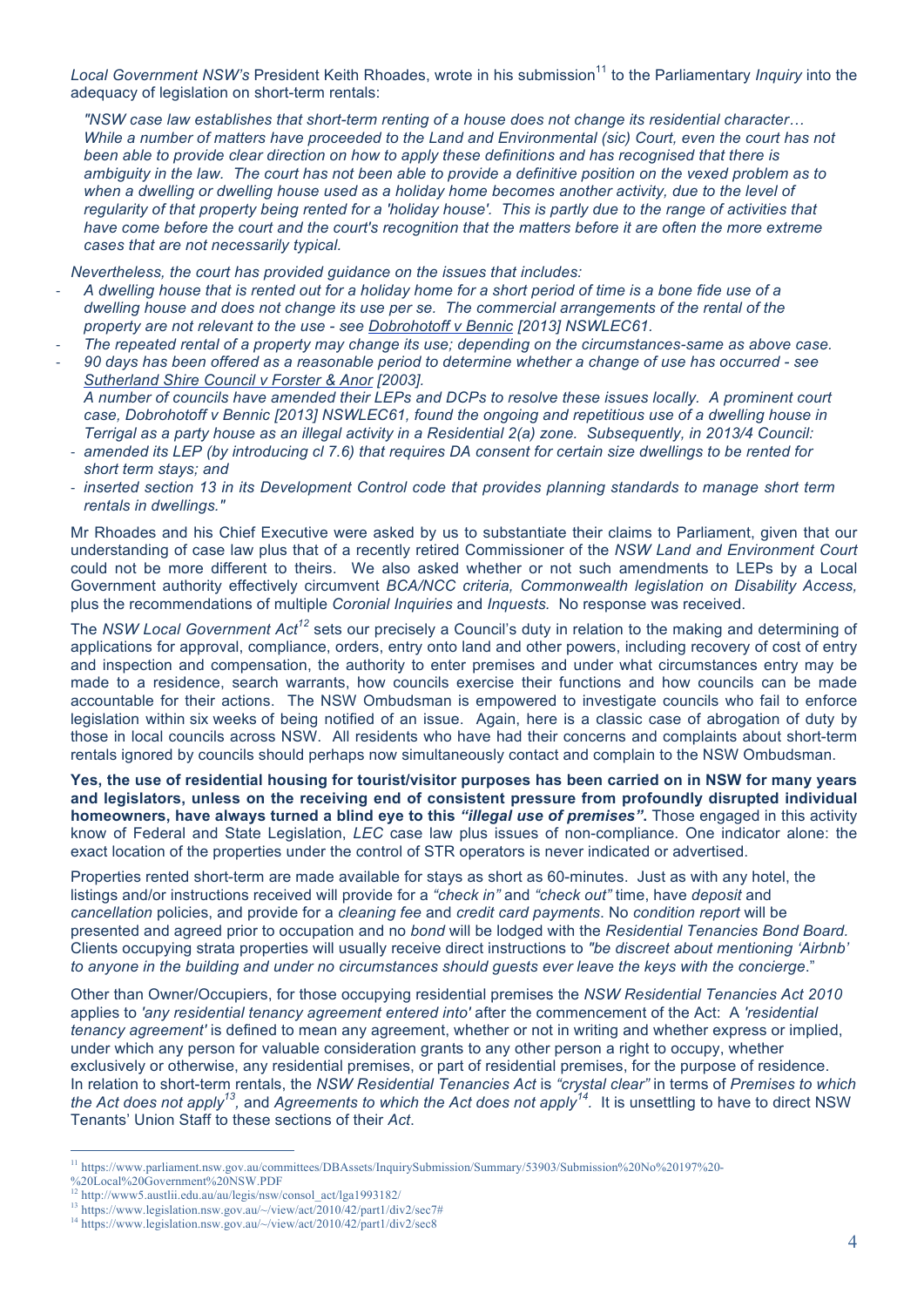#### **Short-term tourist/visitor rental agreements are NOT residential tenancy agreements:**

RESIDENTIAL TENANCIES ACT 2010 - SECT 7 Premises to which Act does not apply 7 PREMISES TO WHICH ACT DOES NOT APPLY This Act does not apply in respect of the following premises: (a) premises to which the *Landlord and Tenant (Amendment) Act 1948* applies, (b) premises used to provide residential care or respite care within the meaning of the *Aged Care Act 1997* of the Commonwealth, (c) serviced apartments, that is, buildings or parts of buildings used to provide self-contained tourist and visitor accommodation that are regularly cleaned by or on behalf of the owner or manager, (d) premises used as a hotel or motel, (e) premises used as a backpackers' hostel, RESIDENTIAL TENANCIES ACT 2010 - SECT 8 Agreements to which Act does not apply 8 AGREEMENTS TO WHICH ACT DOES NOT APPLY (1)This Act does not apply to the following agreements: (h) an agreement made for the purpose of giving a person the right to occupy residential premises for a period of not more than 3 months for the purpose of a holiday,

Sydney is ranked 4<sup>th</sup> in the world in terms of *Airbnb* listngs. How then can a NSW Tenants' Union report<sup>15</sup> claiming no adverse impacts on rent due to short-term rentals – a report praised repeatedly by *Airbnb* – be taken seriously, especially when Union Staff fail to respond to questions of whether or not they are *Airbnb* landlords/users?

Short-term tourist/visitor rentals across NSW have exploded over recent years. The statement made by *Airbnb's*  Sam McDonagh in June 2016 is noted: "*Australia is our most penetrated market."* 

Real estate agents, booking platforms and all others engaged in the short-term rental of homes are fully cognisant of the fact that they are breaching multiple levels of legislation. They understand the difference between a *residential* and *commercial* property and a *residential* and *commercial* lease, and an *agreement to occupy*.

**NSW homeowners have undertaken all due diligence when purchasing residential single-family dwellings and residential flat dwellings. Retrospectively deeming buildings and residential suburbs as '***mixed use'* **for the financial benefit of a small minority and multi-billion dollar foreign-owned booking platforms is in effect rezoning by stealth and is unacceptable. Residents' rights to the quiet enjoyment of their homes and their residential neighbourhoods are due all priority over those intent on distorting our housing supply and breaking our laws for higher commercial profits.**

Stressing again for the record: Short-term rental landlords, agents and platforms are diverting housing stock - real estate - for commercial tourist/visitor accommodation purposes. This action involves the penetration and control of homes and their unlawful, unregulated use simply for higher commercial profits. There is no limit to the amount of housing stock that is now exposed to a practise carried out by commercial operators, with our NSW homes advertised to tourists and visitors from all countries except Syria, Iran and North Korea:

*"There has been a steady loss of existing lower-priced housing stock in Sydney's inner suburbs since the late 1980s, when developers began to convert older buildings into budget tourist accommodations (known as "backpacker" hostels; Peel & Steen, 2007). Attempts to control this process through the planning system have improved safety standards and restricted the location of these hostels to designated areas, although the loss of low-cost rental housing has continued. Thus, the entrance of Airbnb in Sydney occurred within a local context already concerned by the intrusion of tourists in residential areas." (Gurran/Phibbs*<sup>16</sup>)

Note too, decade-long efforts by *Residential Action Groups*, such as those along the NSW North and South Coasts, who have endeavoured to enlist, without success, the assistance of their Local Councils in enforcing Planning and Zoning legislation.

STR Platform operators recruit landlords by way of finely tuned marketing and the lure of greatly increased profits. *Airbnb-type* rentals are not '*sharing*' homes with those in need of a home. Those who use residential dwellings for short-term tourist/visitor rentals – the landlords, clients and platform operators - deliberately block residents' access to affordable housing by way of a huge pricing impediment. Short-term rental platforms are multi-billion dollar businesses backed by venture capital. Period.

The funds available to the likes *Airbnb* to literally '*buy and lie*' their way to controlling our homes and rupturing communities appear limitless. The exact amount that has been spent in NSW on contracting the services of *political lobbyists* and *corporate partners,* the recruitment of whole teams of employees, plus *advertising* and *marketing* since the announcement in September 2015 of a *Parliamentary Inquiry* is unknown; *Airbnb and others* refuse to respond to questions. And the sending of a single email from *Headquarters in Ireland* will rally a response from a whole army of *Airbnb 'converts'* intent on bypassing urban building, health, safety, planning and

 <sup>15</sup> https://files.tenants.org.au/policy/2017-Airbnb-in-Sydney.pdf

<sup>16</sup> http://www.tandfonline.com/doi/full/10.1080/01944363.2016.1249011#.WG8eCzLpZ6k.twitter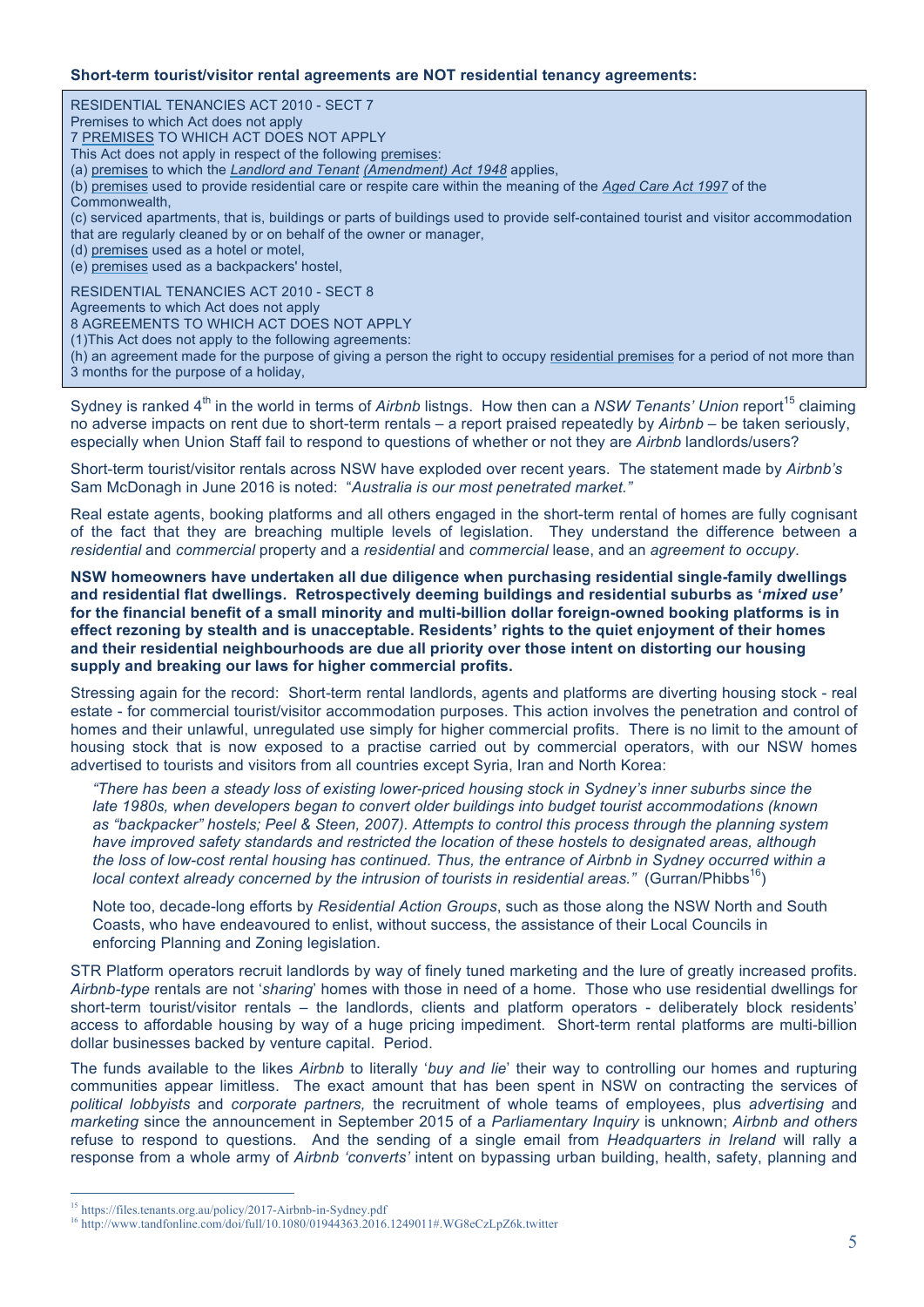other regulatory controls. *Airbnb's Head of Global Community* – that is the title Douglas Atkins goes by - entitled his 2004 book: "*The Culting of Brands: Turn Your Customers into True Believers".*

Reference testimony given before the Parliamentary Hearing Committee: a Representative from the *NSW Business Council* stated that he was a regular 'user' of *Airbnb* while travelling. This admission does not appear in the transcript of the Hearing; witnesses have the right to alter testimony prior to publication. The *Business Council's* representatives were extraordinarily enthusiastic about the activities of STR operators, so much so that one Parliamentary Inquiry Member questioned whether they had any concerns whatsoever for their Accommodation Industry Members. They did not. Seven weeks ago Airbnb reportedly donated US\$100,000<sup>17</sup> to a San Francisco merchant group. In 2015, during one short campaign, *Airbnb* spent \$8,000,000 to defeat legislation<sup>18</sup>. In NSW, who has the power to investigate the amount of money paid to date, and to whom?

*Airbnb's* argument that landlords have the *'right'* to share their homes receives the same response in jurisdiction after jurisdiction around the world; the same, relevant pushback is delivered. The objective of STR landlords is not '*sharing'* with fellow residents/tenants; quite the opposite. The objective is extracting the highest financial return possible via a commercial use of a residential property, while categorically shunning those in need of sharing a rental home and dismissing the *'rights'* of others to live in designated residential buildings and residential suburbs.

Examples of *aiding and abetting* and breaking of Planning/Zoning legislation on a massive scale include statements made by Trevor Atherton of *Atherton Advisory Pty Ltd*, the registered lobbyist for *Expedia/Stayz* plus the *Holiday Rental Industry Association* in: 1) an ABC Radio Interview<sup>19</sup>, and 2) testimony<sup>20</sup> given under oath to the Parliament of Victoria – the Hansard record is clear. Atherton freely admitted that short-term rentals are a breach of legislation, going so far as to declare them as *"illegal in New South Wales"*.

Another fact: *Airbnb, Expedia/Stayz and clones* take no responsibility for regulatory compliance or minimising the severe adverse impacts of their commercial activities. *'Privacy concerns'* are used as a means of achieving *'nondisclosure'* each and every time their trade practices are questioned and challenged. This places squarely upon the shoulders of legislators a '*catch us if you can'* contest and ensnares individual homeowners and those seeking a rental home in classic *David v Goliath* confrontation. *Airbnb "encourages hosts to think carefully about their responsibilities. Hosting offers rich experiences, but comes with a certain level of commitment"21.* There: *Airbnb*  has addressed the whole spectrum of and met all global obligations when it comes to "*compliance"*; its contract with landlords sees it completely absolved of any further legal accountability/responsibility/involvement. Only when challenged by legislators does *Airbnb* engage, using its corporate bulk to demand its landlords' 'right' to breach legislation. *Airbnb's* CEO Brian Chesky: *"We think government should exist as the place of last recourse22."* 

NSW has specific legislation dealing with unlicensed trading by a corporation and individuals $^{23}$ . Those covered include: real estate agents, stock and station agents, business agents, strata/community managing agents and on-site residential property managers. Those working in the '*industry'* are required to apply for a certificate of registration. Different *certifications of registration categories apply* to different *industry* sectors. *The Property, Stock and Business Agents Act 200224 sets out the Rules of Conduct and Discipline. Monetary penalties apply: \$11,000 for an individual and \$22,000 for a corporation."* The *Act* also has specific instructions regarding deposits, refunds, written agreements, trust accounts and contracts.

The same *Act* says: "*You do not require a licence to manage or operate a general boarding house, but all boarding houses which provide accommodation to 5 or more people for a fee must be registered with Fair Trading."* Why does the *Act* give short-term rental operators such a total *'free ride'* on matters of *compliance*?

A specific exemption under the same *Act* reads: "*short term accommodation booking agents (for stays of not more than 2 months), one does not need a licence if the stays are less than 2 months and one does not accept any money from people making a booking*". It would therefore equate that, under the *Act*, when one *does take money* in NSW from people booking short-term accommodation of less than 2 months, it is a condition of the *Act* that one *does* hold a licence. How and when has this requirement been enforced and how many enforcement notices and disciplinary fines have been issued to date? Are we safe in estimating that no one has been fined; do we have yet another level of legislation, specifically applying to short-term tourist/visitor rentals, which is not being enforced?

As with *Transport of London's*25 decision (22 September 2017) that *Uber* is unfit to run a taxi service, thereby stripping them of their licence to operate in the City of London, in the interests of our residents and visitors, we too demand that the NSW Government take similar action against Real Estate Agents and online booking platforms who make available class 1(a) and class 2 dwellings as unregulated, unsafe short-term tourist/visitor rentals.

 <sup>17</sup> http://www.sfexaminer.com/sf-merchant-group-mulls-100000-donation-airbnb-advocate/

<sup>&</sup>lt;sup>18</sup> http://www.breitbart.com/big-government/2015/11/02/airbnbs-8m-political-campaign-vs-proposition-f/

<sup>&</sup>lt;sup>19</sup> http://www.abc.net.au/radio/hobart/programs/nightlife/is-airbnb-all-that-its-made-out-to-be/8661592

<sup>20</sup> https://www.parliament.vic.gov.au/images/stories/committees/SCEP/Owners\_Corporations\_Amendment\_Bill/Transcripts/1-HRIA.pdf

<sup>&</sup>lt;sup>21</sup> https://www.airbnb.com.au/help/article/1377/responsible-hosting-in-australia<sup>7</sup>

<sup>&</sup>lt;sup>22</sup> Clampet, "Airbnb CEO responds to Illegal Rentals Story", Tom Slee

<sup>23</sup> http://www.fairtrading.nsw.gov.au/ftw/Property\_agents\_and\_managers/Licensing\_and\_certification.page?

<sup>24</sup> http://www.austlii.edu.au/cgi-bin/viewdb/au/legis/nsw/consol\_act/psabaa2002385/

<sup>25</sup> https://tfl.gov.uk/info-for/media/press-releases/2017/september/licensing-decision-on-uber-london-limited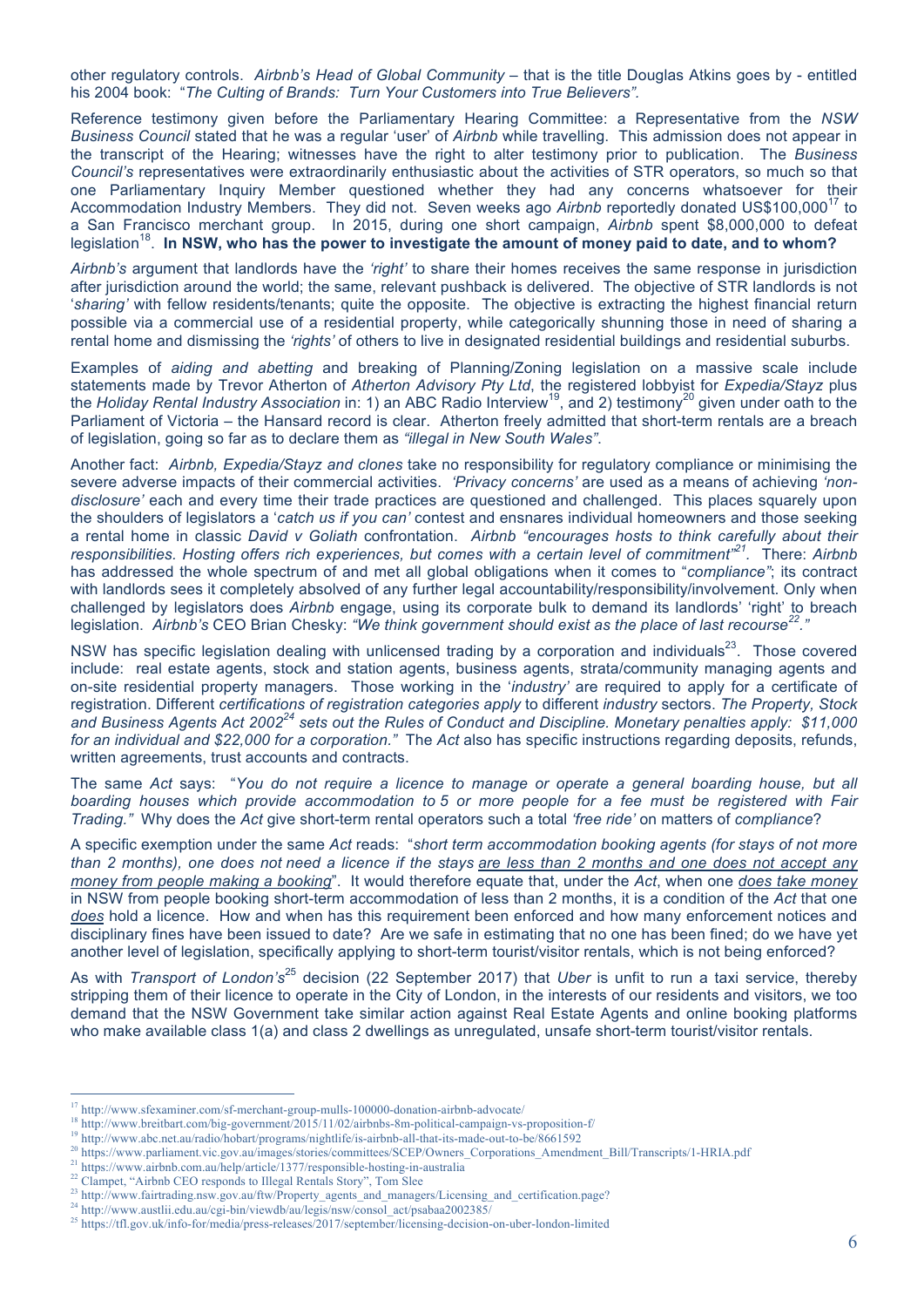Under *Australian Consumer Law*26, it should be considered that *Airbnb, Expedia/Stayz* and other short-term letting agents and operators' conduct demonstrates a lack of corporate responsibility in relation to a great number of issues that have major implications. These include but are not limited to their unsatisfactory approach to:

- Consumer quarantees,
- Safety,
- Proper business practices,
- Unfair contract terms,
- False and misleading claims.
- Remedies.
- Mandatory reporting requirements,
- False and misleading representations/testimonials,
- Supply after accepting payments.
- Sales practices,
- Payment and supply of goods and services.

Assuming our senior Public Servants have considered our Federal *Competition and Consumer Act<sup>27</sup>*, plus the *Warranties and refunds – a guide for consumers and business<sup>28</sup> and the <i>Trade Practices Act*<sup>29</sup>, it would have been useful to have had some idea of the source of the following statement which appears in the '*Options Paper'.* In fact, we asked who authored the *'Options Paper'.* No answer was provided:

"*In NSW, any attempt to regulate STHL ownership may be anti-competitive and would need to be carefully considered" 30.* 

Recapping: given that *Transport for London* has led the way with action on *Uber's* malpractice and given the poor business standards of *Airbnb-type* operators, we wait to see how Ministers and Public Servants manage to orchestrate arguments and policy whereby short-term rental agents and platforms are permitted to continue shoddy operations in NSW.

One NSW operator recently shocked Senior Public Servants by declaring: *"Disabled guests can simply choose to stay instead with an approved accommodation provider where they will have disabled access and facilities."* A recent *Rutgers University* study<sup>31</sup>, based on more than 3,800 *Airbnb* booking requests sent by researchers, reported that bias is common; travellers with disabilities are more likely to be rejected and less likely to receive *'pre-approval'* or *'temporary clearance'* from *Airbnb's* landlords. STR landlords operate by flouting regulations and the conditions imposed on other accommodation providers under our *National Disability Discrimination Act<sup>32</sup>*:

*"Here's the flip side of the tech revolution: Platforms like Airbnb seem to be perpetuating or increasing opportunities for exclusion, both economic and social*." (Lisa Schur, professor at the Rutgers School of Management and Labor Relations.)

When it comes to discrimination, add to the list of those on the receiving end: Gay couples, Muslims, people of colour and varying ethnic backgrounds, single men, groups, people with children, etc.

One never hears of Hotels rejecting booking requests based along such lines, yet discrimination is rife across short-term rental platforms. Facebook groups have *Airbnb 'hosts'* swapping all type of unscrupulous advice.

*Airbnb* for one has confirmed in testimony to a Federal Senate *Inquiry* that they route income and profits from short-term rentals through Ireland, where of course taxes are lower. *"Their Australian operations merely provide support services for* (the) *parent company based* (effectively in the US, but for tax purposes) *in Ireland."33* Sending this untaxed revenue offshore for services delivered here alarmed Australian Federal Senators. \$\$Millions lost?

STR platform operators want Government to grant them access to our homes, with those based in NSW promising, *'hand on heart',* that an industry-managed *Code of Conduct* is guaranteed to solve every sort of issue. This approached has failed miserably to date; if it hadn't, we wouldn't be locked in this very process. Parliament's *Inquiry* and the *'Options Paper'* did not and cannot guarantee that any *Code* would be in the least bit effective. In support of this stance, a 2014 Report<sup>34</sup> from Deakin and Monash Universities concluded:

*"Voluntary, non-regulatory guidelines tended to be seen as more productive for bringing about change, although this came with the risk of divergent activities and that key issues would remain unresolved. Voluntary, practice-led developments also had the potential to raise complexity and confusion rather than reducing it."*

http://www.fairtrading.nsw.gov.au/ftw/About\_us/Legislation/National\_reforms\_to\_consumer\_laws/Consumer\_law\_changes\_in\_NSW.page

<sup>27</sup> https://www.accc.gov.au/system/files/Small%20Business%20and%20the%20Competition%20and%20Consumer%20Act.pdf

<sup>28</sup> https://www.accc.gov.au/system/files/Warranties%20and%20refunds%20-%20a%20guide%20for%20consumers%20and%20business.pdf

<sup>29</sup> http://www.austlii.edu.au/cgi-bin/viewdb/au/legis/cth/num\_act/tpa1974149/

<sup>30</sup> http://www.planning.nsw.gov.au/~/media/Files/DPE/Other/short-term-holiday-letting-options-paper-20-July-2017.ashx

<sup>&</sup>lt;sup>31</sup> https://smlr.rutgers.edu/sites/default/files/documents/PressReleases/disability\_access\_in\_sharing\_economy.pdf

<sup>32</sup> http://www.austlii.edu.au/cgi-bin/viewdb/au/legis/cth/consol\_act/dda1992264/

<sup>33</sup> http://www.smh.com.au/business/the-economy/uber-airbnb-reveal-they-send-profits-offshore-20151006-gk2v5z.html

<sup>34</sup> https://www.cpaaustralia.com.au/~/media/corporate/allfiles/document/professional-resources/sustainability/effective-integrated-reporting.pdf?la=en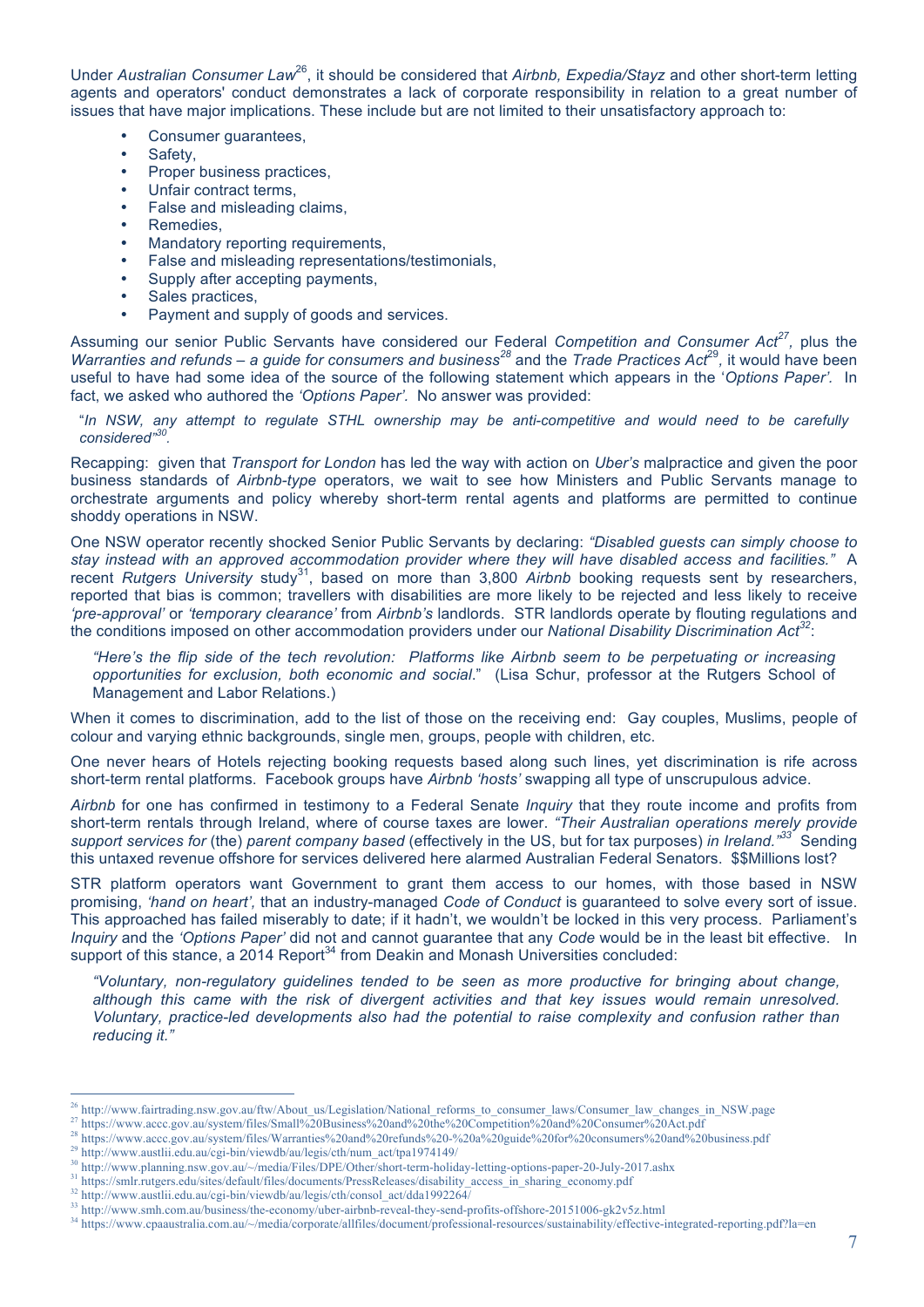A 2015 Australian Competition and Consumer Commission report<sup>35</sup> into the *sharing economy and the Competition and Consumer Act* concluded that there should be no different standards required to those operating in traditional markets:

*"Platform providers certainly have incentives to provide a high quality and safe service, and both enforced and reputational quality mechanisms can support these incentives. Whether these result in a similar level of quality to that which would be socially optimal (and therefore improve on a more direct regulatory approach) will depend on the particular case in question. Quality and reputation are one of concern for platforms, but their financial concerns extend to other areas (such as securing adequate network size) and then these pressures may work against an optimal level of consumer protection."*

Federal Labor Party Member Andrew Leigh noted:

*"It is not clear that these internal processes and feedback mechanisms are sufficient to guarantee public safety or consumer rights. The lack of transparency about how these schemes operate, coupled with a lack of legal enforcement mechanisms, raises questions about whether Australian consumers are appropriately protected when using sharing economy services."<sup>36</sup>*

If an industry-managed *Code of Conduct* is doomed to failure – as we know it is – how could *empowering strata committees* to oversee this super-charged commercial activity deliver any better results?

We strongly recommend that legislators disregard the *Grattan Institute* report<sup>37</sup> on short-term rentals; the narrowness, lack of data and any semblance of proper scrutiny of the NSW short-term rental landscape should see this work and 'findings' dismissed as (now outdated plus as some academics have judged) "*appalling"*. The *NSW Business Council* recommends this report to Parliament; the advice of their representatives appear extremely conflicted, which merely lends weight to our argument. Others are somewhat kinder, describing the report as taking an "ideological free-market position that doesn't care for data", and concluding that it is better described as "*prejudice rather than evidence-based".* By way of one reputable example only, we refer instead to the recent *Boston Journal of Economics* paper<sup>38</sup>, which concludes:

"*Almost half of Boston's Airbnb listings are offered by those with more than one simultaneous listing in the city*", plus *"there is a direct correlation between Airbnb density and the price of housing. If Airbnb growth persists at current growth rates in areas where demand for rental housing is outpacing supply, rents will continue to increase.*"

According to the *'Options Paper',* which quotes the now discredited Parliamentary *Coure Inquiry*, *"STHL is*  estimated to be worth \$31.3 billion nationally, providing income for property owners and creating jobs through the *establishment of new businesses to manage transactions between property owners and customers. In NSW, STHL constitutes approximately 50% of the national total…"<sup>39</sup>* Notably, no data was provided to back this claim. We believe these figures may have been volunteered by the *NSW Business Council* – please see earlier remarks.

Numerous reports have been commissioned and volunteered by *Airbnb* and *Stayz/Expedia,* claiming enormous financial contributions to our State's economy. Of course, were *Airbnb* and *Stayz/Expedia* to disappear, tourists and visitors would cease visiting and staying…yes? *No*. Taking *Airbnb* and *Expedia/Stayz's* claims of hundreds of millions of dollars spread across NSW - all thanks to them - by comparison, the City of San Francisco's independent Financial Controllers' data concluded:

*"The citywide economic harms associated with higher housing costs are fairly severe. According to the REMI model, removing a single housing unit from the market would have a total economic impact on the city's economy of approximately –\$250,000 to –\$300,00 per year. This exceeds the annual total economic benefit from visitor spending, host income, and hotel tax, given prevailing short-term rental rates.* 

*On a net basis, then, a housing unit withdrawn from the market to be used for short-term rentals produces a negative economic impact on the city, even if the unit generates host income, visitor spending and hotel tax every day of the year."<sup>40</sup>*

NSW Ministers Anthony Roberts and Matt Kean's *'Options Paper'* aims to *"provide a framework…enabling the activity to continue to take place, without unduly impacting on local communities and the safety of visitors".* The legislative framework to facilitate these aims already exists and extends across many levels of legislation.

The *"activity"* – the short-term tourist/visitor rental of residential dwellings - must only take place as a licensed and regulated activity in Class 1(b) and Class 3 premises. Under *no other circumstances* can it be tolerated.

Full deregulation of the Construction Industry, using the Ministers' words (*italics*): *would enable the activity*, as it is currently being practised with complete disregard to compliance, *to continue to take place*. Ministers: It also leaves those needing residential housing within a residential community with 'No *Options'.* The *activity* - short-

 <sup>35</sup> https://www.accc.gov.au/system/files/Sharing%20Economy%20-%20Deloitte%20Report%20-%202015.pdf

<sup>&</sup>lt;sup>36</sup> https://d3n8a8pro7vhmx.cloudfront.net/andrewleigh/pages/3724/attachments/original/1429683593/Sharing\_the\_future\_-\_Discussion\_Paper\_-Australian\_Labor.pdf?1429683593

<sup>&</sup>lt;sup>27</sup> https://grattan.edu.au/wp-content/uploads/2016/04/871-Peer-to-peer-pressure.pdf

<sup>38</sup> http://www.tandfonline.com/doi/full/10.1080/01944363.2016.1249011

<sup>39</sup> http://www.planning.nsw.gov.au/~/media/Files/DPE/Other/short-term-holiday-letting-options-paper-20-July-2017.ashx

<sup>40</sup> http://sfcontroller.org/sites/default/files/FileCenter/Documents/6458-150295\_economic\_impact\_final.pdf?documentid=6457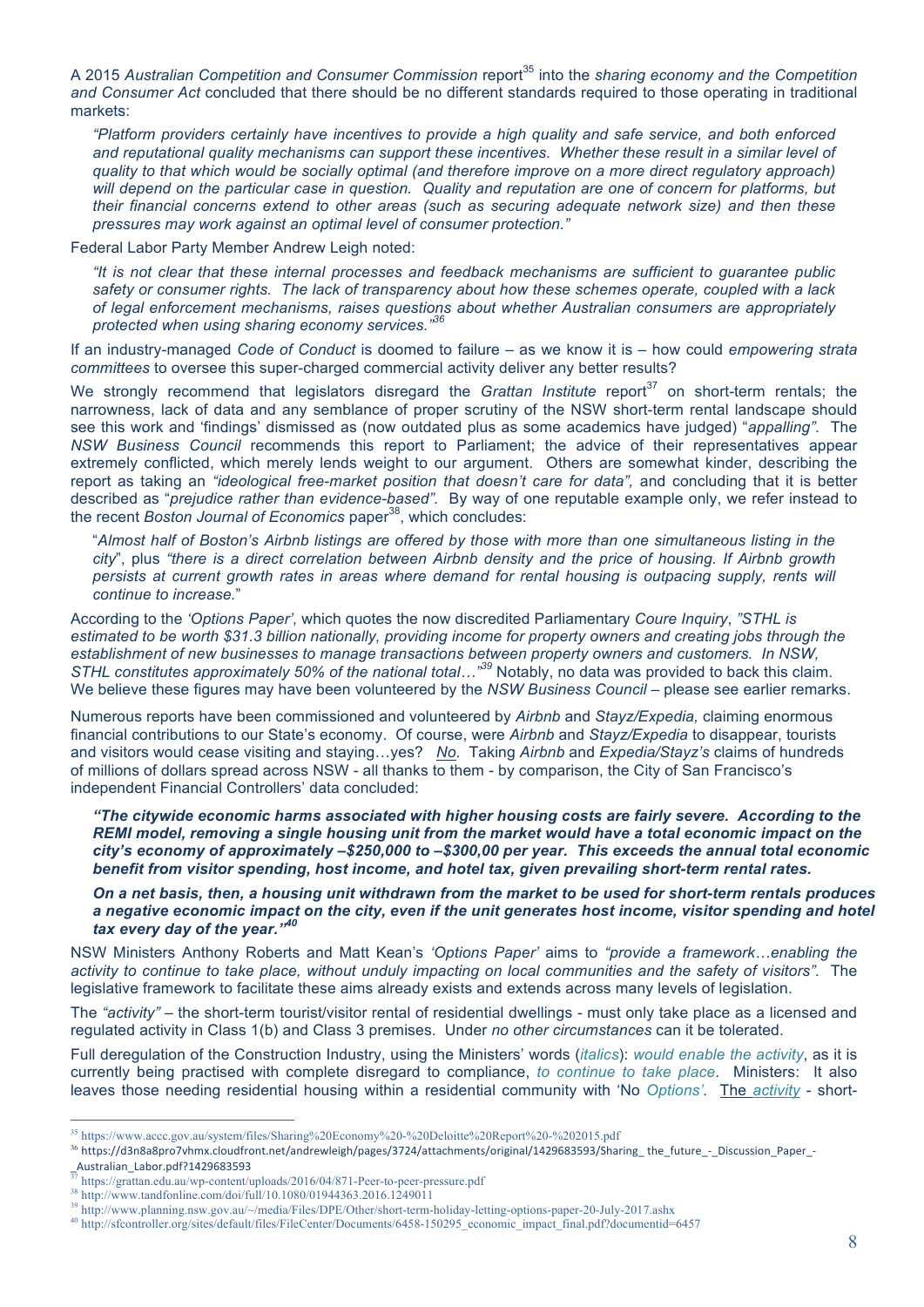term holiday/tourist rentals – continues to greatly *impact on local communities*. *The activity is compromising the safety of* (residents and) *visitors,* is putting lives in peril and places the financial viability of residents at serious risk.

Those charged with finding solutions for our ever-growing number of homeless residents are all too aware of the impact *Airbnb-type* rentals are having on communities everywhere; they have not been consulted by our Ministers.

Ministers Roberts and Kean's *Options Paper*: "*in 2014* (a request for an updated figure was declined) *there were an estimated 216,000 short-term holiday letting premises in NSW/ACT however, the limited evidence currently available suggests that the impacts of STHL on rental availability is negligible." <sup>41</sup>* Unbelievable.

In stark contrast, the *NSW Department of Family and Community Services* has a wealth of statistics<sup>42</sup>. Recent meetings and discussions lead one to understand that, where the Parliamentary *Inquiry* plus *'Options Paper'* are concerned, there has been no engagement across Departments with those in Planning and those working in Family and Community Services. Housing Minister Roberts claims repeatedly: "*l lose sleep over our dire housing situation*". One wonders if Minister Roberts ever engages in conversation with the Hon. Pru Goward MP, the Minister for Family and Community Services and Minister for Social Housing.

Media is full of news on the state of housing and rental (un)affordability in NSW. Why doesn't the issue of the short-term rentals ever rate a mention in these news stories? Is it because so many *'individuals of influence',* from our Deputy Premier down, are profiting from this activity? The number of apartments deemed affordable for very low-income families across the United States fell by more than 60% between 2010 and 2016.<sup>43</sup> Will there be any end to illegal short-term rentals here in NSW, or are we to believe that we are immune from such a scenario?

In Christchurch New Zealand (10/09/17) fire gutted an *Airbnb* rental<sup>44</sup>. Six members of one family were hospitalised. Fortunately no one was killed. This incident went completely unreported in the NSW Media. Rarely does news of the serious negative consequences of short-term holiday rentals reach us here in our State.

Many lives – predominately young lives – have been lost as a result of fires in unsafe lodgings. These tragic incidences cannot be ignored. Our Federal and NSW legislation is the result of ongoing constant modification and upgrading, with the aim of protecting residents and those who come to study, work and holiday in NSW. We provide this closing summary from the Queensland State Coroner in respect of the *Palace Backpackers Hostel* **fire in Childers.** Coroner Michael Barnes wrote:

*"It is apparent that since the fire there has been a very high level of commitment and activity across numerous State Government departments and local authorities that has seen a metamorphosis in building fire safety. However, there is always a risk that as the horror of the Palace Backpackers Hostel fire fades from the public consciousness, and new priorities demand the commitment of extra financial and human resources, these reforms will be allowed to degrade. I know the professional and volunteer fire fighters of this State who risk their lives when fires occur would prefer sufficient resources continue to be devoted to prevention. It is incumbent on their superiors and the State Government to continue to provide the leadership and the resources to enable that to happen."*

The death of a four-year-old Victorian child in a fire at a holiday rental property near Adaminaby in July 2015<sup>45</sup> is currently under review by the NSW Coroner. It was reported that the family booked the property via "*a sharing economy platform".* Presently there is nil oversight of such properties. In remembering also the 20 lives lost in the fires at Sandgate and Childers<sup>46</sup>, the deaths of Sunil Patel, Jignesh Sadhu and Deepak Prajapati at Footscray<sup>47</sup>, of Leigh Sinclair and Christopher Giorgi in Brunswick<sup>48</sup>, and Connie Zhang (and Ginger Jiang) at Bankstown<sup>49</sup>, no **abrogation of National Fire and Disability access requirements is acceptable.**

The rights and concerns of those who have purchased into properties and suburbs zoned *residential* are being ignored: the fundamental incompatibility of mixing short-term holiday rentals with permanent residents, the total disregard for Construction Codes and Disability Legislation, the non-compliance with Fire & Rescue requirements, the massive number of unmonitored tenant evictions and displacements to make way for tourists, the gutting of residential buildings and neighbourhoods, the breakdown of security, the penetration of and elevated levels of criminal activity in high rise communities<sup>50</sup>, the demands on our Police Force, the commercial rental of homes for *minimum 60-minute bookings*, the devaluation of property adjacent or in close proximity to short-term rentals, the diverting of income for services provided in Australia to off-shore low-taxing countries…reports abound of lies and deceit, theft and destruction, sexual harassment, vile intimidation, the imposition of grossly inflated surcharges (price gouging), and utterly reckless and illegal activity of every sort. This is our reality due to *Airbnb-style* rentals.

As to the sheer numbers and behaviour of short-term tourist/visitors, NSW Police based in Byron Bay have described their operating conditions as nothing less than that of a *'war zone'.* Plus, given the examples of *Airbnb*

 <sup>41</sup> http://www.planning.nsw.gov.au/~/media/Files/DPE/Other/short-term-holiday-letting-options-paper-20-July-2017.ashx

<sup>42</sup> https://www.facs.nsw.gov.au/facs-statistics

<sup>43</sup> http://www.freddiemac.com/multifamily/pdf/rental\_affordability\_worsening.pdf

<sup>44</sup> https://www.stuff.co.nz/national/96699723/fire-crews-battle-christchurch-house-fire

<sup>45</sup> http://www.abc.net.au/news/2015-07-24/young-child-dies-in-house-fire-while-on-holidays/6645090

<sup>46</sup> http://www.courts.qld.gov.au/\_\_data/assets/pdf\_file/0004/86647/cif-childers-palace-hostel-fire-20060707.pdf 47 https://www.justiceconnect.org.au/sites/default/files/Coroner%27s%20findings%20-%20Patel\_0.pdf

<sup>48</sup> http://www.coronerscourt.vic.gov.au/resources/2c43be8d-f8f6-41a0-b66a-bcd8d4375f2a/leighsarahsinclair\_372706.pdf

<sup>49</sup> http://www.coroners.justice.nsw.gov.au/Documents/Zhang%20findings%2018%2009%2015%20FINAL.pdf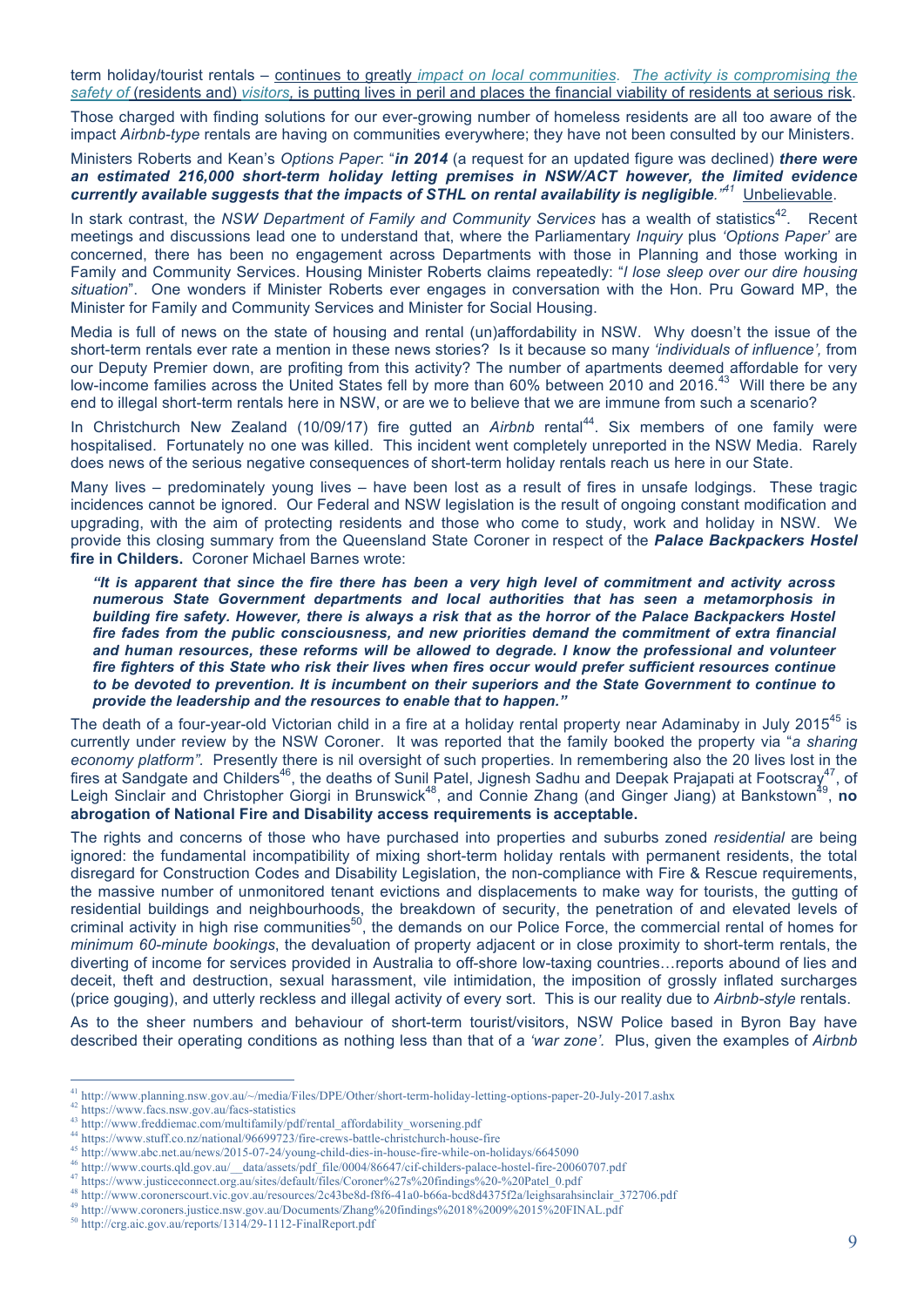rental properties reportedly being used in the lead up to the recent Manchester bombing and Las Vegas shooting massacre, City of Sydney *Airbnb* rentals being used by illicit drug suppliers and for drug parties, it is disturbing in the extreme that no attempt appears to have been made to consult with NSW Police during the Parliamentary *Inquiry* or prior to the release of the *'Options Paper'.* It is after all the members of our Police Force and NSW Fire and Rescue officers who are the first responders when serious incidents occur. Parliament's handling of this situation leaves residents feeling nothing less than extremely exposed and perpetually anxious.

In Toronto, short-term tenants were ordered by their Fire Department to leave premises<sup>51</sup> when fire inspectors judged conditions *"an immediate threat to life".* Unless a residential property has been upgraded for commercial occupation, all such rentals should be seen as *"an immediate threat to life"*.

Have *Airbnb*, *Stayz* and Parliamentarians figured in the increased costs associated with Police and Fire & Rescue Services' action in their claims of financial windfall to our State? As for Coronial Inquiries, the silence is deafening.

Residents have had to be directly engaged in this Parliamentary process since August 2015, when the *Inquiry* into the adequacy of legislation covering short-term letting in NSW was announced. It must be clear by now to those in Government and to Public Servants that granting tourists/visitors unregulated and unlicensed access to residential housing places before all residents a *'Pandora's Box'* that, once opened, will take years of serious conflict, grief and enormous expense to attempt to rein back in.

NSW Parliamentary Committee Members did not seek any legal advice during their *Inquiry*, nor was advice sought in the preparation of the '*Options Paper'*. Thus it seems that the intention was to *'green light'* the activities of shortterm rental operators; read transcripts of parliamentary hearings, note the limp tenor of questioning, and note also that multiple submissions by those opposed to the activities of *Airbnb and Co* had '*Confidential'* labels applied to them - disclosure of contents by the authors equates to *'contempt of Parliament'*.

It is in our opinion unreasonable in the extreme that individuals without resources and funding have been pitted against the US\$31-billion *Airbnb* and others, and have had to articulate to Parliamentarians the reality, magnitude and illegalities of this issue. It is again residents who have had to steer those in authority in the direction of multiple levels of legislation, reports, findings, recommendations etc.

We believe it is incumbent on our Ministers and all those in Parliament to demonstrate to us how and why this use of our homes and the dismantling of our residential communities should be permitted, given all that we have gathered and presented to date plus all that is known globally in terms of data and anecdotal information on STRs.

*Airbnb* has announced that it now has more than 4,000,000 listings worldwide – more listings than the top five hotel brands combined - while a new competitor to rival *Airbnb*, *Google*<sup>52</sup>, has put in place plans to extend its footprint in the short-term rental market. *Google* hopes to soon increase its inventory, inventory type and partners, with investors continuing to flood in to capitalise on housing.

Absent from the '*Options Paper'* is any mention on when legislators will attempt to cap the number of homes lost to commercial rentals. This concern seems furthest from their minds.

It is inconceivable that councillors and council employees across our State do not understand that the '*burden of proof'* in circumstances such as the illegal short-term tourist/visitor rental of residential homes is anything but absolutely straight forward and uncomplicated: it is based on the *'balance of probability'* and not that required as *'criminal proof'* ie, *'beyond any reasonable doubt'*. All the available evidence, such as availability charts that are clearly viewed on rental platforms, real estate agents' booking calendars which can be easily subpoenaed, advertising signage, affidavits from neighbours, photographs, reviews etc, is more than enough evidence to prove that a *'change of use'* has occurred when a single-family dwelling or flat-dwelling is operating in breach of regulations as a short-term tourist/visitor rental. One asks: is it the case that all Council Staff across NSW are profoundly incompetent, or could this be an indication that corruption is alive and well within our Local Councils?

The Parliament of New South Wales undertook a yearlong *Inquiry* and then subsequently produced an '*Options Paper'* without any broad-based consultation with those affected by this intrusion into their residential buildings and suburbs. Both processes have throughout appeared to heavily favour only those who are set to profit enormously from this commercial use of residential property. Our current legislation seems to be under direct threat - a *'what can be done to alter legislation'* approach - in order to satisfy the demands coming from US-based platform operators and local Real Estate Agents intent on diverting property away from residents.

We have had volunteered to us copies of some Responses lodged with Parliament – our observations:

We note that some of the Responses are authored by those who have undisclosed *'connections'* with *Airbnb,* some authors are former senior staff members of high-ranking NSW State Ministers plus the holders of degrees in property Law, have provided advice to various State Departments, etc. One expects that these individuals would acknowledge, refer and draw upon current NSW legislation, plus take into consideration when preparing documentation for Parliament, the unavoidable fact that short-term rental operators are drawing on residential housing for their stock-in-trade.

 <sup>51</sup> https://www.thestar.com/news/city\_hall/2017/06/05/toronto-fire-department-finds-significant-fire-code-violations-in-short-term-rentals.html

<sup>52</sup> https://www.housingwire.com/articles/40978-meet-airbnbs-newest-competitor-google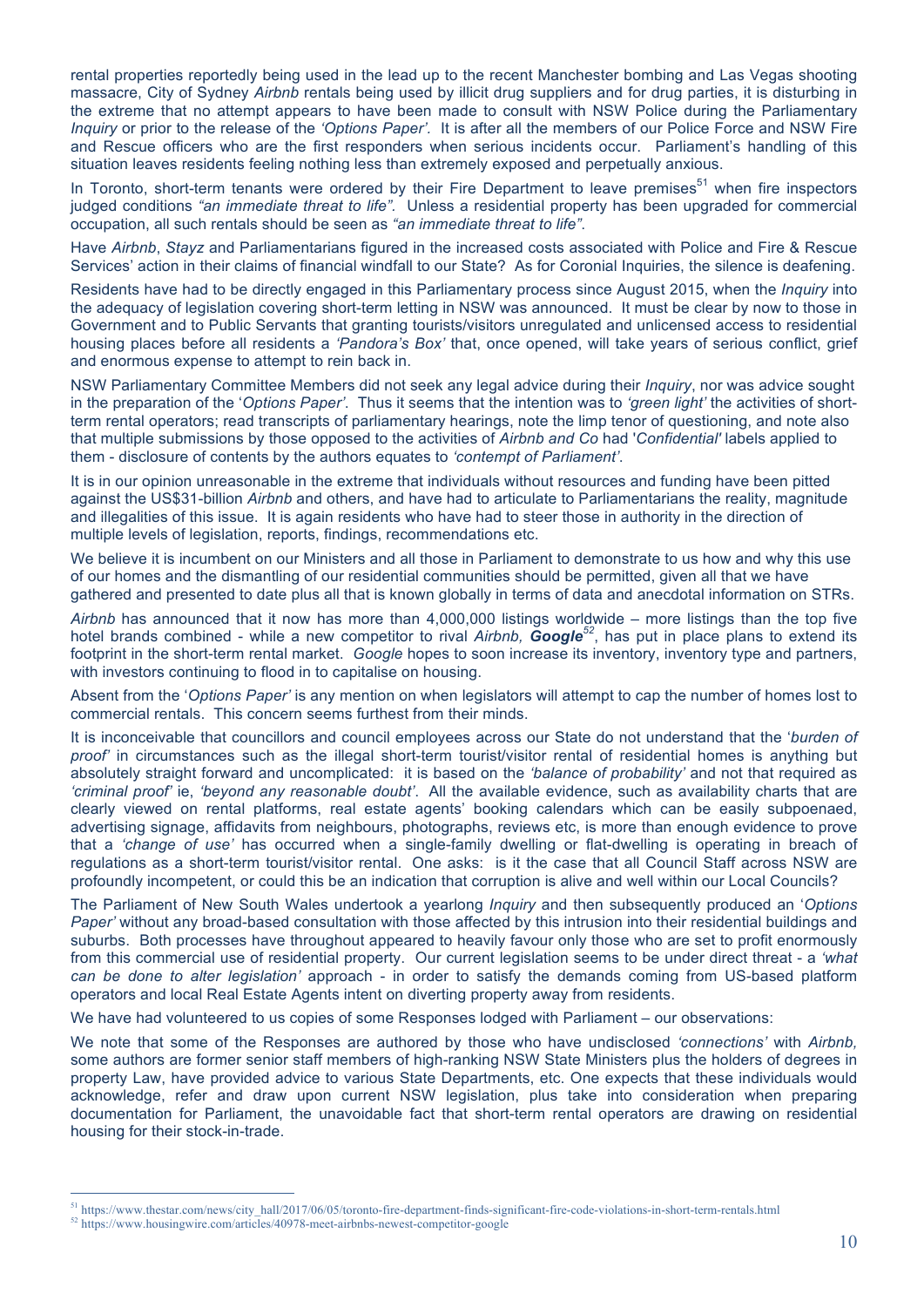Such qualified individuals cannot fail to see the very many areas of legislation that are being circumvented by those involved in the short-term rental of residential housing. Added to this, the rights of residents to live in a *residential* environment and the interests and needs of those who are complying with legislation and are operating *'fit for purpose'* regulated tourist/visitor accommodation deserve no less respect and consideration than residents in residential housing. All this however has been completely set-aside in written Responses to the *'Options Paper'*, in complete deference to the commercial interests of *Airbnb, Expedia/Stayz* etc. Indeed, Parliament is requested to view short-term rentals as *'exempt development'* through the Standard LEP for all NSW councils, '*provide quick diagnostic checks for STR operators'*, note that the '*application of licences may have unintended consequences'* and asked to '*minimise the administrative burden imposed on STR market participants'*. The authors also write that any new regulatory framework should *'look to also support the emergence of new offerings'*.

Much more has, without doubt, been written to Parliament… One single point of note relates to any proposal put forward to introduce 'caps' on the number of nights a residential property can be rented as an unregulated shortterm rental:

**One suggestion was Government to set caps - maximum 90-days short-term rental in any one year:**

- Who will monitor and control this...Government? From *'night one'*, this is a commercial use of residential premises and must trigger all Building Code/Disability/Fire & Rescue upgrades etc.
- Such 'use' is *'fundamentally incompatible'* with the designated zoning on a residential dwelling and the amenity of residential buildings and surrounding neighbours in residential suburbs.
- Operators already have systems in place that see the number of nights booked are spread over several booking platforms, thereby efficiently and effectively circumventing any such 'limit'. Such a 'system' would also require the cooperation of every booking platform/agent, which has never be achieved.
- Reference international press plus numerous academic reports etc to date, nowhere has *Airbnb* met the terms of any '*agreement'* they have entered into with authorities in other jurisdictions. *Airbnb* landlords in NSW are already communicating via Social Media on ways to circumvent current/new legislative requirements and restrictions.

We cannot see where the potential financial benefits of job creation and infrastructure investment in the *Accommodation* and *Hospitality* sectors through channelling tourists/visitors into licensed properties has been considered or calculated into any policy objectives. In fact, we cannot see where Inquiry Members or successive Ministers for Planning and Innovation and Better Regulation have presented any evidence-based data.

From the outset, we have set out to work collaboratively with those in Parliament and their representatives. Those within our Community first greeted with relief the announcement of the Parliamentary *Inquiry* into short-term rentals however, all requests of ours to meet and present to the Ministers responsible have been rejected.

Our current Planning and Zoning legislation is *'world's best'*. Our Land and Environment Court case law judgments fully support our current structure and the needs of residents to a safe and peaceful living environment. *Any* change to legislation must be fully justified and quantified in terms of the cost to individuals, communities, and those who rely on employment in and by way of the *Accommodation* and *Tourism* sectors. Our housing should not be deregulated, with the keys to our homes gifted to off-shore operators and a minority of commercial landlords.

It is our judgment that the *'options'* put forward in Ministers Roberts and Kean's *'Options Paper'* do nothing to support residents seeking housing, residential communities, or legitimate commercial operators who need to sustain and grow their businesses. Our legislation is straightforward; it works. Apart from a system of Licensing plus holding Agents and Booking Platforms accountable, any more regulation, any noise from STR operators about a self-managed *'Code of Conduct'* etc will merely add complexity and play right into their hands/pockets.

Short-term rental profiteers shroud their operations in myth: *sharing…caring…community…hosts…guests…*and from the level of seemingly *free publicity* spread across recent blanket media coverage, one thing *Airbnb and others* do undoubtedly have are '*journalist friends'* and/or deep, deep pockets to pay for such reporting. We go so far as to claim that of late, very clear examples of *'cash-for-comment'* Media have been widespread.

Here we have *Airbnb and Co's* bald faced, political agenda, and the game currently in play – control of and profit from our homes - is anything but *'fair'*. We have been pitted against oligarchs worth billions of dollars. Ministerial diaries tell of those who are refused entry and then the access granted to those powered by vast sums of money.

Is the purpose of the Parliamentary *Inquiry* and '*Options Paper'* simply the means by which Government hopes to dismantle our Planning framework plus deregulate all areas of Building and Construction across our State? Who will ask the *'hard questions'* and undertake the necessary *'checks'*? (See *Tourism Australia/Mantra Group/Accor Hotels* – page 41.) It beggars belief that regulatory changes are being contemplated to satisfy *Airbnb and others* without any apparent insight into or care of what such proposed changes mean now and into the future.

Our *Community Group Neighbours Not Strangers* - 900 individuals, their family members and neighbours, plus our NSW coalition Community Groups - are on the receiving end of that forced upon us by landlords, agents and platform operators who have established commercial operations in residential buildings and suburbs, without any consideration or concern for those around them or adherence to *compliance* and *regulatory* requirements. We emphasise too that NSW residents are still very much ignored by way of State and Local Governments' total inaction. Legislators have an ethical and moral obligation to act in order to protect the rights, safety and genuine concerns of residents when legislation is deliberately and wilfully ignored, as is demonstrably the case here.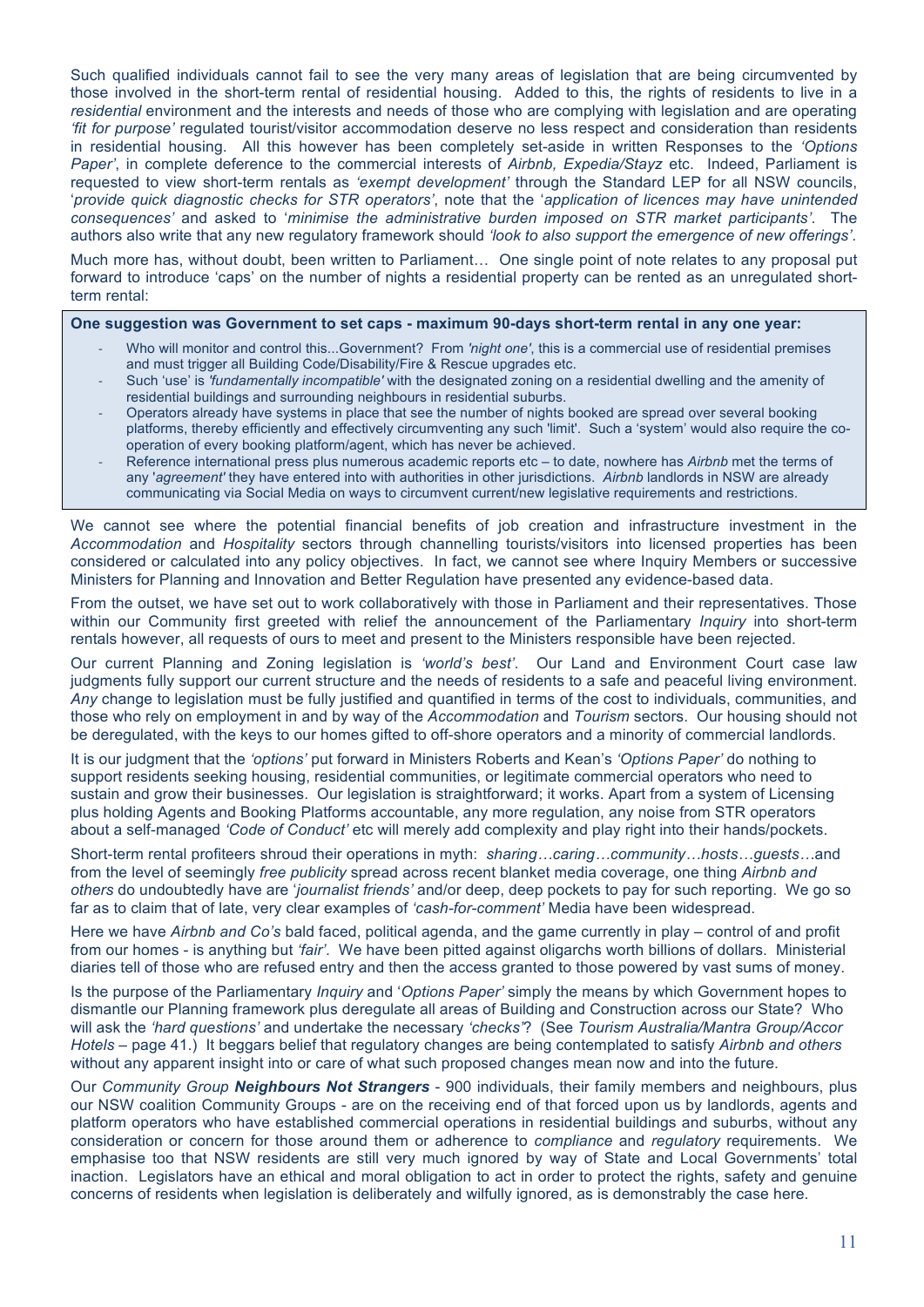There is no doubt as to the scale and serious repercussions of this illegal activity. At the same time, we acknowledge our *'world's best'* legislation; others are currently seeking to replicate that which we have. Yet without enforcement our legislation carries no currency whatsoever.

**When a landlord has gained the approval of Neighbours/Council, modified a class 1(a) property to class 1(b) or class 3 (BCA/NCC) standards and licensed the operation, they have the right to commercially rent.** 

**Where there are unregulated, unlicensed operations, residents and neighbours have a right to procedural fairness when it comes to the serious issues provoked by uncontrolled short-term rentals:**

- **Residents have undertaken all due diligence and chosen to live in** *Residential* **buildings and/or**  *Residential* **zones,**
- **The NSW Residential Tenancies Act is clear on what agreements are not** *Residential Tenancy Agreements* **plus what properties are not covered under the** *Residential Tenancies Act***,**
- **Short-Term tourist/visitor rentals in buildings that are not constructed for commercial use expose occupants and neighbours to real and severe health and safety issues. Members of our State Parliament have been informed of the potential issues and liabilities. Should they choose to legalise the short-term tourist/visitor occupation of residential property and ignore these warnings, this may lead to a class action for compensation to Residents, given loss of amenity and lifestyle, potential decline in property values, etc,**
- **In almost all cases, residential property let as commercial short-term rental accommodation dose not comply with the multiple-levels of legislation applicable to legitimate tourist/visitor accommodation; in other jurisdictions this has been deemed** *"an immediate threat to life"***.**

**Again, Members of our State Parliament have been informed of the potential issues and liabilities. In the case of permanent injury or loss of life in a property** *'not fit for purpose'***, again there may very well be just cause for legal action and compensation,** 

- **Any dismantling of current legislation would no doubt trigger a call for full deregulation of all National Building and Construction standards and all Planning and Zoning legislation, plus give weight to the argument that the entire Tourist and Visitor Accommodation sector across NSW must be deregulated. Compensation would be due to titleholders of residential property plus those who have invested in regulated Tourist and Visitor Accommodation that is built, or has been modified, to very specific BCA/NCC standards. This would obviously include existing** *Bed & Breakfast***,** *Motel* **and** *Backpacker* **operators etc,**
- **The NSW Ombudsman's Enforcement Guidelines for Councils<sup>53</sup> are clear. This Government and its Ministers identified and documented the issues and very real problems with short-term tourist/visitor rentals five years ago. At the very least, given the serious and threatening conditions under which many have been forced to live for years on end, Residents are owed an explanation as to why Ministers and Local Government administrators have failed to act,**
- **It is incumbent upon Legislators to acknowledge the grave financial and social impacts that unregulated, unlicensed, uncontrolled short-term tourist/visitor rentals are bringing to those seeking safe, secure, affordable housing, and the severe negative impacts this illegal use of residential property imposes on neighbours, communities and legitimate commercial operators,**
- **Councils must be mandated to immediately commence enforcement action against those who are breaking our Laws and placing the lives of residents, tourists and visitors at risk,**
- **The NSW Government must revoke the** *licence to operate* **held by those agents and platform operators illegally offering short-term tourist/visitor rentals in unlicensed residential dwellings.**

The proliferation of illegal short-term tourist/visitor rentals is a critical issue for residents and for legitimate tourism accommodation providers. Anything short of the immediate enforcement of our legislation plus the introduction and implementation of a regulatory licensing system for all tourist/visitor accommodation is unacceptable. Unacceptable also are the so-called *'options'* that Ministers Roberts and Kean have presented.

Numerous Members of the NSW Parliament were renting residential properties short-term to tourists/visitors, contrary to all manner of legislation and without disclosing ownership of the property and/or income to the Parliament. These State MPs and their Legal cohort were severely threatening neighbours who questioned their activities. We wrote and asked the former Premier how we as individual residents might have faith in the parliamentary process when the issue of short-term rentals came before the NSW Parliament. Mike Baird did not answer. The same question must now be put to Premier Gladys Berejiklian and the Ministers of her Government.

Trish Burt Convener Neighbours Not Strangers

<sup>&</sup>lt;sup>53</sup> http://www.ombo.nsw.gov.au/\_\_data/assets/pdf\_file/0003/29856/Enforcement-Guidelines-for-councils.pdf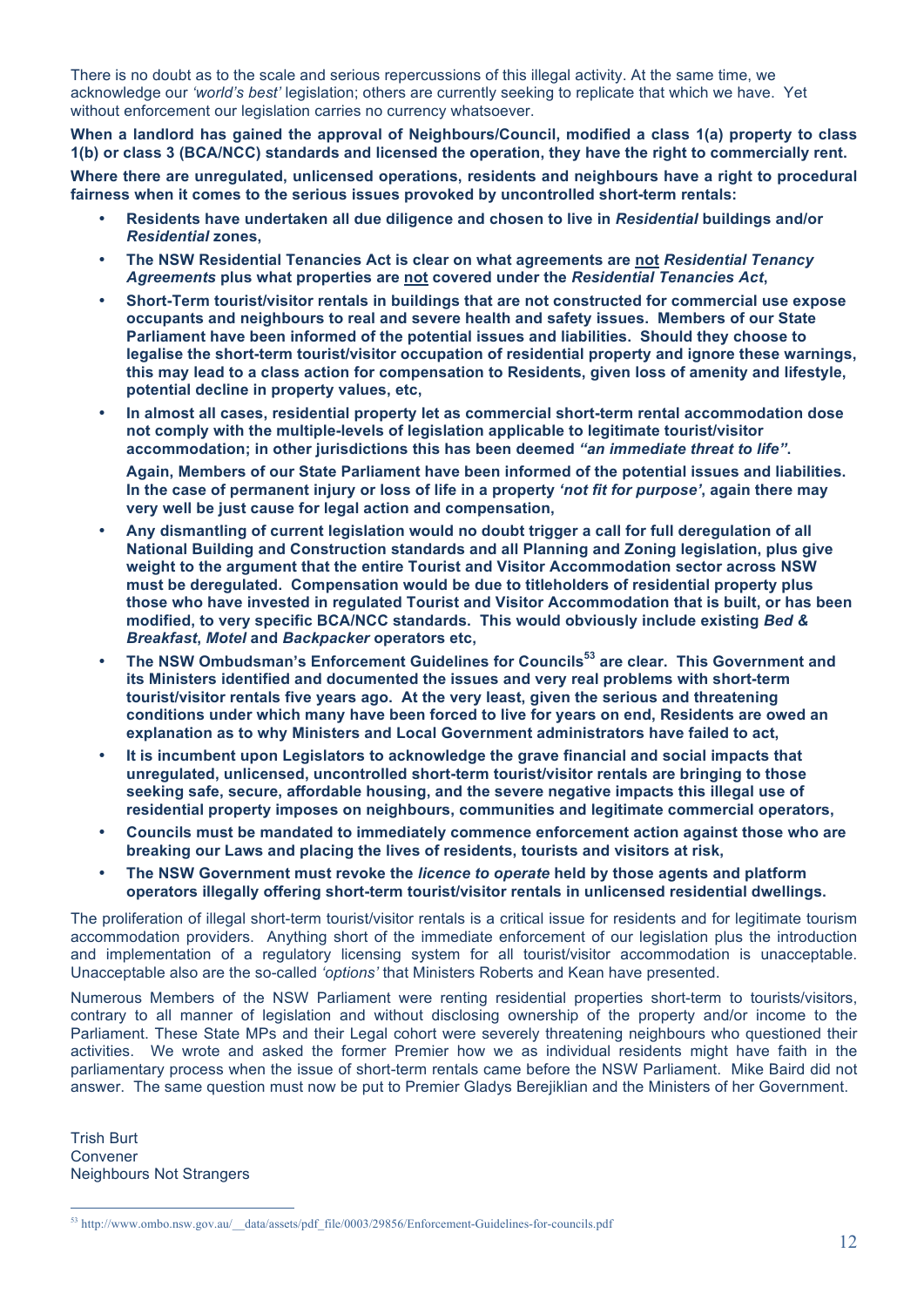**INSIDE AIRBNB** – is an independent, non-commercial set of tools and data that allows one to explore how *Airbnb*  (only) is being used in cities around the world. Murray Cox, a New York-based independent digital storyteller, community activist and technologist, conceived the project, compiled and analyzed the data and built the site. John Morris, designer and graphic artist, designed and directed the user experience. On 29 October Murray sent updated data to **Neighbours Not Strangers** for the Sydney and the Northern Rivers regions. We summarise that data below. For any questions about the site or the data, please contact murray@murraycox.com.

#### **SYDNEY – 03 October 2017:- 27,360 listings**

61.2% entire homes/apartments 37.2% private rooms 1.5% shared rooms 31.8% multi-listings 68.2% single listing

Some Airbnb hosts have multiple listings. A host may list separate rooms in the same apartment, or multiple apartments or homes available in their entirety.

Hosts with multiple listings are more likely to be running a business, are unlikely to be living in the property, and in violation of most short term rental laws designed to protect residential housing.

#### **Local Government Area:-**

Ashfield - 187 Auburn - 203 Bankstown - 113 Blacktown - 132 Botany Bay - 299 Burwood - 101 Camden - 25 Campbelltown - 68 Canada Bay - 308 Canterbury - 193 City of Kogarah - 139 Fairfield - 30 Holroyd - 101 Hornsby - 279 Hunters Hill - 66 Hurstville - 124 Ku-Ring-Gai - 231 Lane Cove - 256 Leichhardt - 796 Liverpool - 73 Manly – 1,474 Marrickville – 1,026 Mosman - 435 North Sydney – 1,111 Parramatta - 326 Penrith - 74 Pittwater - 978 Randwick – 2,534 Rockdale - 447 Ryde - 356 Strathfield - 93 Sutherland Shire - 353 Sydney – 6,579 The Hills Shire - 176 Warringah – 1,405 Waverley – 4,544 Willoughby - 366 Woollahra – 1,359

#### **SYDNEY – 03 April 2017:- 24,038 listings**

60.8% entire homes/apartments 37.8% private rooms 1.5 % shared rooms 30.1% multi-listings 69.9% single listings

An Airbnb host can setup a calendar for their listing so that it is only available for a few days or weeks a year. Other listings are available all year round (except for when it is already booked).

Entire homes or apartments **highly available** yearround for tourists, probably don't have the owner present, could be illegal, and more importantly, are displacing residents.

#### **Local Government Area:-**

Ashfield - 149 Auburn - 137 Bankstown - 85 Blacktown - 121 Botany Bay - 252 Burwood - 110 Camden - 21 Campbelltown - 51 Canada Bay - 260 Canterbury - 151 City of Kogarah - 108 Fairfield - 22 Holroyd - 83 Hornsby - 244 Hunters Hill - 53 Hurstville - 92 Ku-Ring-Gai - 216 Lane Cove - 211 Leichhardt - 709 Liverpool - 55 Manly – 1,318 Marrickville - 914 Mosman - 382 North Sydney – 1,007 Parramatta - 234 Penrith - 68 Pittwater - 830 Randwick – 2,267 Rockdale - 397 Ryde - 287 Strathfield - 81 Sutherland Shire - 335 Sydney – 5,675 The Hills Shire - 152 Warringah – 1,207 Waverley – 4,154 Willoughby - 311 Woollahra – 1,299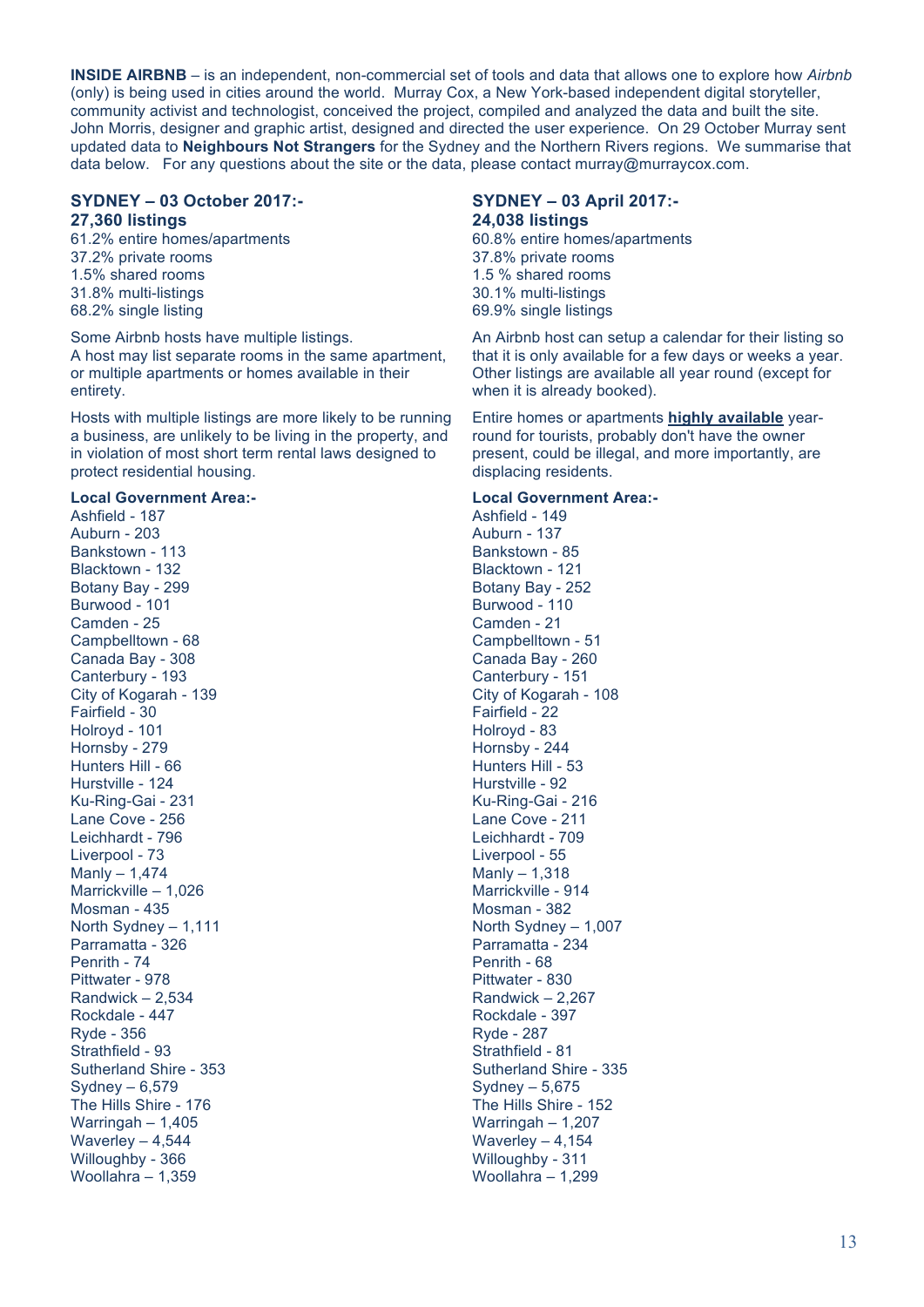#### **SYDNEY'S TOP AIRBNB LANDLORDS:-**

**Vincent Buckley – Furnished Properties "Boasts 185-215 Airbnb listings"** https://www.airbnb.com/users/show/4335104 Tel: (02) 9518 8828 admin@furnishedproperties.com.au www.furnishedproperties.com.au

#### **Lisa Peterson - L'Abode Accommodation 170 Airbnb listings**

https://www.airbnb.com/users/show/7409213 Tel: (02) 2919 52804 info@labodeaccommodation.com.au www.labodeaccommodation.com.au

#### **Keris Hodge – The Apartment Service 122 Airbnb listings**

https://www.airbnb.com/users/show/15739069 Tel: (02) 9953 7288 keris@apartmentservice.com.au www.apartmentservice.com.au

#### **Sabrina Bethunin – Made Comfy 196 Airbnb listings https://www.airbnb.com/users/show/36410227** Tel: 1800 526 133

**Luxico Holiday Homes 114 Airbnb listings**

https://www.airbnb.com/users/11914644/listings Tel: (02) 8046 6206 book@luxico.com.au www.luxico.com.au

**Serviced Houses Australia 100 Airbnb listings https://www.airbnb.com/users/show/15651267** Tel: 1 800 259 485 info@servicedhouses.com.au www.servicedhouses.com.au

#### **Steve Keir - Your Home Away From Home 80 Airbnb listings**

https://www.airbnb.com/users/show/2450066 Tel: (02) 8622 1070 stevek@yourhomeawayfromhome.com.au www.yourhomeawayfromhome.com.au

**Don Blinkley - Property Providers 78 Airbnb listings** https://www.airbnb.com/users/show/16357713 Tel: (02) 9969 7599 www.propertyproviders.com.au

**Awaba Properties 70 Airbnb listings** https://www.airbnb.com/users/show/4298915 Tel: 0410 638 706 www.awaba.com.au

**Beach Holiday Homes 54 Airbnb listings** https://www.airbnb.com.au/users/show/113874 Tel: (02) 9641 2357 bondibeachpad@gmail.com www.bondibeachholidayhomes.com

**Kirstie 53 Airbnb listing** https://www.airbnb.com/users/show/16026854

#### **Prestige Property Agency 43 Airbnb listings**

https://www.airbnb.com/users/show/14138978 Tel: (0) 9357 4086 www.prestiegepropertyagency.com.au

# **Rosio – Bondi Beach Rentals**

**46 Airbnb listings** https://www.airbnb.com/users/show/48627526 Tel: (02) 9365 3663 info@bondibeachrentals.com www.bondibeachrentals.com

# **Northern Beaches Holidays**

**43 Airbnb listings** https://www.airbnb.com/users/show/30021442 Tel: (02) 8919 0189 john@nbholidays.com.au http://www.nbholidays.com.au

### **Contemporary Hotels & Beach Houses 53 Airbnb listings**

https://www.airbnb.com/users/show/3046924 Tel: (02) 9331 2881 info@contemporaryhotels.com http://contemporaryhotels.com.au

#### **Gabriel HomeHost 38 Airbnb listings**

https://www.airbnb.com/users/show/101139031 Tel: 1300 17 17 18 john@email.com http://homehost.com.au

**Andrea 36 Airbnb listings** https://www.airbnb.com/users/show/33325403

**Inna 36 Airbnb listings** https://www.airbnb.com/users/show/70570922

**Anna 30 Airbnb listings** https://www.airbnb.com/users/show/38478183

**Anthony 30 Airbnb listings** https://www.airbnb.com/users/show/4995302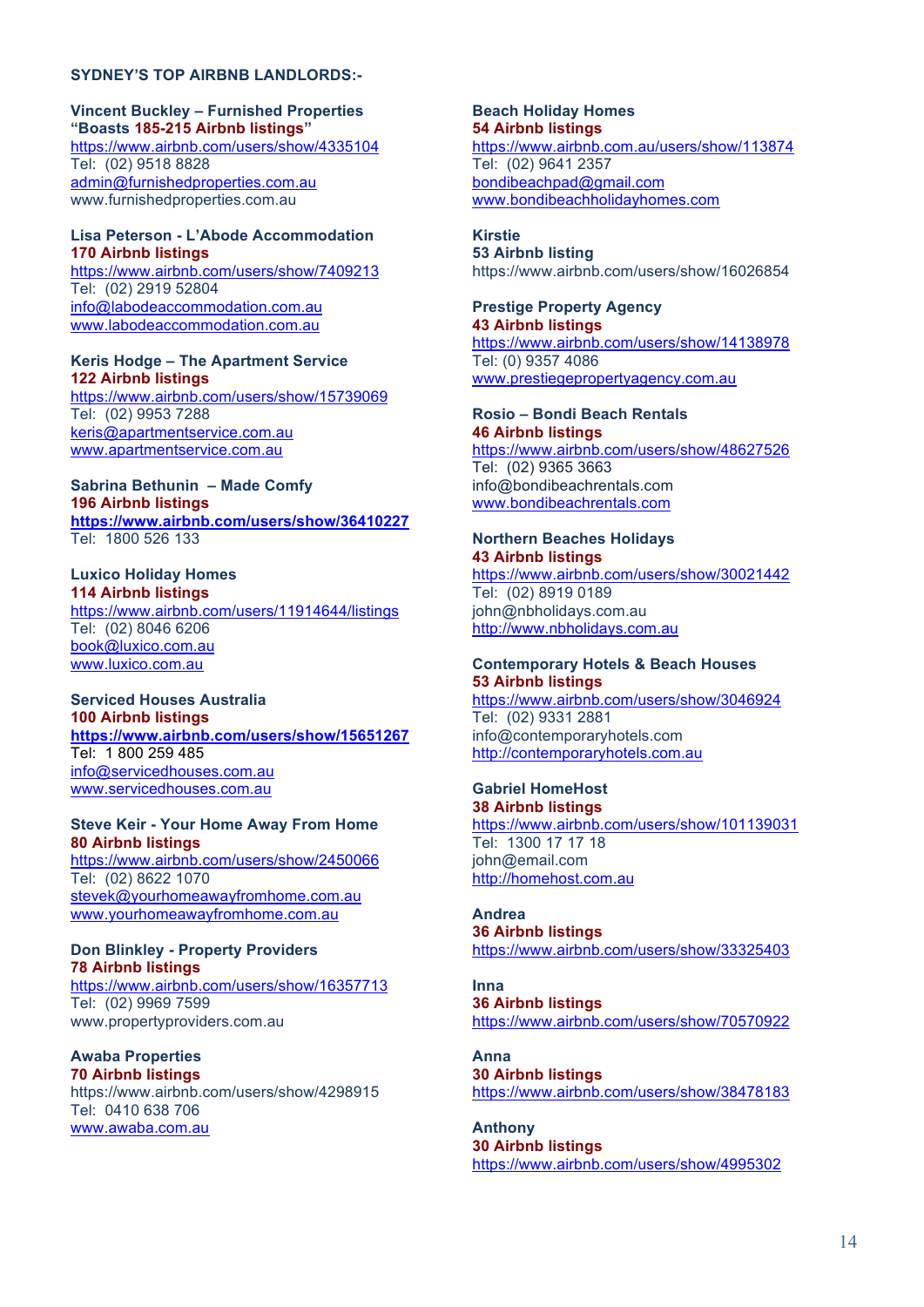#### **NORTHERN RIVERS – 21 October 2017 4,256 Listings**

75.4% entire homes/apartments 24.5% private rooms (often multiple rooms/property) 0.1% shared rooms 48.3% multi-listings 51.7% single listings

#### **Local Government Area:-**

Ballina Shire - 394 Byron Shire – 2,655 Clarence Valley Council - 249 Kyogle Council - 32 Lismore City Council - 155 Richmond Valley Council - 15 Tweed Shire Council - 756

#### **TOP AIRBNB LANDLORDS:- A Perfect Stay 104 Airbnb listings**

https://www.airbnb.com/users/show/1649158 Tel: (02) 6684 7728 info@aperfectstay.com.au http://www.aperfectstay.com.au

**Temple Retreats 55 Airbnb listings** https://www.airbnb.com/users/show/119329 templeretreatsbyron@gmail.com

#### **Sarah – Unique Estates 44 Airbnb listings** https://www.airbnb.com/users/show/5310774 Tel: (02) 6680 9888 https://uniqueestates.com.au

# **North Coast Lifestyle Properties 42 Airbnb listings** https://www.airbnb.com/users/show/106329043 Tel: (02) 6685 1839

http://www.nclp.com.au **Byron Bay** 

**42 Airbnb listings** https://www.airbnb.com/users/show/7633683 Tel: (02) 6680 8666 https://www.byronbayaccom.net

**Andrew – Kingscliff Sales and Rentals 32 Airbnb listings** https://www.airbnb.com/users/show/35917499 Tel: (02) 6674 5888 www.salesandrentals.com.au

#### **Arana Yorston – Corporate Boardies Property 34 Airbnb listings**

https://www.airbnb.com/users/show/14817888 Tel: (02) 6674 8843 http://www.corporateboardies.com

#### **NORTHERN RIVERS – 02 April 2016 2,350 Listings**

64.8% entire homes/apartments 34.6% private rooms (often multiple rooms/property) 0.6% shared rooms 57.9% single-listings 42.1% multi-listings

#### **Local Government Area:-**

Ballina Shire - 252 Byron Shire – 1,483 Clarence Valley Council - 139 Kyogle Council - 17 Lismore City Council - 92 Richmond Valley Council - 8 Tweed Shire Council - 359

# **Destination Byron Bay**

**30 Airbnb listings** https://www.airbnb.com/users/show/16160864 Tel: (02) 6680 7733 www.destinationbyronbay.com.au

**Diane 28 Airbnb listings** https://www.airbnb.com/users/show/1354295

### **Jo Barlow – Byron Beach Realty**

**26 Airbnb listings https://www.airbnb.com/users/show/14062958** Tel: (02) 6680 8110 jo@byronbeachrealty.com.au www.byronbeachrealty.com.au

# **Helen**

**24 Airbnb listings** https://www.airbnb.com/users/show/9154522

#### **Kylie – LJ Hooker Lennox Head 23 Airbnb listings** https://www.airbnb.com/users/show/133445462 Tel: (02) 6687 7888 https://lennoxhead.ljhooker.com.au

**Lauren 22 Airbnb listings** https://www.airbnb.com/users/show/23632675

**Yamba Beachside Accommodation 19 Airbnb listings** https://www.airbnb.com/users/show/55472952

#### **Beach Houses 16 Airbnb listings** https://www.airbnb.com/users/show/37742462 Tel: (02) 6684 6052 http://www.beachhousesofbyron.com.au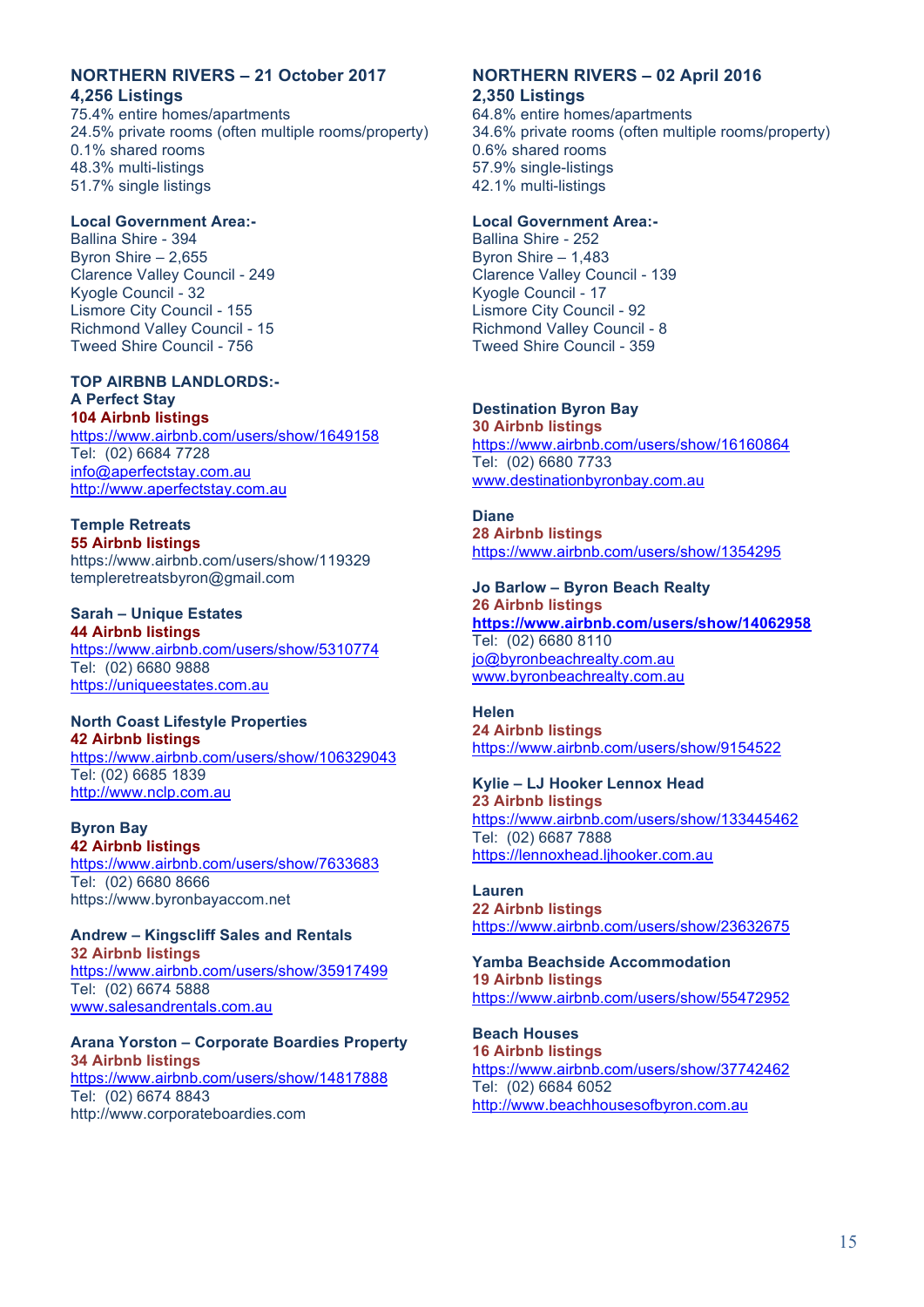#### **GUIDELINES (extract)**

#### **2.1 What is regulation?**

A local government regulatory function is any function under an Act, Regulation or other statutory instrument which empowers local government to create, impose, enforce or administer rules that control the actions of others.

#### **2.2 What is enforcement?**

Enforcement can be seen simply as the pointy end of regulation aimed at and reserved for serious or deliberate contraventions of laws. Broadly speaking enforcement can be seen as any punitive measure taken against an individual or a business for breaching a law. Measures range from lower level options such as cautions to imprisonment at the top end of the scale. It is now widely accepted that enforcement should focus not just on punishment, but equally on changing the non-compliant behaviour, remedying and addressing the problems caused by non-compliance and acting as a deterrent to future and general non-compliance.

Therefore enforcement is one among many options that can be chosen to achieve the overall objectives ofa regulatory scheme. Often it is the last option used when others have failed or the conduct is particularly serious as pointed out by Freiberg: In modern compliance theory, enforcement is seen as an action to be used when persuasion fails or when advice about compliance is not taken.4 Seeing enforcement and compliance in a broader context of councils' regulatory responsibilities enables councils to have an overarching objective and be deliberate about what compliance outcomes they want to achieve rather than just react to reported instances of noncompliance. If the goal is to change behaviours to achieve beneficial outcomes in the interests of the community and to address harm caused by non-compliance then the options available to councils are many and can be tailored to individual circumstances.

#### **2.3 What do councils regulate?**

Councils have many and varied regulatory functions. The main ones include:

- Planning eg, development controls, development consents, certification of complying developments, and change of use approvals.
- Building and construction eg, certification and compliance with building standards, and fire safety requirements.
- Environmental protection eg, native vegetation, noxious weeds, waste management, noise control, coastal protection, underground petroleum storage systems, storm water drainage, sewage and grey water systems, contaminated land, and solid fuel heaters.
- Public health and safety eg, food safety, mobile food vendors, skin penetration businesses, cooling towers, warm water system, and swimming pools.
- Parking and transport eg, road openings and closures, structures in or over roadways or footways, traffic management plans and controls, public car parks, and road access.
- Companion animals management eg, registration of dogs and cats, dangerous dogs, and surrendered animals.
- Liquor and restaurants eq, controls on licensed premises, and restaurants on footpaths.
- Public areas and issues eg, graffiti, hoardings, signs, waste bins, protection of public places, busking, street theatre, parks and playgrounds, public events, trees, and filming.
- Other activities eg, hairdressers, beauty salons, mortuaries, backpacker accommodation, boarding houses, camping grounds, and caravan parks.5 2. IPART 2013 review of Local Government Compliance and Enforcement, Regulation Review - Draft Report October 2013, Independent Pricing and Regulatory Tribunal.

Regulators' Code of Conduct, United Kingdom (BERR 2007:16). 4. Freiberg, A., The Tools of Regulation, The Federation Press, 2010, p. 204. 5. Stenning & Associates, Register of regulatory functions undertaken by Local Government in NSW, Final Report, Oct 2012, Version 3.0, available at www.ipart.nsw.gov.au 6 Enforcement guidelines - December 2015 NSW Ombudsman

#### **2.4 Why is regulation important?**

A significant amount of government regulation is directed to the prevention or minimisation of harm, whether it is harm to health, welfare, safety, property or to the environment.6 In western democracies it is often said that governments govern by consent. In this context councils can be considered to be an arm of government which regulates by consent and on behalf of ratepayers:

- for the collective good, the welfare of the community or the public interest  $\cdot$  to prevent or to minimise harm
- to promote social policies (eg to preserve or protect the environment)<br>• to manage risks
- to manage risks
- to uphold social order.

Councils can be seen as guardians of public trust. For example, the community can trust that the food they buy at food outlets inspected by their local council will not poison them, they will not encounter stray dogs that will bite them, there will be enough parking spaces, etc.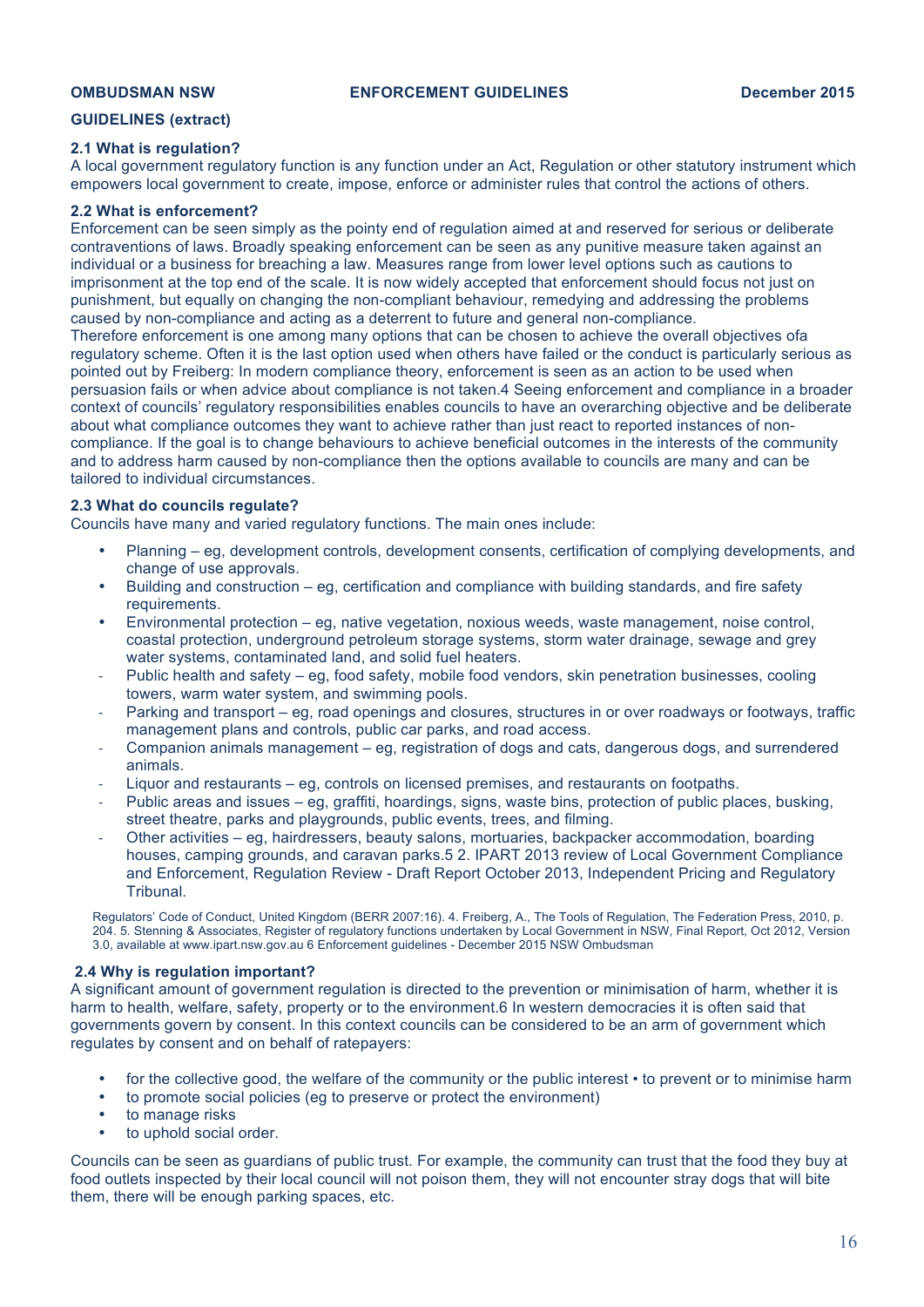The objects section of an Act will often list the specific nature of the harm that is being addressed and explicitly state the regulatory purposes of the legislation. Councils should ascertain the regulatory outcomes to be achieved from the object clauses of the legislation wherever available and incorporate the objectives of the various regulatory schemes they administer in any compliance policy or plan.

#### **2.5 Regulatory principles**

The following guiding principles, which are now widely accepted by regulators, should underpin any compliance and enforcement program:

#### **Accountability and transparency**

Councils need to be accountable for the efficiency and effectiveness of their compliance and enforcement activities as well as any unreasonable failures to take appropriate action. This means that activities need to be open to scrutiny. Councils are answerable for their decisions on why they took action or decided not to act. This should be transparent to the general public, people who report alleged unlawful activity, alleged offenders and other stakeholders. To achieve accountability and transparency councils should:

- publish compliance/enforcement policies
- document and make publicly available their compliance priorities and strategies
- explain decisions made in particular circumstances by the giving of comprehensive and meaningful reasons, particularly when there has been a departure from adopted policy or standard practice
- have a mechanism for consultation and feedback from industry and other stakeholders on their compliance activities
- identify and explain the principal risks against which they are acting in all the major regulated areas
- develop and publish clear standards for performance
- measure and publish performance results against the standards
- have a complaint resolution mechanism to deal with any concerns about the conduct of compliance officers and decisions made
- have a publicly available complaint policy
- have clear procedures for internal and external review of decisions where applicable. Providing information about the approach, priorities and reasons for decisions improves understanding and certainty and promotes trust by the community.

Freiberg, A., The Tools of Regulation, The Federation Press, 2010, p. 10. 7. See Freiberg, A., The Tools of Regulation, The Federation Press, 2010. Enforcement guidelines - December 2015 NSW

#### **Fairness and consistency**

Publicly available procedures need to be fair, appear to be fair, and be consistently implemented. Consistency in decision making can be achieved by defining outcomes, identifying risks and describing the type of response that is likely to be chosen for different levels of non-compliance.

However, this must not lead to a one-size-fits-all approach and must be balanced with the need to consider the circumstances and facts of each individual matter. The blanket application of policy or law without regard to individual circumstances discourages the community from approaching council, as they may feel the council will not act reasonably.

#### **Proportionality**

The level of enforcement action should be proportionate to the level of risk and seriousness of the breach, with more serious breaches attracting a more severe response. Seriousness could be measured by:

- impact/harm caused
- whether or not the conduct is intentional
- whether or not a precedent would be set if the council were to respond in a particular way (or not respond at all).

However, councils should be flexible and take individual circumstances into account when determining the enforcement response, and avoid applying policies too rigidly. For more guidance on applying discretion see Section 5.

More generally, enforcement should:

- aim to change the behaviour
- aim to eliminate financial gain or benefit from non-compliance
- be responsive and consider what is appropriate for the particular offender and issue<br>• be proportionate to the nature of offence and level of harm caused
- be proportionate to the nature of offence and level of harm caused
- aim to rectify the harm where appropriate
- aim to deter future non-compliance.

#### **Timeliness**

Delays in responding to allegations of unlawful activity can result in difficulties for the council. For example, the passage of time may result in unauthorised works being further advanced, making them more difficult to remedy or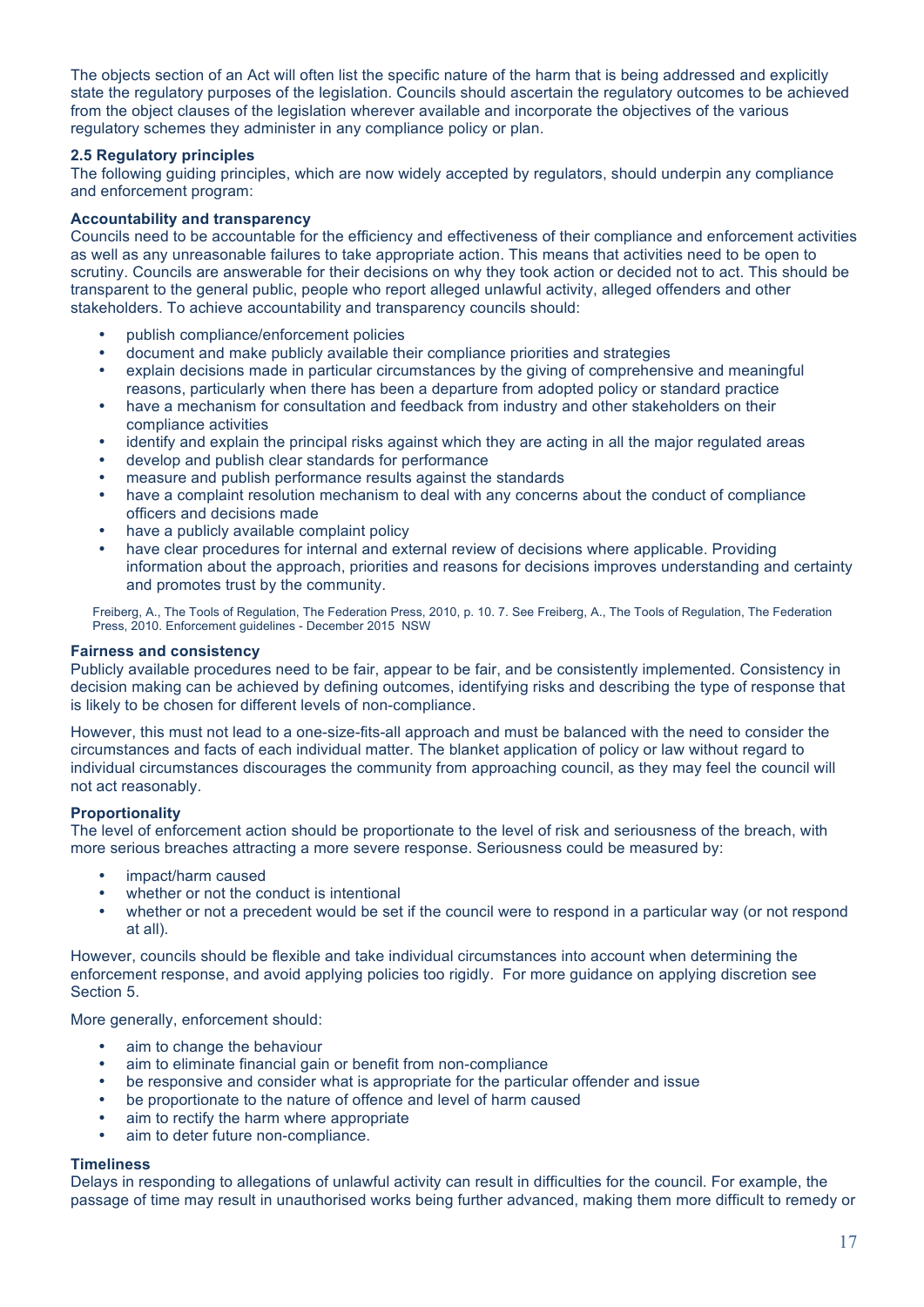rectify. Similarly, if a council has been aware of an issue for a considerable period of time but takes no action (so creating an expectation that no action would be taken), it becomes more problematic.

Councils should encourage their staff (from all areas of the council's administration) to report suspicions or concerns. This will help the council respond to unlawful activity at the earliest opportunity. To ensure timely responses to allegations of unlawful activity, councils should have performance standards and ways to monitor progress.

#### **2.6 What are the regulatory options?**

Regulation aims to change behaviour so as to avoid or address problems, minimise harm and ensure the common good of the community. There are many options available to councils for achieving specific outcomes, depending on the particular circumstances. These include:

- education campaigns<br>• provision of information
- provision of information/advice on how to be compliant
- incentive programs to reward good compliance
- negotiating with the person to obtain voluntary undertakings or an agreement to address the issues of concern
- issuing a warning or a formal caution
- issuing a letter requiring work to be done or activity to cease in lieu of more formal action
- issuing a notice of intention to serve an order or notice under relevant legislation, and then serving an order or notice if appropriate
- carrying out the works specified in an order at the cost of the person served with the order
- issuing a penalty infringement notice issuing a summons in the local court
- seeking an injunction through the courts to prevent future or continuing unlawful or criminal activity taking prosecution action.

Macrory Review of Regulatory Justice: Making Sanctions Effective, First report Professor R.B. Macrory, November 2006. 8 Enforcement guidelines - December 2015 NSW Ombudsman

#### **2.7 What is the best regulatory model?**

There is no single most appropriate regulatory action. The appropriateness of any given action will depend on many factors, including council's compliance priorities, available resources, the nature of the unlawful activity and also matters which may be difficult to determine, such as the reasons for the particular non-compliance. To balance the need for consistency against appropriate application of significant individual discretion vested in decision-makers, and also the need to tailor a compliance response to particular circumstances of the case, councils should consider the outcomes they want to achieve.

There are two basic questions that all regulators grapple with:

- where to best allocate limited resources to achieve the most impact (eq who or what to target), and
- how compliance officers should apply the tools available to them, eg should a punitive measure be applied straight off or should the compliance officer try to negotiate an outcome through education and persuasion first and then escalate the approach depending on the response.

There are many different approaches and models of regulation that attempt to answer these two questions. There is now broad agreement among practitioners and academics that the best way to allocate limited resources available is through risk-based regulation.10

#### **2.8 What is risk-based regulation?**

Risk-based regulatory programs work on the basis that the type of compliance action chosen will be dependent on an evaluation of the degree of risk, and the impact of the non-compliance on the regulatory agency's ability to achieve its objectives.

The risk-based approach works well for the allocation of limited resources which can be targeted and focused on areas of greatest risk as evaluated by the agency. It is a way to target resources where they are most needed and where they will produce the greatest impact. A risk-based assessment model can be applied to proactive compliance activities and also in response to reports alleging that unlawful activity has occurred. See sections 2.10 and 2.11 below.

Closely related to a risk-based approach is the principle of proportionality. This requires that enforcement action is proportionate to both the risks and to the seriousness of the breach. This means that compliance and enforcement strategies are based on an escalating model of enforcement, ie the response escalates as the risk and seriousness of the breach increase.

This is sometimes referred to as responsive regulation and is often combined with risk-based approaches. Commentators caution that risk-based approaches to compliance and enforcement, while helpful in prioritising and targeting resources, do not help answer the question about what enforcement tool or strategy is the best option to achieve compliance in 6

Environmental Regulation', Journal of Environmental Law 23:2 (2011), pp. 169-201. 10. Ibid, p. 170. 11. Ibid, p. 174. Enforcement guidelines - December 2015 9 NSW Ombudsman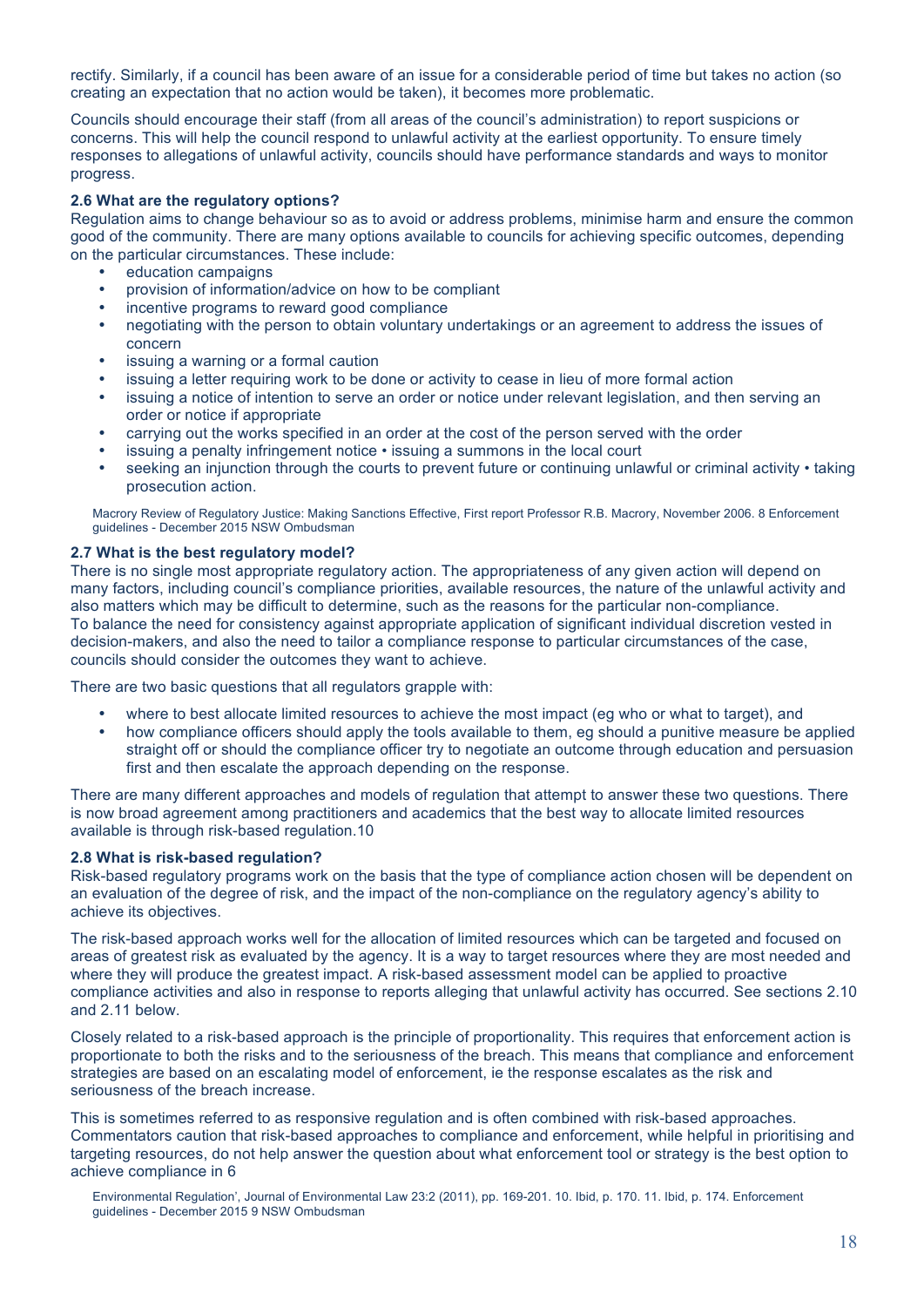#### **HOLDING PLATFORMS ACCOUNTABLE:-**

A list of questions relating to the content and claims made in the *'Options Paper'* was presented to representatives of the Department of Planning and Environment and the Department of Innovation and Better Regulation. From one Department we received no response. From the other Department, we were informed:

*"Additional information related to short term holiday letting will not be released during the consultation period".* (Our concerns relating to the 'Options Paper' are found at page 42.)

Confirmation was sought and received as to the level of Legal consultation entered into by Members of the NSW Parliamentary Hearing Committee that reviewed the current legislation covering the short-term rental of residential properties. The response was:

*"No legal advice was sought by the NSW Parliament at any time regarding the inquiry into the regulation of short-term letting. Nor was the Parliament shown or asked for any comment on, the NSW Government's options paper."* (Criticisms relating to the *NSW Parliamentary Inquiry into Short-Term Letting* are found at Page 45.)

Minister Anthony Roberts has, as far as Strata is concerned, been connected with this issue since September 2012 – *more than five years*; we are referring specifically to Minister Roberts' Report entitled: *Making NSW No. 1 Again - Shaping Future Communities*54. The Report correctly tied short-term tourist/visitor rentals with overcrowding and highlighted the key areas of impact in residential flat-dwellings (only):

*"Some owners and head tenants use their units in a strata or community scheme to offer accommodation to a large number of people. Bunk beds and partitioned sleeping areas can maximise the number of occupants and, in return, maximise the profit made by the owner or head tenant. Effectively these units are being used as a de facto backpacker hostel, boarding house or serviced apartment. Examples of more than six to eight people living in a two-bedroom unit are not uncommon. There are even claims of an emerging practice called 'hot bedding', where occupants use the same beds in rotating shifts.* 

*Short-term rentals and overcrowding in schemes can impact on the amenity of other residents and the levies payable by all owners. Some of the problems that have been noted include more noise complaints, increased water consumption, not enough parking and a greater strain on facilities and common property as a result of overuse. Overcrowding also has obvious fire safety implications.* 

*Some stakeholders believe that the current law provides insufficient power for schemes to deal with overcrowding and the problems associated with short-term rentals. A by-law cannot prohibit or restrict the leasing of a lot. This provision was included originally to prevent a scheme from imposing a blanket ban on tenants. It could be argued that the law has failed to keep up with the changing nature of rental arrangements in some schemes.* 

*One option that has been suggested is for the law to set a limit on the number of persons who may occupy a residential lot (e.g. no more than two persons per bedroom). Alternatively, schemes could be permitted to impose such limits through a by-law. How such a law would be monitored or enforced is unclear, given that some people may claim to be visitors or short-term guests. A law like this may also indirectly discriminate against large families and those from different cultural or ethnic backgrounds. In 2006, the City of Sydney Council introduced a condition of consent for newly built apartments limiting the number of adult occupants per bedroom to two. It is understood that, to date, no court action to enforce this condition has been taken by the Council.* 

*Another option suggested is to allow schemes to make a by-law prohibiting short-term rentals (e.g. those less than 3 months) or rentals which are not covered by the Residential Tenancies Act 2010. However, this may only encourage sham tenancy agreements to be entered into and would not address overcrowding problems created by head tenants.*

*A further option could be to tackle the problem at the other end and focus on dealing with undesirable outcomes. If there is a regular turnover of occupants of a particular lot, with a proven pattern of by-law breaches, a scheme could be given the ability to apply to the CTTT for an order prohibiting similar letting arrangements for that lot in the future.* 

*Empowering schemes to set and enforce their own rules in this area may assist when it is only one or a small handful of lots involved. However, in some instances many lots may be being used in this fashion, meaning the minority of owner/occupants affected will have little success in persuading the scheme to do anything about the problem. Therefore, an alternative approach could be to empower local councils to fine owners in breach of zoning, development consents, Local Environment Plans or safety laws rather than relying on individual schemes to take action."*

The notion of a by-law in strata schemes to either permit or deny Owners or Tenants the ability to operate shortterm letting will indeed penalise Owner/Occupiers and Tenants. A clear case in point is the situation in the Sydney

<sup>&</sup>lt;sup>54</sup> http://www.fairtrading.nsw.gov.au/biz\_res/ftweb/pdfs/About\_us/Have\_your\_say/Making\_nsw\_no\_1\_again\_shaping\_future\_communities.pdf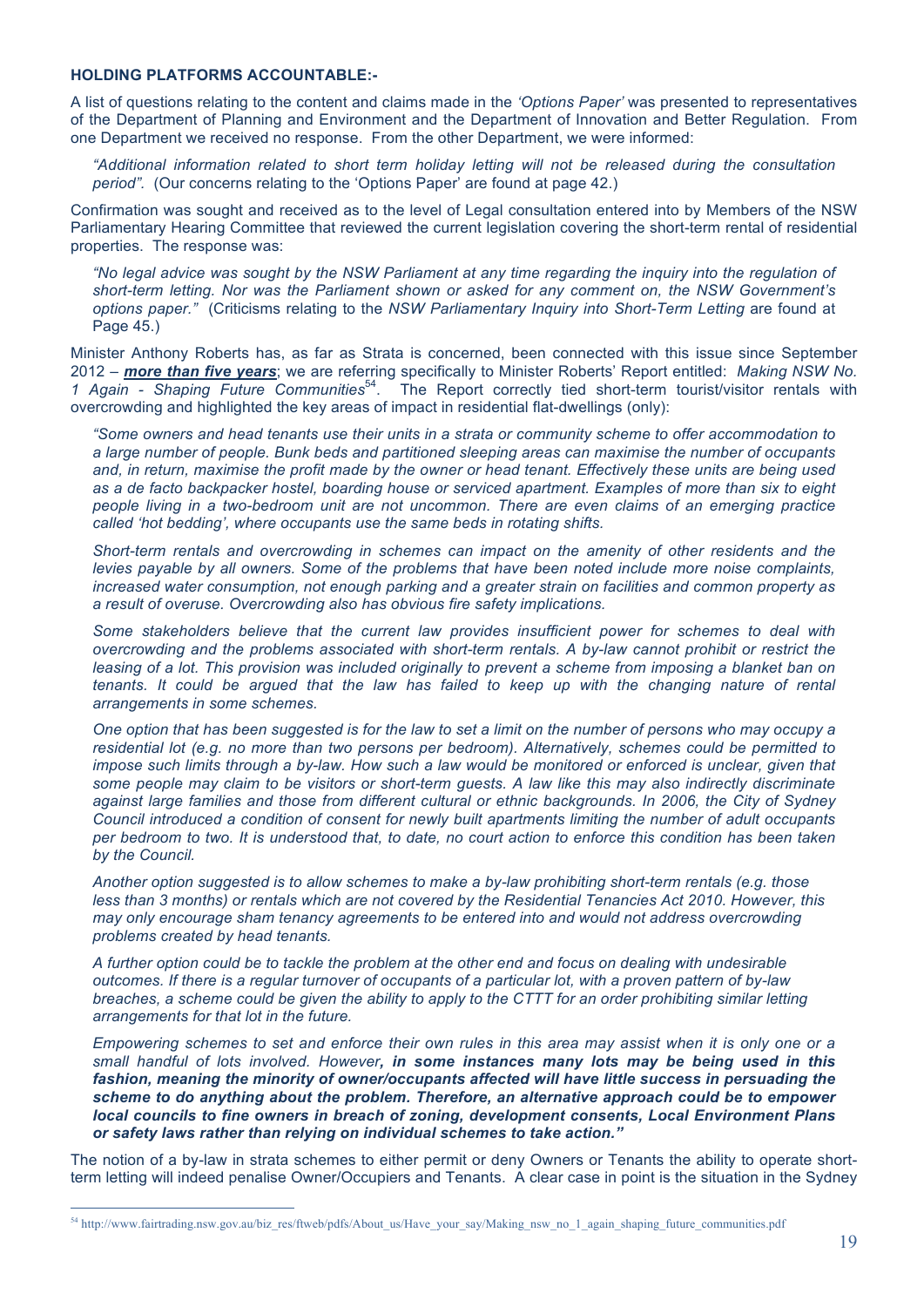strata building known as *Bridgeport*, where the former short-term letting cohort still maintains control of the building after Court Orders were issued to stop their illegal activities, and Resident Owners, who brought to the Council's attention the large-scale short-term rental operation, are still apparently discriminated against on an ongoing and persistent basis. Short-term rentals have returned to the building; the strata committee refuses to take action of any sort against those involved in this activity, and so too the City of Sydney.

Importantly: Delegating responsibility for the monitoring and control of one's neighbour's 'Use' of a Residential dwelling – a free-standing, single family home or flat-dwelling – automatically pits neighbour against neighbour in never-ending competition, rupturing communities in which individuals are meant to live in a cohesive fashion. Worst case scenarios involve strata scheme owners being financially liable, without limit, in the case of **deaths and permanent injuries, plus loss of building, personal possessions and ongoing expenses of alternative accommodation, all because of another (usually absent) owner's commercial short-term rental of a neighbouring property. The NSW Parliamentary Inquiry found that mandatory building insurance in strata was awaiting a '***test case'***, which would determine whether or not an insurer refuses to pay where short-term tourist/visitor rentals were a clear breach of the** *Determination of Development Application***.** 

The '*Options Paper',* signed off by Ministers Anthony Roberts and Matt Kean, could very much be said to have the appearance of being *ghost written* by those in the short-term rental industry.

Considering the work that is being done around the world by legislators and community activists who are fighting to protect their homes and the rights of community members, the lack of action on short-term rentals here in New South Wales can, we suggest, be the result of only one thing: Many, from our Deputy Premier down, appear to be profiting directly from this commercial activity.

Ultimate responsibility and liability for short-term tourist/visitor rentals is with the owner of each individual property. When the actions of individual commercial landlords are challenged by legislators, it is the multi-billion dollar platform, *Airbnb,* that has stepped in and commenced legal action against cities and states. To date, it appears that all legal actions mounted by *Airbnb* have ultimately seen them forced to withdraw.

The symbiotic relationship between commercial landlords, agents and platforms cannot be ignored nor dismissed.

That *Airbnb* redirects housing away from residents is well documented; one would be hard pressed (or deliberately blind) not to notice the work being undertaken on this issue overseas. The lack of any focussed work to establish the scale of the practice here in NSW, in the midst of perhaps our worst housing crisis, has seen STR operators and agents running amok and profiteering on a grand scale, plus the total lack of support from legislators for those working to have our legislation enforced is well noted by residents and of great concern.

Work done recently by the City of Vancouver, whose housing situation mirrors that of Sydney's plus other smaller regional NSW centres, was at first applauded. Housing advocates have subsequently highlighted the flaws in Vancouver's initial response, most notably that of letting *Airbnb* and others *'off the hook'* in terms of responsibility for premises rented unlawfully via their platform.

Without platform/agent accountability measures, one predicts that *Airbnb* and others will continue to feed off our residential housing. And with expectations of higher and higher levels of *Tourism* from China and India…one cannot see a point at which the demand for access to housing for commercial purposes will ever reach any limit. Are legislators content to sit back and watch this happen?

No promise or measure of goodwill could or would curb the insatiable financial targets of the short-term rental operators with more and more players – such as *Google* – entering the market.

It is our contention that NSW should learn from other jurisdictions and avoid any watering down whatsoever of regulations, only to be forced to return to the issue many years later.

NSW is in the unique position of having very adequate regulations and legislation. And platform accountability is key to ensuring enforcement of short-term rental regulations.

Following is an outline of how platform accountability can be used as a means of avoiding the problems faced by many other cities. The city of San Francisco (population 4.6 million to Sydney's 5 million) acknowledges the massive cost to them through lost housing. San Francisco is one example of how to hold agents and platforms to account.

It cannot be stressed enough, by way of warning: No *Memorandums of Understandings (MoUs)* between *Airbnb*  and others should ever be considered; they cannot be relied upon, as has been shown, time and again.

#### **Why Put In Place Platform Accountability:**

*Airbnb* and others must be held *accountable* and *liable* for properties advertised on their websites that do not meet the requirements of safe, regulated *Tourist and Visitor Accommodation*. All other accommodation providers across Australia are held to account for ensuring they follow rules and meet regulations, so why then have the activities and practices of *Airbnb* and clones been tolerated to date; why exemptions just for short-term rental operators?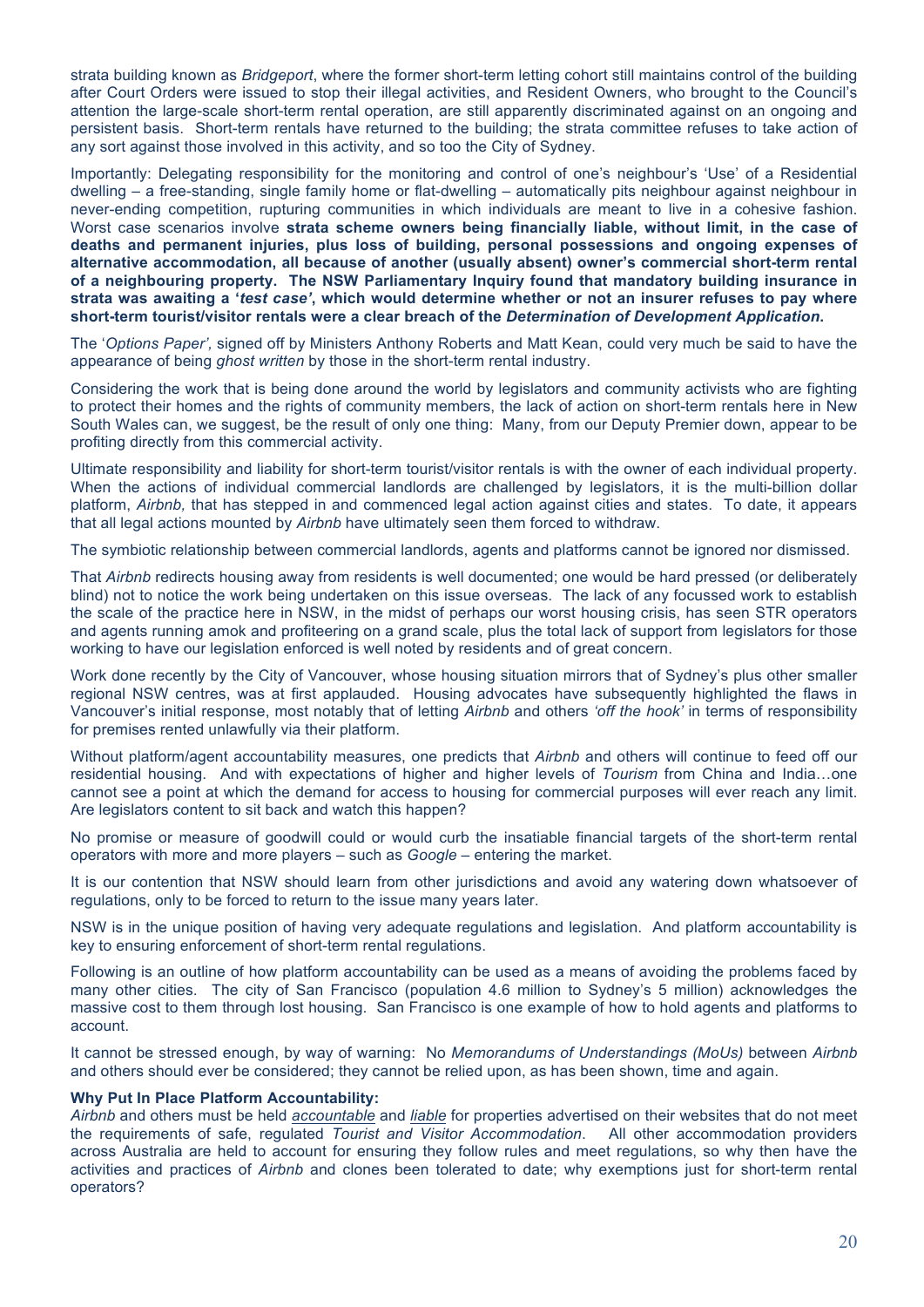Platform accountability equates to short-term rental agents and platforms policing their own landlords, ensuring that all advertised properties are licensed, as per those already running regulated Bed & Breakfast, Motel and Backpacker operations etc. Local Government Areas are responsible for ensuring that applicants meet Building Code, Disability and Fire & Rescue criteria; approval by way of a license number should then be passed to a State Government-held License Register.

Without platform accountability *Airbnb* and others will continue to advertise and profit from Illegal listings, and nondisclosure results in authorities being unable to achieve the essential levels of public and visitor safety necessary.

Examples of *Airbnb's* circumvention of regulations abound: in the city of Whistler (BC), short-term rentals of less than four days are illegal, yet *Airbnb* advertises and rents high numbers of properties to tourists<sup>55</sup>. In New York City, the vast majority of properties advertised on *Airbnb* continue to be illegal, despite state and city laws that seek to regulate their market<sup>56</sup>. In Berlin, despite regulation, the advertisement of illegal properties increased on Airbnb's website by 54% in a little over one year<sup>57</sup>. In Barcelona, municipal government authorities have gone so far as to put up public art installations, placing beds in strategic locations with signs in several languages saying: "*Just because this bed is available on the internet doesn't mean it's legal"58.*

#### **Steps To Platform Accountability:**

Platform Accountability is a three-stop process:

**First**, Local Government Authorities have to develop rules and regulations around short-term tourist/visitor rental use – the City of Sydney's *Visitor and Tourist Accommodation Development Control Plan*59 has already been volunteered as a template.

**Second**, a permit system must be set up to ensure that properties operating as short-term rentals meet all the relevant *construction*, *access, safety, health, taxation* standards and requirements etc.

**Third**, all short-term rental agents and platforms must be licensed to operate in NSW and the license agreement must include terms and conditions that legally bind them to advertising only those properties which have been cleared and licensed to operate. Should agents and platforms such as *Airbnb, Stayz* etc advertise illegal listings, they will be fined for each day an illegal listing is advertised plus lose their right to operate within our State.

Platform accountability forces *Airbnb* and others to effectively police their landlords and ensures that Planning, Zoning and all other areas of legislation are met, without exception. *Airbnb* and others have the resources and technical capacity to re-tool their operations in ways that ensure that they facilitate only lawful activity. One of the most obvious ways to go about this procedure is to treat a city/council issued short-term rental permit number in the same way as credit card information. Providing an invalid permit number, as with that of an invalid credit card number, should automatically put a stop to the registration process. The *Transport for London/Uber* example shows that operators in the '*sham/share economy'* must take community expectations and concerns seriously or they will not be permitted a presence in our State.

This structure will also silence the claim by Local Councils that they do not have the facilities to enforce legislation.

#### **Important Lessons to be learnt from San Francisco and Platform Accountability:**

*Airbnb* strongly resists all efforts to be held accountable for unlawful listings. The company's political playbook to date has relied on offloading responsibility and accountability to thousands of individual landlords, thereby absolving it of accountability vis-à-vis government authorities. This manoeuvre is clearly expressed in a recent statement made by Alex Dagg, *Airbnb's public policy manager* for Canada: *"Essentially, it's really the host's obligation to comply with laws, it's part of our terms of service that we have."60* In San Francisco however, *"Airbnb says it is ready to police its hosts, taking action it has long claimed is invasive, unrealistic or unwieldy."<sup>61</sup>*

How did *Airbnb* arrive at changing its attitude and operations in its hometown? Following is a summary of the way in which San Francisco discovered that an approach to relying on *Airbnb's* landlords to comply with local shortterm rental regulation was unworkable. This provides a clear lesson for NSW:

www.cbc.ca/news/canada/british-columbia/whistler-rentals-airbnb-housing-1.4149027. 

https://ny.curbed.com/2017/7/19/15994284/nyc-airbnb-legislation-addresses. 

 $\overline{a}$ 

<sup>57</sup> Hill, Steven. 2017. "How the Berlin government could rein in Airbnb and protect local housing." *Salon*, Jun 30. Accessed Aug 10, 2017.

<sup>58</sup> Congostrina, Alfonso L. 2017. "Barcelona launches "bed protest" against illegal Airbnb apartments." *El Pais*, Jul 20. Accessed Jul 25, 2017. https://elpais.com/elpais/2017/07/20/inenglish/1500539176\_923596.html. 

59 http://www.cityofsydney.nsw.gov.au/\_\_data/assets/pdf\_file/0005/119543/visitortouristaccomdcp\_150306.pdf

<sup>60</sup> Israel, Solomon. 2017. "Canada's biggest cities move to regulate Airbnb, but it's no easy task." *CBC News*, Jun 17. Accessed Jul 25, 2017. http://www.cbc.ca/news/business/airbnb-municipal-regulations-canada-1.4164056. 

<sup>61</sup> Said, Carolyn. 2016. "Airbnb, under the gun, is ready to cooperate with SF." San Francisco Chronicle Jul 25, 2017. Accessed Jul 25, 2017.

http://www.sfchronicle.com/business/article/Airbnb-under-the-gun-is-ready-to-cooperate- with-10612040.php. 

<sup>&</sup>lt;sup>55</sup> Correia, Cory. 2017. "Whistler proposes bylaw to restrict short term rentals." *CBC*, Jun 7. Accessed Jul 25, 2017. http://

<sup>&</sup>lt;sup>56</sup> Walker, Ameena. 2017. "Anti-Airbnb bill wants NYC hosts to disclose their full addresses." *Crunch*, Jul 19. Accessed Jul 25, 2017.

http://www.salon.com/2017/06/30/how-the-berlin-government-could-rein-in-airbnb-and- protect-local-housing\_partner/.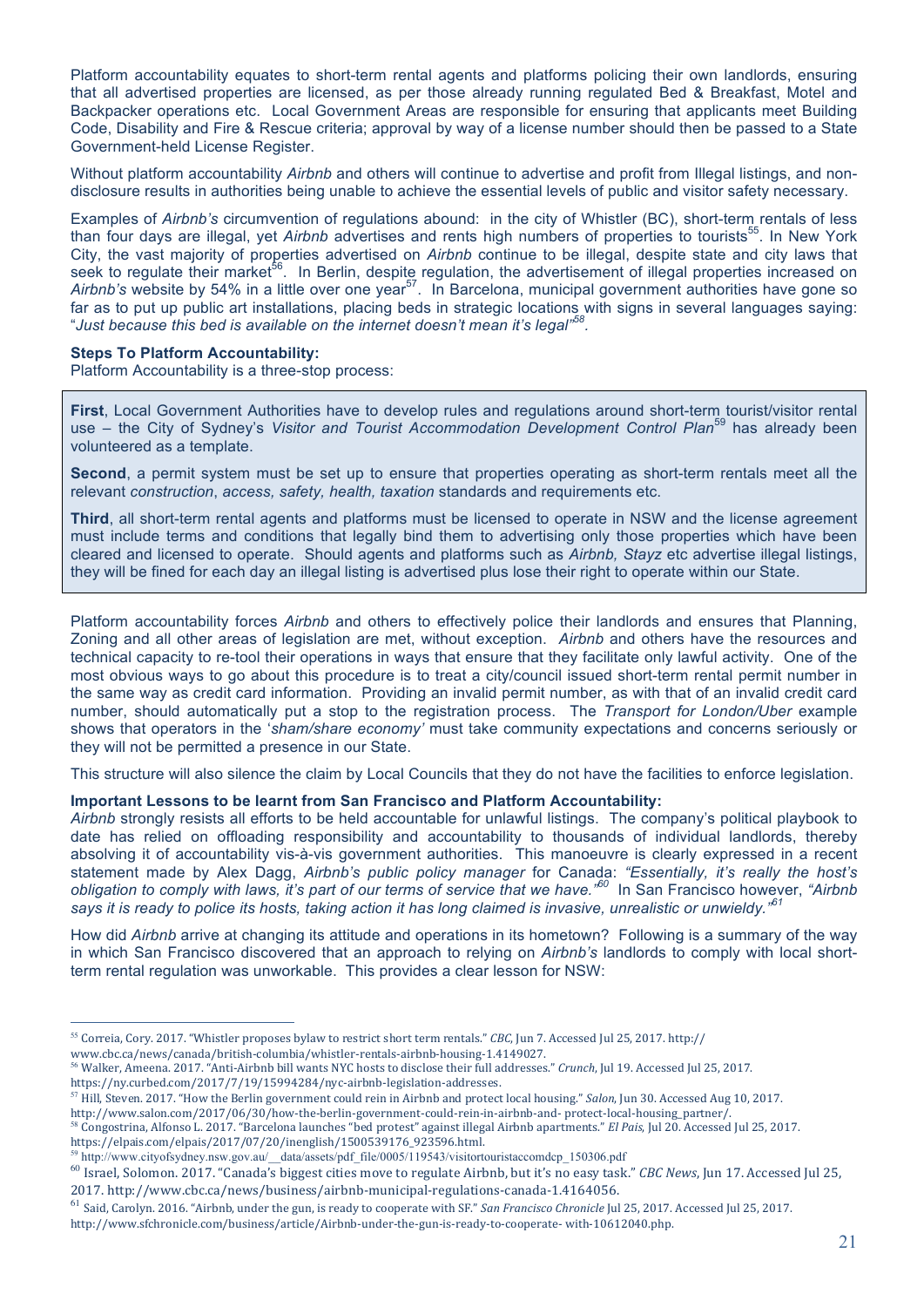In February 2015, San Francisco legalised short-term rental companies such as *Airbnb, HomeAway, VRBO, FlipKey* and others. In order to be legalised, landlords had to obtain a business registration certificate and register with the San Francisco Treasurer and Tax Collector. They had to ensure that they had commercial property liability insurance plus pay the City's 14% *transient occupancy tax.* Importantly, to prevent landlords from evicting tenants to create *ghost hotels,* second homes and investment properties were excluded from the short-term rental market, and entire home listings were tied to a host's principal residence and capped at 90 days per year.<sup>62</sup>

Yet, after a 15-month period, only 15% (1,282 out of 7,046) landlords had complied with San Francisco's ordinance<sup>63</sup>, while Airbnb listings continued to grow<sup>64</sup>. The City's Board of Supervisors realised that the City's rules and regulations are ineffective if platform accountability and liability were not part and parcel of any policy response. On 07 June 2016, San Francisco's Board of Governors voted on an additional set of rules and, in a 10-0 vote, required short-term rental agents and platforms to only post rental listings from landlords who had registered with the City, or face up to \$1,000 in daily fines.<sup>65</sup> Aaron Peskin, Member of the San Francisco Board of Supervisors referred to this important amendment in the following way: *"We are closing a long-standing loophole by holding the hosting platforms accountable for the hundreds of units (rented by) unscrupulous individuals who have taken multiple units of affordable housing off the rental market."<sup>66</sup>*

The same day San Francisco's Board of Governors arrived at its unanimous decision to establish platform accountability and liability, *Airbnb* sued the City, claiming it had violated the *Communications Decency Act,*  a federal law that protects websites from liability for the content uploaded by users.<sup>67</sup> On 08 November 2016, federal judge James Donato rejected the company's claim. Donato said that the San Francisco ordinance *"does not regulate what can or cannot be said or posted in the listings. It creates no obligation on plaintiffs' part to monitor, edit, withdraw or block the content supplied by hosts."<sup>68</sup>*

Not long after the federal judge rejected *Airbnb's* request, the company agreed to cooperate with the City and help enforce the regulations. *"In a dramatic about-face, Airbnb says it is ready to police its San Francisco hosts..."<sup>69</sup>* The San Francisco example shows that *Airbnb* is clearly in a position to comply with municipalities' rules and regulations, but only after they have exhausted all possible means to oppose them.

#### **Toronto Proposes Platform Accountability:**

The city of Toronto appears to have taken San Francisco's approach to heart. City Staff have developed a proposal that includes permitting landlords, agents and platforms to only post lawful listings, ie properties that have received a municipal permit number.<sup>70</sup>

#### **MoUs:** *Airbnb's* **Way to Avoid Accountability:**

*Airbnb* and others appear to have convinced NSW Legislators that their activities are crucial to the financial viability of our State's economy. Without them, tourist and visitors will, according to the STR operators, no longer be seen in our cities and towns. One could predict that a directive by legislators to penalise unscrupulous operators in NSW might see *Airbnb* pull out the MoU card. There should be no engagement with *Airbnb* and others over any such a proposal.

A MoU between *Airbnb* and the City of Amsterdam had *Airbnb* agreeing to *"notify hosts in a powerful manner that they were obliged to offer homes for rent in compliance with applicable rules."<sup>71</sup>* Needless to say, this didn't prevent three-quarters of Amsterdam's listings from violating local legislation.<sup>72</sup>

A MoU between the City of Seattle and *Airbnb* specifically states that it is *"not intended by the parties to be a legally binding agreement or (to) create legal obligations for the parties."*73 Rather than helping cities to regulate

http://www.shareable.net/blog/amsterdam-updates-agreement-with-airbnb-to-combat-illegal- hotels-but-is-it-enough.

 $62$  Fishman, Stephen. N.A. "Overview of Airbnb Law in San Francisco." Accessed Jul 25, 2017. http://www.nolo.com/ legal-encyclopedia/overview-airbnb-law-san-francisco.html.

<sup>&</sup>lt;sup>63</sup> City of San Francisco. 2016. Policy Analysis Report. Budget and Legislative Analyst's Office.<br><sup>64</sup> Shaban, Bigad, Jeremy Carroll, and Kevin Nious. 2016. "Thousands Violate SF Housing Laws Using Airbnb, Few Face Penalt

*Area*, May 19. Accessed Dec. 20, 2016. http://www.nbcbayarea.com/investigations/Bay-Legal- Thousands-violate-SF-housing-laws-few-face-

<sup>&</sup>lt;sup>85</sup> Sabatini, Joshua. 2016. "SF legislators approve tougher rules for Airbnb." Jun. 7. Accessed Jul 25, 2017. http://www. sfexaminer.com/sf-<br>legislators-approve-tougher-rules-airbnb/.

<sup>&</sup>lt;sup>66</sup> Said, Carolyn. 2016. "Airbnb, HomeAway would police rentals under proposed SF law." *SF Gate*, Apr 25. Accessed Jul 25, 2017.<br>http://www.sfaate.com/business/article/Airbnb-HomeAway-would-police-rentals-under-7306756.p

<sup>&</sup>lt;sup>67</sup> Benner, Katie. 2016. "Airbnb in Disputes With New York and San Francisco." New York Times, Jul 25, 2017. Accessed Jul 25, 2017.<br>https://www.nytimes.com/2016/06/29/technology/airbnb-sues-san-francisco-over-a-law-it-had

<sup>&</sup>lt;sup>8</sup> Benner, Katie. 2016. "Airbnb in Disputes With New York and San Francisco." *New York Times*, Jul 25, 2017. Accessed Jul 25, 2017.

https://www.nytimes.com/2016/06/29/technology/airbnb-sues-san-francisco-over-a-law-it-had-helped- pass.html?\_r=0.<br><sup>69</sup> Said, Carolyn. 2016. "Airbnb, under the gun, is ready to cooperate with SF." San Francisco Chronicle Ju

City of Toronto. 2017. Proposed Regulations for Short-term Rentals for Consultation. Toronto: Municipal Licensing & Standards and City Planning.

<sup>71</sup> Zetland, David. 2017. "Holiday rental giant Airbnb is harming Amsterdam's communities." *DutchNews.NL*, Apr 3. Accessed Jul 31, 2017. http://www.dutchnews.nl/features/2017/04/airbnb-is-harming-amsterdams-communities/.

 $^{72}$  Johnson, Cat. 2016. "Amsterdam Updates Agreement with Airbnb to Combat Illegal Hotels, But is it Enough?", Dec 5. Accessed Jul 31, 2017.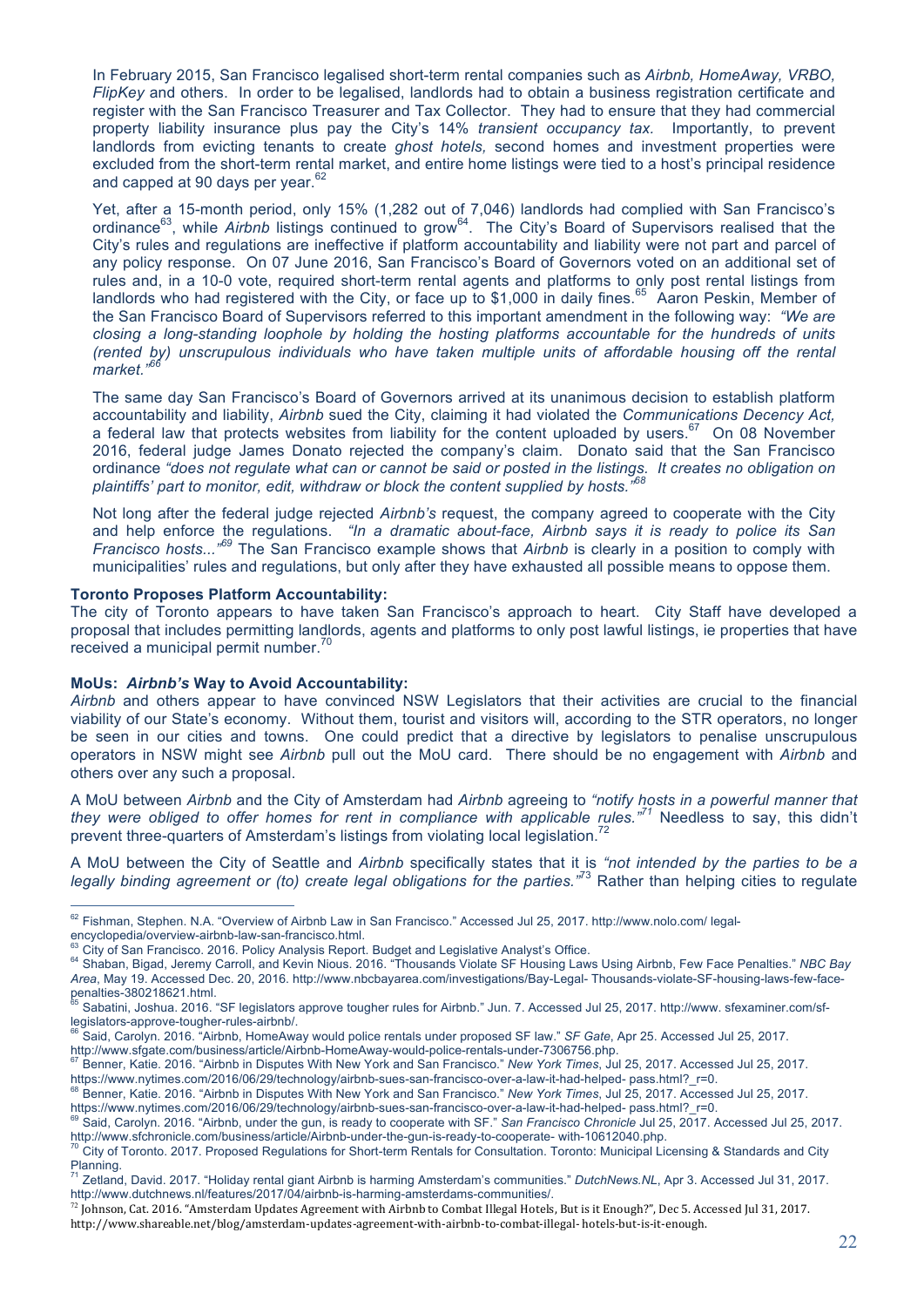the short-term rental contagion, MoUs disempower government authorities in exchange for *promises that come cheap* and have not curtailed the explosive growth in listings.

Developing MoUs with *Airbnb* gifts the pro-short-term rental lobby group some positive media headlines along the lines of "*tackling"* the *Airbnb contagion,* but in reality this only exacerbates an already explosive issue.

What has been learned from experiences in cities around the world is that legislators need to develop legally binding language and structure that will be used to hold short-term letting landlords, agents *and* platforms directly accountable for each and every listing.

#### **BUILDING CODES OF AUSTRALIA (BCA)/ NATIONAL CONSTRUCTION CODES (NCC):-**

We take this opportunity to quote, by way of a concise example, Council of the City of Sydney correspondence, Ref: CSM 169348 (20 March 2017):

*"Airbnb and companies like this are using premises for a 'use' which requires consent (basically the commercial letting of a residential property). Airbnb provides a service that is a change of 'use' that relates to the definition with the Sydney Local Environmental Plan (SLEP) and within the Standard Instrument to that of a 'Visitor and Tourist style accommodation'. The 'use' is associated with the definition of a 'Class 3' in the Building Codes of Australia. As such, to use a residential apartment (Class 2) for a 'use' supported by the Airbnb framework a Development Application is typically required.*

*…the Sydney Development Control Plan (DCP) does not endorse mixed residential uses in a building unless specifically designed and built in accordance with the provisions of the DCP. In short, without consent, the use of Airbnb and companies like this is a technical breach and may have other implications which the building owners should consider, such as life safety concerns, loss of amenity for other residents, reduction in security and increased running costs for the building.*

*Under current planning controls*:

- *Tourist and visitor accommodation is not permitted in residential zones; and*
- *Residential accommodation and tourist accommodation in the same building must be on separate floors and have separate lifts.*

*The City does not support changing this long-term policy, which is in place to protect neighbourhood amenity and visitor safety..."*

That which is written above is reinforced in case law in the NSW Land and Environment Court, plus the basis upon which residents have purchased into residential housing in the City of Sydney Local Government Area. Following are the *Classes of Buildings* which are most often affected by a '*change of use'* involving short-term rentals:

**Class 1- Class 1a** A single dwelling being a detached house, or one or more attached dwellings, each being a building separated by a fire-resisting wall, including a row house, terrace house, town house or villa unit.

**Class 1 – Class 1b** A boarding house, guest house, hostel or the like with a total area of all floors not exceeding 300m2, where not more than 12 reside, and is not located above or below another dwelling or another Class of building other than a private garage.

**Class 2 –** A building containing 2 or more sole-occupancy units each being a separate dwelling.

**Class 3 -** A residential building, other than a Class 1 or 2 building, which is a common place of long term or transient living for a number of unrelated persons. Example; boarding-house, hostel, backpackers accommodation or residential part of a hotel, motel, school or detention centre.

**Any change from a (residential) Class 1 or 2 building to a Class 3 building must trigger major changes in**  such things as the following – this is not a complete list:

- Building form
- Rooms, recreational areas and facilities height, floor space ratio, and setback, ceiling heights/bunks, sleeping room occupancy requirements, kitchen areas, bathrooms, laundries and drying facilities,
- **Amenity**
- Access for People with Disabilities
- Energy and Water Efficiency
- **Waste**

 $\overline{a}$ 

Materials selection, including but not limited to, fire resistant materials/flooring/window dressings etc

<sup>73</sup> City of Seattle. 2016. "Memorandum of Understanding ". Accessed Jul 31, 2017. http://murray.seattle.gov/wp-content/ uploads/2016/11/Seattle-OEM-Airbnb-Disaster-Response-MOU-Final.pdf.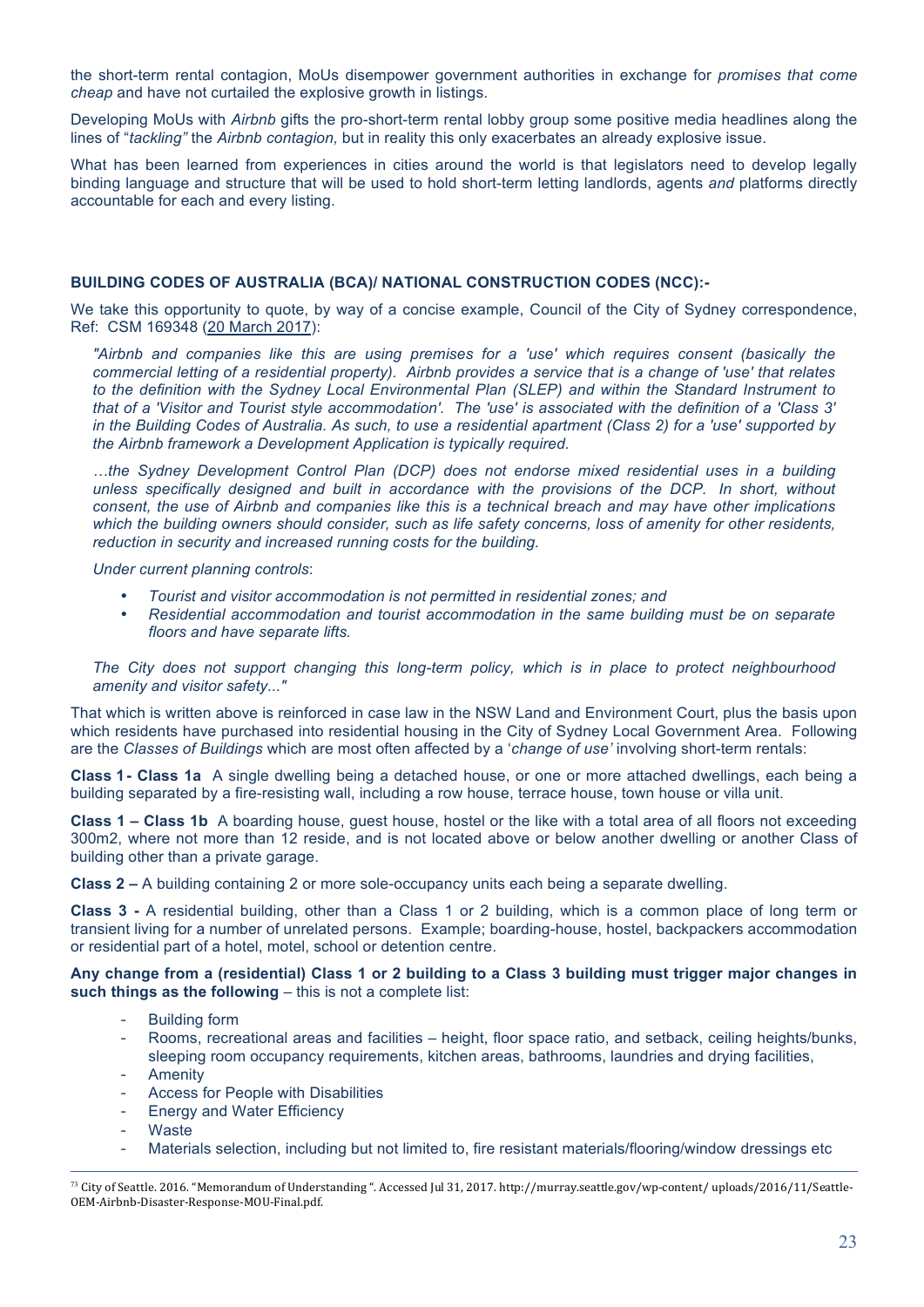- Car Parking
- **Signage**
- Operation and Management, including noise management
- Annual certification
- Fire Safety, including fire extinguishers and fire blankets, fire dampers, fire stairwells, position and number of fire escape routes
- Health, Amenity and Safety Standards

Note: The classification of buildings and the type of construction can vary from the standard model depicted in the tables. Concessions can be provided that change the type of construction. The concessions can relate to the design of the building, its size, and the number of escapes.

Other BCA classes of buildings include:-

**Class 4 –** A dwelling in a building that is Class 5, 6, 7, 8 or 9 if it is the only dwelling in the building.

**Class 5 –** An office building used for professional or commercial purposes, excluding buildings of Class 6,7,8 or 9.

**Class 6 –** A shop or other building for the sale of goods by retail or the supply of services directed to the public. Example: café, restaurant, kiosk, hairdressers, showroom or service station.

**Class 7 – Class 7a –** A building which is a car park.

**Class 7 – Class 7b –** A building which is for storage or display of goods or produce for sale by wholesale.

**Class 8 –** A laboratory, or a building in which a handicraft or process for the production, assembling, altering, repairing, packing, finishing or cleaning of goods or produce is carried on for trade, sale or gain.

**Class 9 –** A building of a public nature.

**Class 9a -** A health care building, including those parts of the building set aside as a laboratory.

**Class 9b –** An assembly building, including a trade workshop, laboratory or the like, in a primary or secondary school, but excluding any other parts of the building that are of another class.

**Class 10** - A non-habitable building or structure.

**Class 10a –** A private garage, carport, shed or the like.

**Class 10b –** A structure being a fence, mask, antenna, retaining or free standing wall, swimming pool or the like. **Class 10c –** A private bushfire shelter.

When the NSW Government announced in late 2015 a Parliamentary Inquiry into the adequacy of legislation covering short-term holiday/visitor rentals in NSW we approached Assistant Director for *NSW Fire & Rescue*, Greg Buckley. He referred directly to the BCA and the consideration being given to it in Queensland, relevant to the explosion in high-rise residential buildings being occupied by short-term clients. Mr Buckley stated:

**"***The issue of short-term letting is an important and live issue which should come under close scrutiny, especially in light of the Coroner's Inquiry and Inquest into the death of Connie Zhang at Bankstown".*

Following is a report<sup>74</sup> from the **Unit Owners Association of QLD**, which summaries the October 2014 proposal for changes to the classification of Class 2 and Class 3 buildings:

#### **SUBJECT Definition of NCC Classifications 2 and 3 BCA Volume One: BCA Volume One: Part A3. Table D3.1 Class 1b**

#### **The Proposal:**

Definition and correct use of the word "dwelling". Part A3.2 Class 1b(ii). Table D3.1 Class 1b. The proposal is to:

1. Amend the above parts of the NCC to the correct terminology as required by the Office of the Parliamentary Council - Drafting Manual; and,

2.Insert the definition of "Dwelling" as contained in the Macquarie Concise Dictionary (sixth edition) to the NCC Volume 1 General Provisions i.e.

# **"Dwelling: 1. a place of residence or abode; a house. 2. continued or habitual residence."**

3. Amend the definition of Class 1b (ii) to remove "dwellings" and insert "buildings" thus stating:

"*4 or more single buildings located on one allotment and used for short - term holiday accommodation,"*

4. Amend Table D3.1 (a) Class 1b (Access for people with a disability) to remove "dwellings" and insert "buildings".

 <sup>74</sup> http://www.uoaq.org.au/news-link/28-28-oct-2014-proposal-for-change-ncc-classifications-2-and-3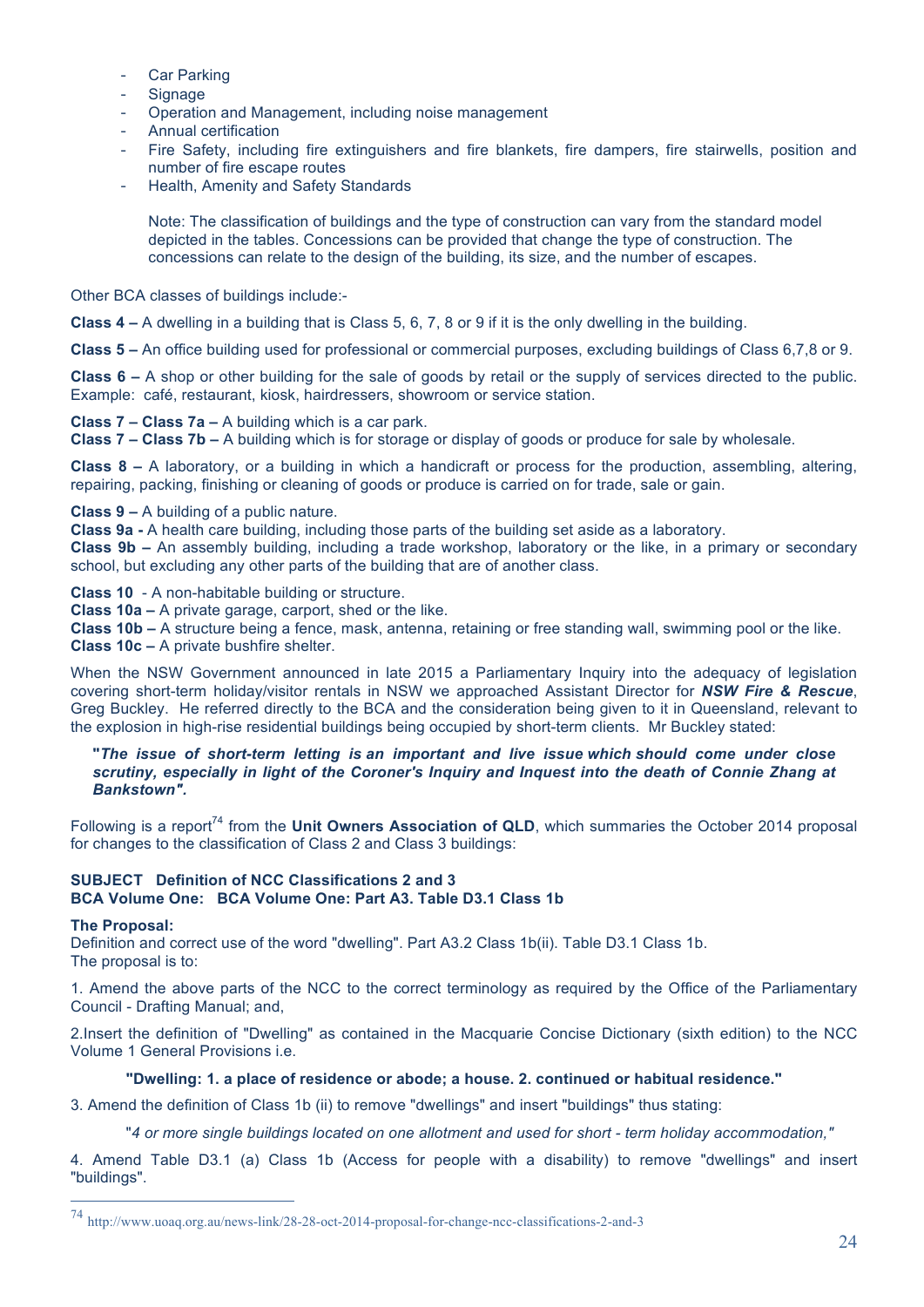#### **The Current Problem:**

Deficient drafting standards introduced to the NCC at the 2011 amendments by the misuse of the word "dwelling" out of context, and with the incorrect definition of the word, "dwelling" contrary to the Drafting Manual of the Office of the Parliamentary Council. Drafting standards require consistency in the use of words." Dwelling" in the original definition of Class 1 and 2 buildings is consistent with the Macquarie Dictionary, but inconsistent with the use of "dwelling" introduced in the definition of Class 1b and the definition in the Class 1b that is repugnant to the Macquarie Dictionary.

The aim of the Building Code Australia (BCA) and supporting State legislation should be to ensure that buildings are constructed to a standard for a specified end use, and that they are in fact used for that constructed and intended use. In some situations the higher standard Class 3 building may be used for Class 2 long-term occupation; however, **the use of Class 2 buildings for Class 3 transient accommodation defeats the objective of the BCA and Disability Discrimination ACT** (DDA).

The Australian Building Codes Board (ABCB) appears to be implementing a policy of erosion of the distinction between Class 2 and Class 3 buildings by establishing standards that are common to both. This is evident in the new smoke detection standards, fire equipment standards, emergency signage standards and relaxation of public address system standards. Access and egress standards have also been standardised, understandably because of the post 2010 requirements of the Disability Discrimination Act Access to Premises standards. If this is ABCB policy for new buildings, then developers, and building owners, will be required to accept that the original intent of the BCA to reduce building costs for residential buildings will no longer apply. The ABCB will be answerable for increased costs to the community and for the achievement and maintenance of acceptable standards of structural sufficiency, safety, health and amenity for the benefit of the community now and in the future. Also the disharmony created by failure to segregate long term residential and short term accommodation users.

In reality, there are thousands of Class 2 buildings in Australia that are being incorrectly used for Class 3 accommodation. These building are not subject to the multipurpose construction standards now being applied to new Class 2 and Class 3 buildings. Therefore transient accommodation residents being accommodated in pre 2010 Class 2 buildings are being exposed to sub-standard fire detection and access and egress standards.

The UOAQ considers that the ABCB has failed to clearly and specifically define Class 2 building use by failing to include the Macquarie Dictionary definition of "dwelling" in the BCA Volume 1 General Provisions.

In 1980, by way of an inter-government agreement, a national body called the Australian Uniform Building Regulations Co-ordinating Council (AUBRCC) was formed. This organisation, which consisted of the Commonwealth, state and territory governments, was principally created to develop a national building code. This task was successfully completed in 1990 with the production of the Building Code of Australia (BCA90).

The BCA relates to building use and is defined by the Australian Building Codes Board as:

"The goals of the BCA are to enable the achievement and maintenance of acceptable standards of structural sufficiency, safety (including safety from fire), health and amenity for the benefit of the community now and in the future."

#### **Definition of Class 2 and Class 3 buildings:**

The two building classifications of interest to this proposal are:

- Class 2 (Long term residential buildings); and
- Class 3 (Short term accommodation buildings).

The 1980/81-standardisation committee derived the building classification definitions from an assembly of submissions of building codes from every State and Territory in Australia and also submissions from New Zealand. Terminology used in Europe and the United States of America was also considered. The understanding of definitions used in drafting the BCA was derived from the Concise Oxford Dictionary. (At that time the Australian Government standard for legislative drafting.)

There was clear logic to the development of the definitions within the guidelines established for the creation of a national building code, and the definitions of words used complied with the Office of Parliamentary Council - Drafting Manual.

**Class 1** buildings were, and are, clearly understood as private residential dwellings.

**Class 2** buildings were considered to be private residential dwellings (Class 1) built above, beside or below each other. The aim of the committee was to restrict regulation to that applying to Class 1 dwellings unless there were structural or safety requirements that justified additional regulation - thus minimum fire alarms and no access requirements for persons with a disability. The objective was to minimise cost of construction consistent with meeting the objectives of the committee and minimum burden on the community.

**Class 3** buildings were considered to be commercial application buildings providing accommodation for a variety of applications and a variety of persons. This included commercial hotels, motels, boarding houses, student accommodation, etc. Thus the safety standards had to meet the worst case scenario of these uses. Fire alarm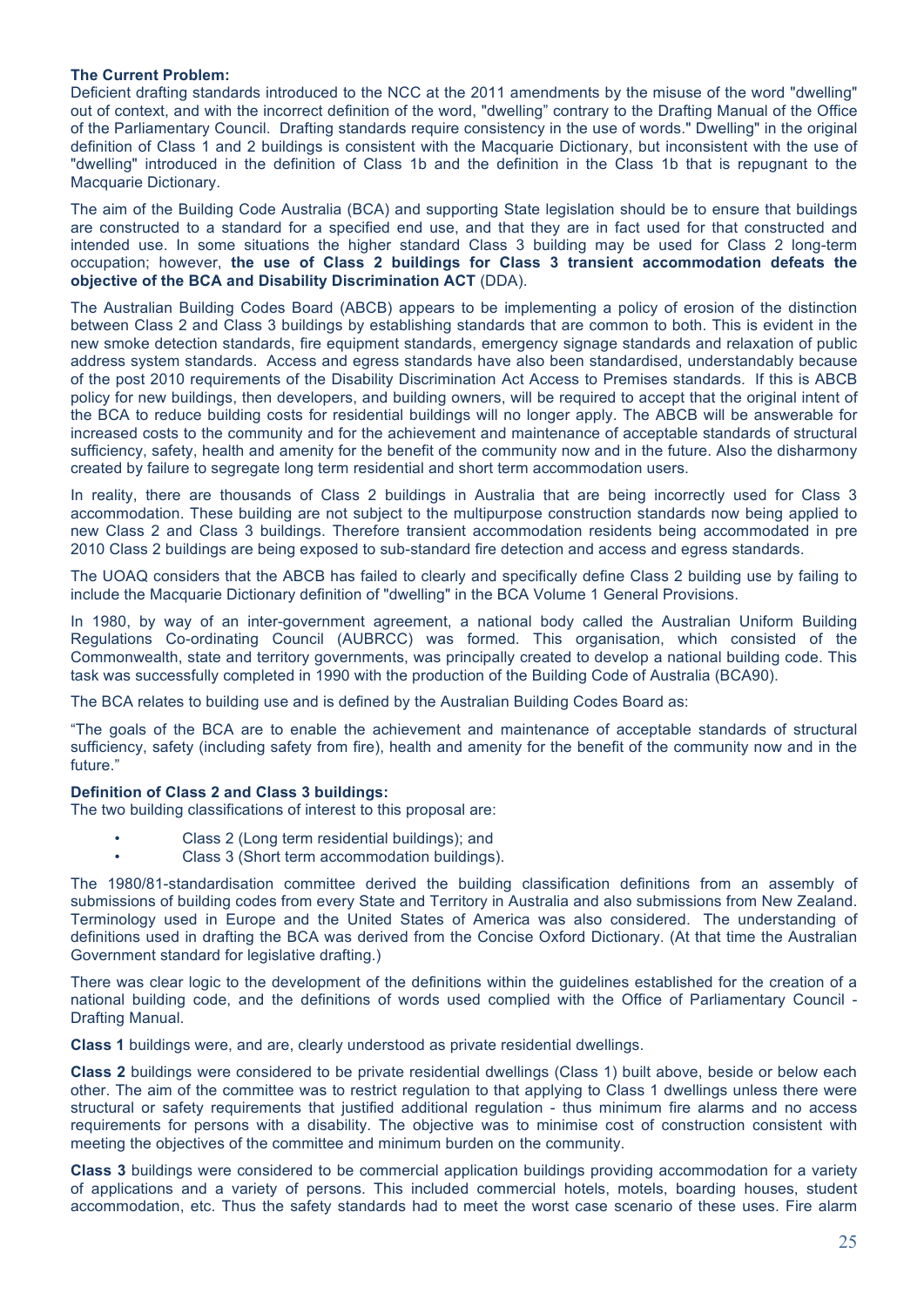systems had to be fully automatic and provide coverage for the entire building (AS 1670). Access and egress was required for persons with a disability, structural sufficiency had to be developed to withstand high occupancy numbers, materials had to be higher fire resistance and escape systems had to be to the highest standards available in 1980/81. Class 3 buildings were of necessity more expensive to construct, but the committee was of the mind that higher construction costs could be absorbed because of the commercial nature of the buildings.

There was no doubt in the minds of the standardisation committee that they had clearly defined the classifications and building use.

#### **Confusion as to the intent of Class 2 definition:**

Unfortunately following the introduction of the Building Code Australia **some developers working in concert with Local Government building inspectors began a campaign to confuse the intended classification of Class 2 and Class 3 building use**. The confusion was created by casting doubt on the definition and use of the word 'dwelling'. This confusion varied from State to State, but was far more prevalent in Queensland where the State Government turned a blind eye to the incorrect use of buildings - both Class 1b and Class 2.

This blind eye approach included Class 1b buildings until the tragic loss of 20 lives by fire at Childers and Sandgate. Following these disasters the Queensland Government quickly developed an understanding of Class 1a and Class 1b use and fire regulations. Legislation was introduced and standards enforced. This understanding did not extend to Class 2 and Class 3 buildings primarily, because of pressure from developers and the tourism industry.

#### **New South Wales subsequently introduced its own clarification of the word 'dwelling":**

#### HOME BUILDING REGULATION 2004 - REG 6

Definition of "dwelling"- certain residential buildings and other structures excluded. For the purposes of the definition of "dwelling" in section 3 (1) of the Act, the following are declared to be excluded from that definition:

(a) a boarding house, guest house, hostel or lodging house;

(b) all residential parts of a hotel or motel;

(c) any residential part of an educational institution;

(d) accommodation (other than self-contained units) specially designed for the aged, persons with a disability or children;

(e) any residential part of a health care building that accommodates staff;

(f) a house or unit designed, constructed or adapted for commercial use as tourist, holiday or overnight accommodation;

(g) any part of a non-residential building that is constructed or adapted for use as a caretaker's residence;

(h) a moveable dwelling (with or without a flexible annexe) within the meaning of the Local Government Act1993that is, or is capable of being, registered under the Road Transport (Vehicle Registration) Act1997(such as a caravan or a motor home);

(i) a residential building for the purposes of which development consent can be granted only because of State Environmental Planning Policy No 15-Rural Land sharing Communities.

#### **What evidence exists to show there is a problem:**

The UOAQ is the single largest organisation in Queensland representing some 405,000 unit owners. The UOAQ also recognises the importance of our members to the Queensland tourism industry. There are two distinct groups involved in unit ownership; the investment owners who provide the tourist accommodation, and the long term residential owners seeking an apartment complex that provides the amenity, level of health and safety commensurate with community expectations for places of permanent residence. Unfortunately these two groups of occupiers, in most circumstances, are incompatible.

The use of Class 2 buildings for holiday letting has considerable implication for the tourist industry. The two types of residents are in conflict and tourists often become involved in heated arguments about noise, use of facilities and care for the complex.

The ABCB public consultation paper on noise levels in buildings, reported that an UK Department of Environment, Transport and Regions' January 2001 document states:

*"Noise, at the sort of levels encountered in dwellings, can lead to a wide range of adverse health effects including loss of sleep, stress and high blood pressure. Qualifying the risks attributable to exposure to environmental noise and, particularly, neighbour noise is difficult but it is suggested that there are between one and ten deaths per year in the UK (these being suicides or as a result of assaults) attributed to noise from neighbours. The number of less severe problems attributed to noise (such as stress, migraines, etc.) is estimated to be about 10,000 per year."*

The WA Government 2003 report "Investigation of the Impact of Combining Tourist and Permanent Residential Accommodation on Tourist Zoned Land and the Impact of Strata Titling of Tourist Accommodation" found:

*"There is potential for conflict between short stay tourists and residents in a tourist facility due to the different objectives of the two groups in being at the premises. This conflict can manifest itself in many ways but has*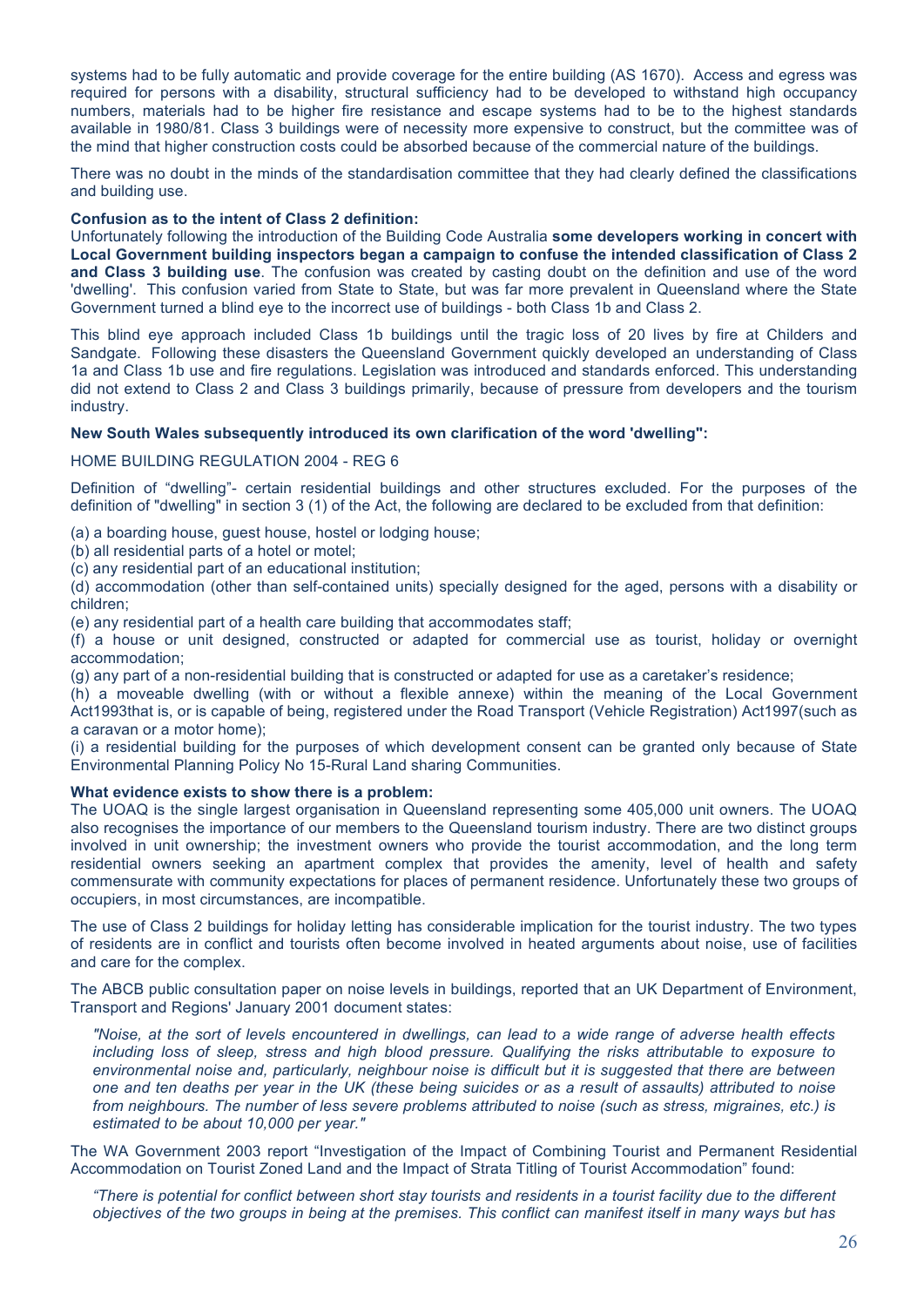#### *two primary outcomes:*

\* A de-valuation of the "tourist" experience available at the development through there being a non-tourist character or ambience to the facility,

\* An impact on the amenity of the resident due to different lifestyle priorities to short stay tourists, who in many cases have a higher "recreation priority".

A 2013 study *Residents' Experiences in Condominiums: A Case Study of Australian Apartment Living*, Ron Fisher & Ruth Mcphail. Griffith Business School, Gold Coast Campus, Griffith University, QLD, Australia supported these findings:

*"......the tendency to focus on sales based on mixed usage militates against the interests of tourists, live-in owners, long-term renters and local authorities, all of whom recognise the benefits of segregating tourists from resident owners and long-term renters. The potential for conflict between tourists and resident owners in multi-use complexes is high."*

#### **The Hotel Motel Accommodation Association (HMAA) also argues:**

*"Long-term residents in buildings used as 'de facto hotels and motels' suffer a considerable loss in amenity, due to increased noise and activity from transient tourists, as well as diminished security."*

*"Apartment residents should not have to share their amenities, such as gardens, pools and gyms with `guests' (in effect, strangers),…………"*

*"…….increased visitor thoroughfare, including the movement of luggage, increases maintenance costs of corridors, lobbies, lifts and car parks…..a cost borne ultimately by permanent residents who do not enjoy any of the monetary benefit of the rental apartments and are unfairly cross-subsidising these owners (in addition to incurring the losses in amenity referred to above)."*

#### **The HMAA also stated:**

*"All providers of similar accommodation types should be required to comply with the same regulations, legislation and standards."* That is, the HMAA members who must comply with Class 3 building standards and costs are being disadvantaged by tourism operators using Class 2 buildings as transient holiday and tourist accommodation.

#### **The Tourism and Transport Forum Australia has expressed similar concerns to those stated by the HMAA:**

*"Legitimate operators face higher operating and compliance costs by providing properly trained staff, responsible management, compliance with building standards, disability access, insurance levies, and payment of commercial council rates."*

The standard of visitor accommodation constitutes a major part of the longer-term memory of the visitor/tourist experience, and certainly is one of the major subjects of recommendation to friends and associates. Thus the standard of accommodation has considerable impact on new and repeat tourism business experienced by UOAQ accommodation providers.

#### **The Objective: How will the proposal solve the problem?:**

The BCA now renamed the National Construction Code (NCC) and incorporating the BCA has the previously stated mission statement:

*"The goals of the Building Code Australia (BCA) are to enable the achievement and maintenance of acceptable standards of structural sufficiency, safety, health and amenity for the benefit of the community now and in the future."*

This mission statement clearly tasks the ABCB with the authority, responsibility and duty of care to the Australian people to correctly and accurately define the standards required to achieve "structural sufficiency, safety, health and amenity for the benefit of the community now and in the future."

The NCC 2014 continues to state: "*The ABCB's mission is to address issues relating to safety, health, amenity and sustainability in the design, construction and performance of buildings."*

These standards and mission statement are understood by the ABCB as evidenced by the non-binding clarification paper issued in 2012, but the ABCB appears to lack the intestinal fortitude to confront developers.

The ABCB cannot abdicate this authority, responsibility, and duty of care and retain any creditability. Six years to establish a definition of the specification of Class 2 buildings that are the basis for achieving an understanding of the core elements of their mission statement is unacceptable by any performance standard.

#### **The following Part of the BCA specifically states the 'Principles' and 'Intent':**

PART A3 CLASSIFICATIONS OF BUILDINGS AND STRUCTURES

A3.1 Principles of Classification Intent

To state the basis of any decision regarding the classification of a building or part of a building.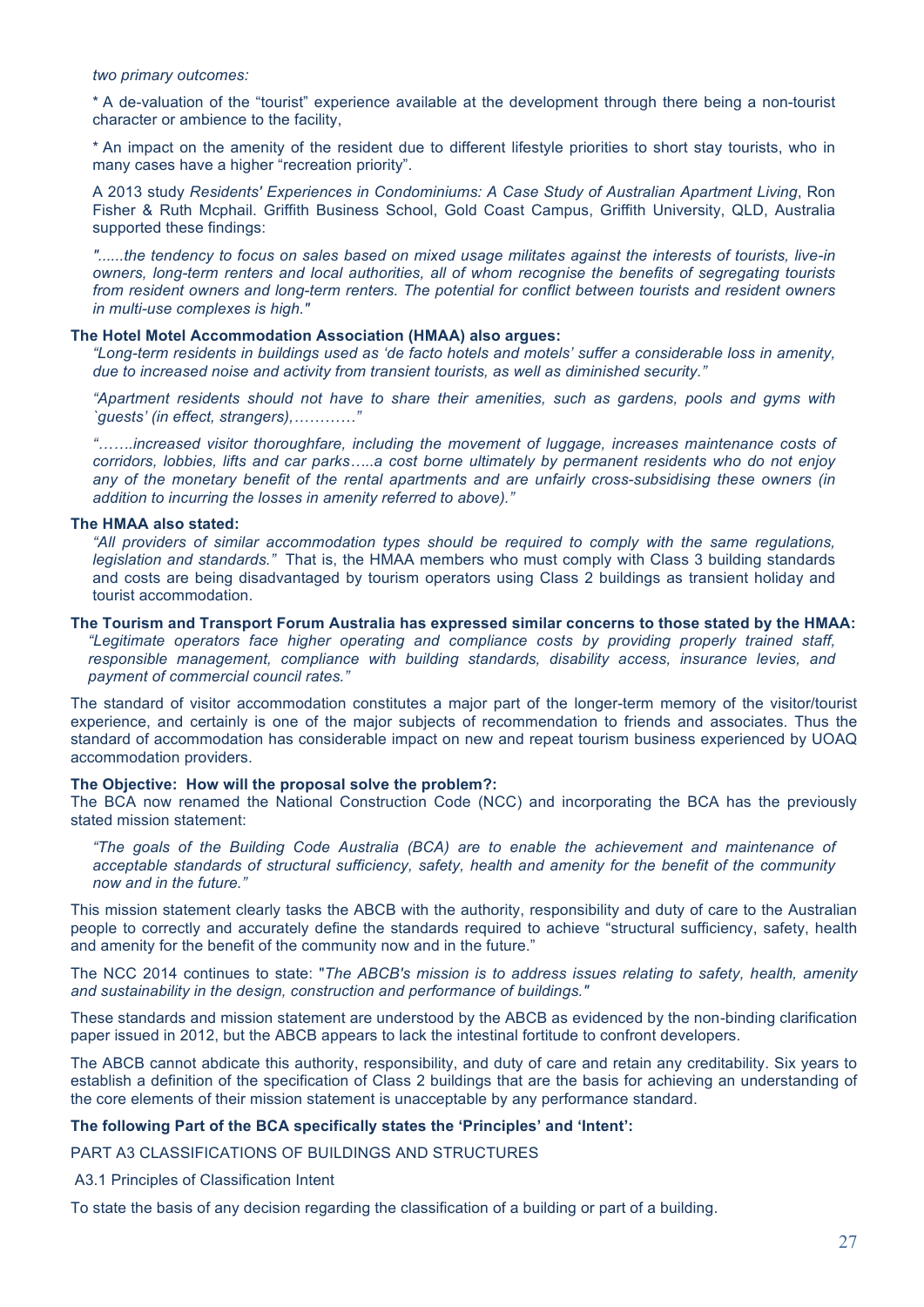The use of a building determines its classification. Use is determined on the basis of its design, construction or adaptation.

#### **Classification Intent:**

To categorise buildings of similar risk levels based on use, hazard and occupancy.

Classification is a process for understanding risks in a building or part, according to its use. It must be correctly undertaken to achieve BCA aims as appropriate to each building in each circumstance.

The logical conclusion from the above is that the BCC before advising the ABCB in determining the construction standards to meet a defined use and building classification must understand the intent of the classification definitions (in this case Class 2 and Class 3). If the BCC does not understand the link between use and classification it cannot specify the standards required of the BCA (NCC). E.g. BCA Specification E2.2a para. 3. (AS 3786) for long term residential Class 2 buildings and BCA Specification E2.2a para. 4. (AS 1670) for short term accommodation Class 3 buildings, thus compromising fire safety standards. This past clear understanding of fire standards has now been blurred by the NCC introducing combined Class 2/Class 3 standards and exemptions.

The proposed 'Guide' to the understanding of Class 2 and Class 3 building use was fully supported by the Unit Owners Association of Queensland Inc.(UOAQ). As returning the intended use of Class 2 and Class 3 buildings to the intent of the (AUBRCC). The UOAQ was, and is, most concerned that the document was proposed as a 'Guide' and not a clear definition of the correct building use. We see this as an open invitation to the blind eye approach as was experienced with Class 1a and 1b until some 20 deaths by fire forced the Queensland Government to act. **It would be a tragic reflection on the ABCB and the Federal Government if a fire in a Class 2 building is being used for Class 3 purposes, resulted in hundreds of death by fire.**

The UOAQ recommends in the strongest possible terms that the General Provisions to the BCA be amended to include a definition of Dwelling: 1. a place of residence or abode; a house. 2. continued or habitual residence. The incorrect use of the word "dwelling" then be deleted from the NCC Volume 1 as recommended at the 'Proposal' to this paper.

This extremely simple amendment will permanently clarify the correct use of Class 2 buildings and can be adopted by every state and territory as part of the May 2015 NCC amendments.

#### **What alternatives have been considered:**

Because of the confusion introduced as to the intended definition and use of Class 2 and Class 3 buildings, and lack of definition of "dwelling' in the BCA, the ABCB placed on its Annual Business Plan for 2006: 'The clarification of the definitions of Class 2 and Class 3 buildings'. Four years later (2010) the ABCB declared that the BCC was unable to reach agreement as to suitable definitions, and therefore the project would be discontinued.

Following this failure of the BCC and ABCB to achieve satisfactory definitions of the Class 2 and Class 3 building classifications, the Australian Government Productivity Commission released its Annual Review of Regulatory Burdens report in August 2010. This report raised concerns about classification and use of Class 2 and Class 3 buildings, and tasked the ABCB with reviewing the definitions and use of Class 2 and Class 3 buildings. In 2011 the ABCB sought submissions from stakeholders in relation to Class 2 and Class 3 building classification. On 6 August 2012 the ABCB issued a non binding clarification paper on the understanding of Class 2 and Class 3 definitions.

On 19 December 2012 the ABCB circulated a letter effectively putting the clarification exercise on hold for two years.

The BCC from 2006 to 2010 was unable to agree on an acceptable definition. In total this task has now been on the ABCB agenda for six years plus another two years in abeyance. The ABCB appears to be either incapable of or unwilling to produce a definition of Class 2/3 buildings, and considering the six years already dedicated to this simple task, plus two years in abeyance, appears to be most unlikely to achieve a satisfactory resolution of the problem. The delay simply allows developers to continue building sub-standard accommodation – primarily for the tourist industry - but owned by the mum and dad investors of Australia.

The letter issued from the ABCB clearly indicates that it has been influenced by the development lobby to discontinue the clarification exercise because it will be financially disadvantageous for the developers to construct the correct Class 3 buildings where they are now constructing less expensive Class 2 buildings for short term accommodation.

This apprehension of collusion between the ABCB and developers was further strengthened in 2011 by the introduction of an amended definition of Class 1b buildings.

The original Class 1b definition was amended in May 2011 by the addition of paragraph (ii)

(ii) "4 or more single dwellings located on one allotment and used for short–term holiday accommodation"

Resulting that the Class 1b definition reads:

(b) Class 1b —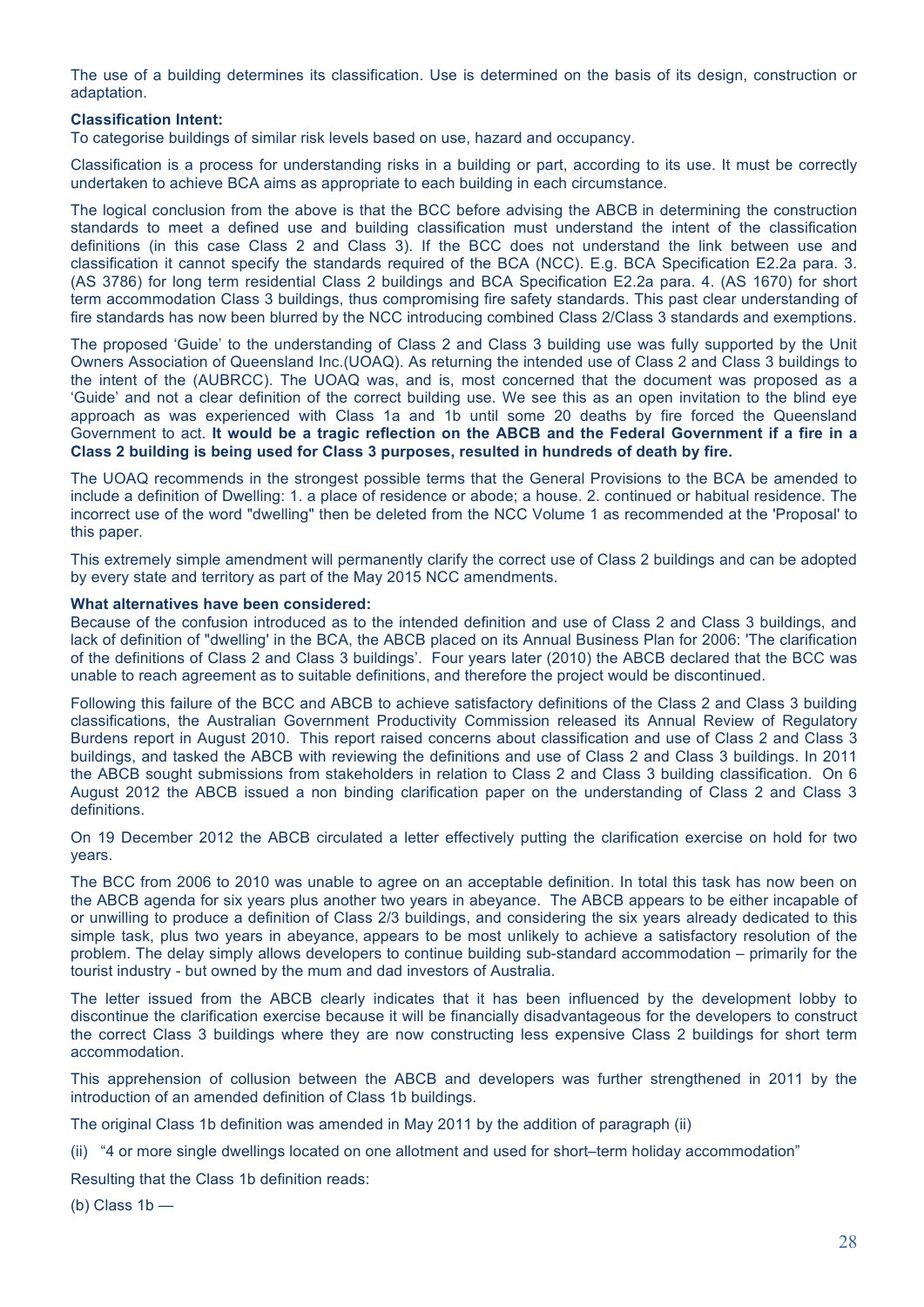(i) a boarding house, guest house, hostel or the like—

(A) with a total area of all floors not exceeding 300 m2 measured over the enclosing walls of the Class 1b; and

(B) in which not more than 12 persons would ordinarily be resident; or

(ii) 4 or more single dwellings located on one allotment and used for short-term holiday accommodation, which are not located above or below another dwelling or another Class of building other than a private garage.

The introduction of "(ii) 4 or more single dwellings located on one allotment and used for short–term holiday accommodation." is:

- contrary to the stated objective of the introduction of Class 1b;
- contrary to the Macquarie Dictionary definition of 'dwelling'.... as a 'dwelling' cannot be used in conjunction with short-term holiday accommodation and also maintain consistency with the Macquarie Dictionary definition;
- contrary to the BCA statement: "Guest, boarding, or lodging houses which do not meet the criteria for a Class 1b building are classifiable as Class 3 buildings. Correctly, 4 or more single dwellings located on one allotment and used for short - term holiday accommodation would best be classified as a motel - Class 3.

The introduction of the amended definition appears to be completely unnecessary except for the purpose of diluting the construction standards of holiday (tourist) accommodation and further confusing the understanding of 'dwelling' as originally confined to Class 1, Class 2 and Class 4 (part) buildings.

Confusion was achieved in the Victorian Supreme Court (Paul Slater v Building Appeals Board and Ors) VSC279 Beach 30 May 2013 where his Honour Judge Beach<sup>75</sup> at [48] & [49] found that the new Class 1b definition diluted (confused) the definition of 'dwelling'.

By way of contrast, there is no evidence of confusion in NSW Land and Environment Court judgments nor at a Planning level over the definition of 'dwelling' and the different Planning categories.

"*A number of categories of tourist and visitor accommodations are defined by this instrument (NSW Standard Instrument-Local Environmental Plan (Gurran, 2011), including "backpackers' accommodation", "bed and breakfast accommodation", "hotel or motel accommodation", and "serviced apartments". Local governments are then able to assign these different types of accommodations to specific land use zones. The Technical Appendix summarizes the NSW tourist and visitor accommodation types that most closely resemble offerings available via Airbnb, and outlines the overarching state and local planning frameworks applicable to each.*

*All forms of tourist and visitor accommodations are regarded as a "development" and therefore require planning permission. If the activity is to occur within an existing dwelling, hosts must seek a "change of use" permission. "Bed and breakfast accommodation" is typically permitted within dwelling houses (not apartments) in lower-density residential zones…if operators obtain approval and pay a "development contribution" (akin to an impact fee) toward local facilities and services before starting business."*   $(Gurran/Philobs^{76})$ 

The UOAQ protested this change of definition to Building Codes Queensland (BCQ). This letter was responded, and subsequently forwarded to the ABCB as recommended by BCQ. This Proposal for Change results from the ABCB response.

#### **The Impacts - Who will be affected by the proposal?:**

- Long term residential owners seeking an apartment complex that provides the amenity, level of health and safety commensurate with community expectations for places of permanent residence.
- Investment unit owners seeking a return on investment from short-term rental.
- Caretakers and letting agents seeking to illegally holiday let units in Class 2 buildings.
- Developers who will be forced to comply with the intent of the NCC and construct building for purpose.
- Persons with a disability who will be protected from occupation of pre 2010 buildings without adequate egress in the event of fire.
- State Governments who will be forced to amend legislation that is offensive to the NCC and DDA.
- Local Governments who will be required to correctly classify Class 2 and Class 3 buildings during development application processing.
- Australian tourism industry where dedicated, professionally managed, designed for purpose, facilities are not available to meet the standards expected by international travellers.

#### **In what way and to what extent will they be affected by the proposal:**

Unit owners: Long term residential owners seeking an apartment complex that provides the amenity, level of health and safety commensurate with community expectations for places of permanent residence.

 <sup>75</sup> http://www.austlii.edu.au/cgi-bin/viewdoc/au/cases/vic/VSC/2013/279.html?context=1;query=Salter%20Beach

<sup>76</sup> http://www.tandfonline.com/doi/full/10.1080/01944363.2016.1249011#.WG8eCzLpZ6k.twitter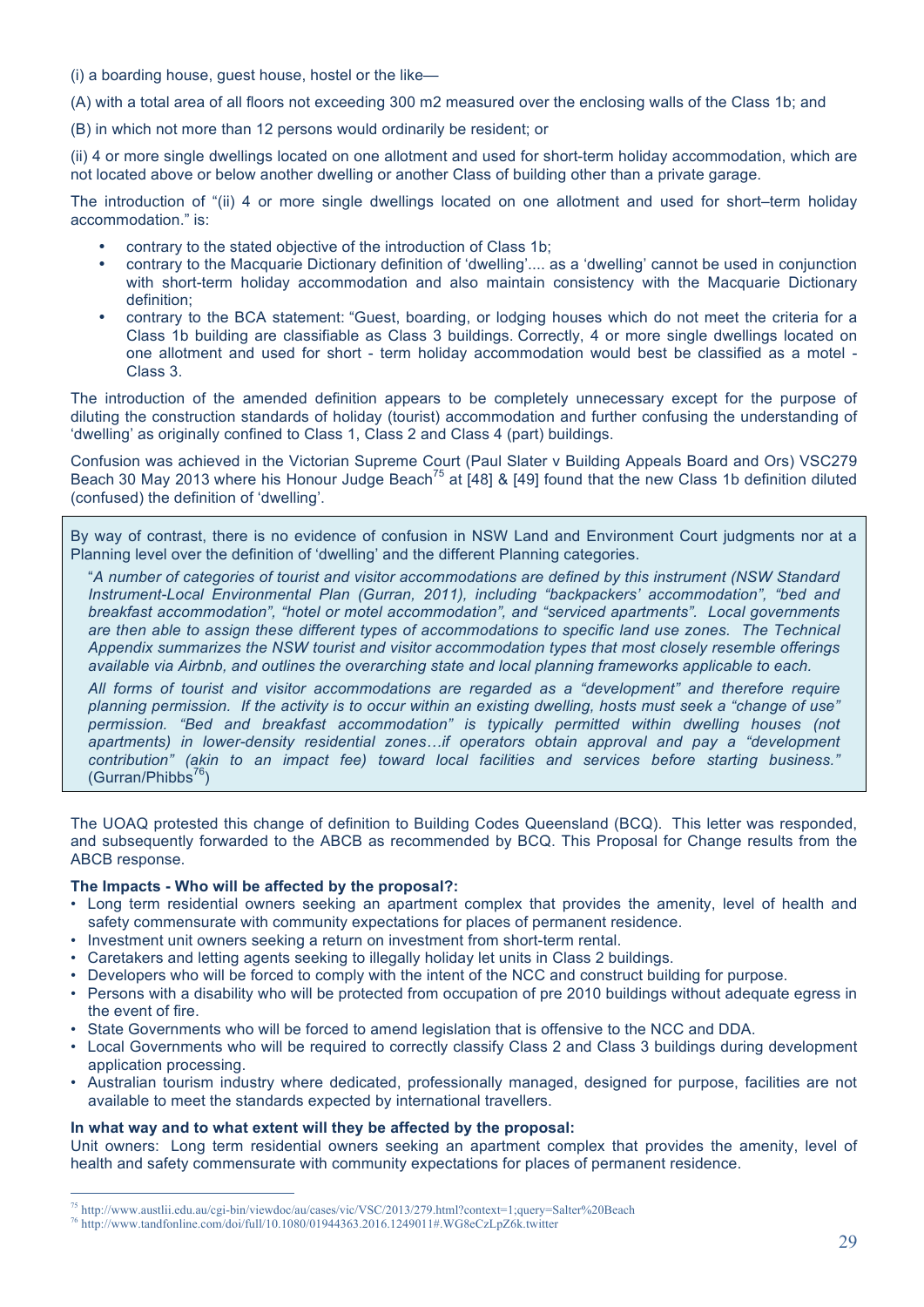Mixed-use buildings are distressing to residential owners because the issue we are addressing is to provide surety to purchasers who wish to live in residential property not affected by short-term rental. The desire for quality of residential living accords with basic human rights, and will be an increasing problem as residential unit living increases. The 2013 Griffith University study went to great pains to explore the frustration that purchasers experienced clarifying the building class issue, then ultimately finding that short-term rentals were introduced into their property. Class 2 buildings should provide the means for that surety.

However, under Queensland legislation there is no provision for permanent residential buildings that provide community expectations of lifestyle, amenity, safety and health, or residential accommodation with like-minded persons.

Investment unit owners seeking a return on investment from short-term rental.

Unit owners fall into two distinct groups, those who purchased for investment and those who purchased for private residential use. Those who purchased in a Class 2 building for investment, either knowingly or unknowingly, purchased in the wrong classification building. **Those who purchased for residential use purchased in the correct classification building. Any right thinking person must conclude that those persons who purchased in the correct classification building must be given priority in any dispute as to future building use.** 

As population densities increase (in line with Government policy) the number of persons permanently accommodated in apartment buildings will increase. These persons have every right to expect accommodation standards that provide the amenity, health and safety equal to private residential houses. They should not be expected to live with noise, and short-term renters (strangers) using their recreational facilities such as swimming pools, garden areas and community lounges. The lifestyle expectations of permanent residents and short-term transient holidaying tourists are entirely incompatible.

Caretakers and letting agents seeking to illegally holiday let units in Class 2 buildings.

Building Letting Agents are the third group who must be given some consideration, but they are not on the same standing as building owners, albeit that they may own a unit in the building. Letting business returns from a 100% occupancy long term let building yielding 7% will be almost equal to business returns from a 65% let short term rental building yielding 12%.

Solicitors have financially benefited from the confusion surrounding the correct use of Class 2 buildings. Some Local Governments have fought extremely hard to achieve their interpretation of the correct use of Class 2 buildings (not always with success) but at great expense to ratepayers. The trail of court decisions is long and counter-productive to sound governance. The correct interpretation of 'dwelling' and 'residence' has been considered by many courts:

When considering the GST definition of "residence" the Federal Court looked at the definition of "residence" and "occupy" in the Macquarie and Oxford Dictionary, and noted with approval the comment made by the UK VAT and Duties Tribunal (Urdd Gobiath Cymru v Commissioner of Customs and Excise [1997] V &DR 273 at 279):

#### **"A residence" clearly implies a building with a significant degree of permanency of occupation.**

This same judgement also found that a Motel is not "Residential Accommodation" as residential implies a degree of permanency.

In South Sydney Municipal Council v James and Anor (1977) 35 LGRA 432, the issue for determination turned on the definition of "dwelling-house" which was defined in the relevant ordinance as "a building designed for use as a dwelling for a single family". At p 440, Reynolds JA said that a building is used as a dwelling-house within that definition:

"... if its use is such that it can fairly be said as a matter of fact that it is occupied in much the same way as it might be occupied by a family group in the ordinary way of life and that it is not a use and occupation more appropriately described in other categories of residential buildings."

The obiter dictum of Samuels JA was not followed by Bignold J in North Sydney Municipal Council v Sydney Serviced Apartments Pty Ltd and Anor (1988) 66 LGRA 373 (at pp 381 - 382), his Honour preferring to adopt the approach of King CJ in Masters v Padley. The question in that case was whether a certain building was being used within the terms of a development consent authorising use as a "residential flat building". On appeal (North Sydney Municipal Council v Sydney Serviced Apartments Pty Ltd and Anor (1990) 21 NSWLR 532), Mahoney JA at 537 - 538 held that, in respect of the definition of "residential building" under the County of Cumberland Planning Scheme Ordinance, a number of descriptions were used involving different kinds of human habitation, and that the kind of human habitation involved in "residential flat building" within the definition envisaged a significant degree of permanency of habitation or occupancy.

In the context of a planning control which regulates the purposes for which land may be used, it is appropriate, in my opinion, to think in terms of the ordinary meaning of "domicile" as a "place of residence", an "abode" or a "house or home" (see Macquarie Dictionary) rather than in terms of its technical legal meaning as being a permanent residence to which the subject, if absent, has the intention of returning. Characterisation of use is not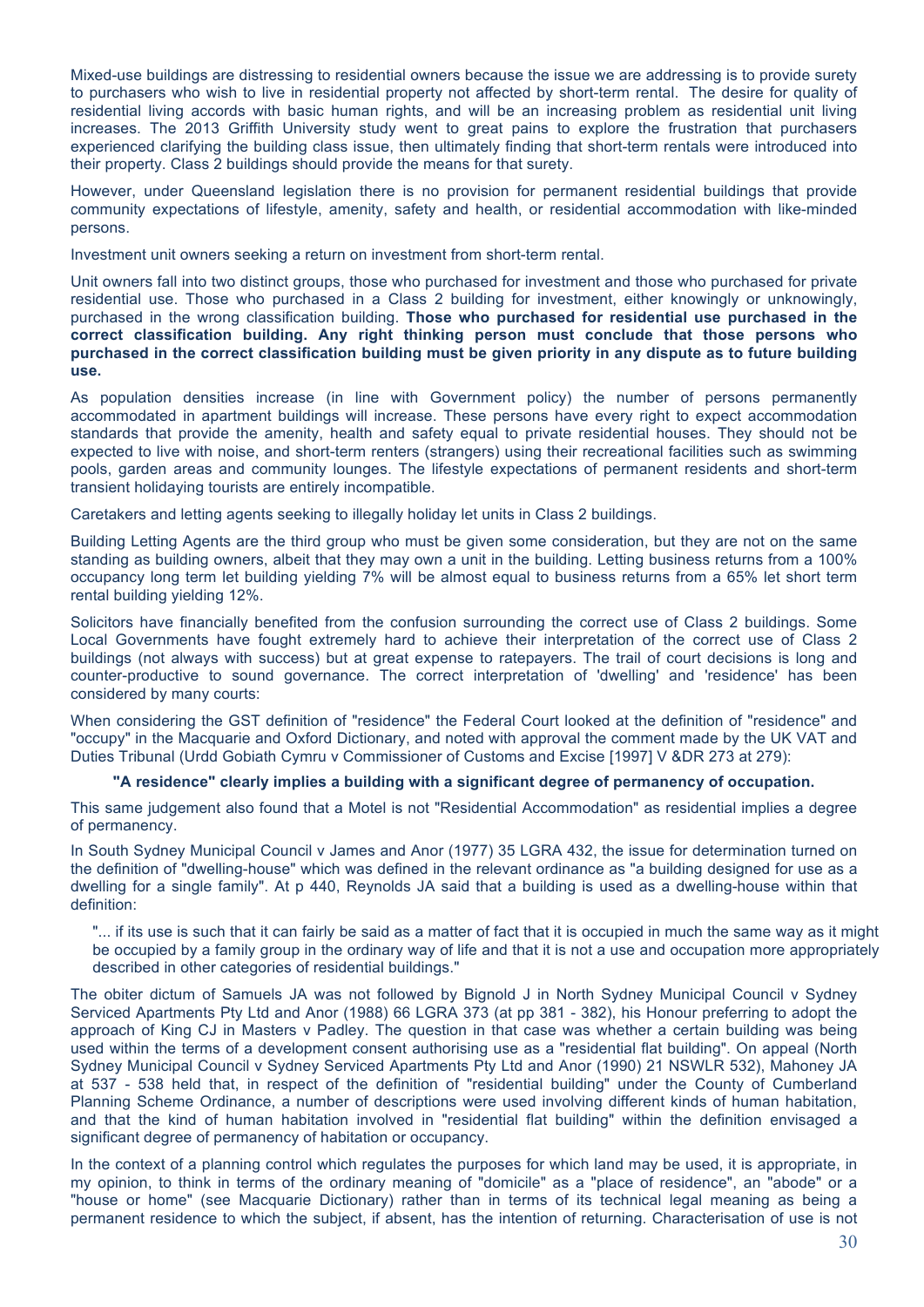generally concerned, from a planning control perspective, with the intentions of persons, but instead is concerned with the actual use to which the land is put (cf North Sydney Municipal Council v Boyts Radio & Electrical Pty Ltd and Ors (1989) 67 LGRA 344 per Kirby P (as he then was) at 353 in the context of existing uses).

NSW Land & Environment Court 3rd October 2002. Judge Pain

Eric Foster of Sylvania, owner of a residential strata unit in the "Tradewinds" building on the ocean front at South Cronulla was ordered to stop letting his residential unit for holiday and short term accommodation. Tradewinds is a 9 storey 42 residential unit building zoned 2c Residential which allows use of the units only as a person's permanent home or residential lease.

A further hearing in the Cronulla flat case: In the New South Wales Land and Environment Court Judge Pain in Sutherland Shire Council v Foster & Anor [2003] NSWLEC 2 (24 September 2002) paragraph 8 stated:

"In terms of these particular proceedings, I rely on the decision of Mahoney J in North Sydney Municipal Council v Sydney Serviced Apartments Pty Ltd (1990) 71 LGRA 432. I particularly rely on a passage at 437:

*"In the end, my conclusion is that the meaning of the consent, though not determined by, is to be read consistently with the use of language in the relevant definitions in the County of Cumberland Planning Scheme Ordinance. The definition of "residential building" requires nothing more than use for human habitation. However, it includes within its terms descriptions of buildings or usages involving different kinds of human habitation. The kind of human habitation required to satisfy each of these will vary according to the nature of each of them and will, inter alia, require different degrees of permanency. Thus, a residential*  hotel may have a smaller degree of permanence than a residential club or a hostel. It is, I think, not inconsistent with the thrust of the definition that there should be within it a kind or category of residential *building which envisages a significant degree of permanency of habitation or occupancy. The description of a flat as a "dwelling" or a "domicile" carries with it the notion of that degree of permanency."*

Regardless of the majority of court decisions siding with 'dwelling' as being a place of long term or permanent residence, some courts found the matter to lack clarity, and some courts found otherwise:

In the Victorian Supreme Court (Paul Slater v Building Appeals Board and Ors) VSC279 Beach 30 May 2013 where his Honour Judge Beach at [48] & [49] found that the 2011 NCC Class 1b definition diluted (confused) the definition of 'dwelling'. He returned the matter to the Building Appeals Board for review.

The Oaks Hotels & Resorts P/L v City of Holdfast Bay & Anor [2010] SARDC 16 (31 March 2010):

The referenced decision by the Environment, Resources and Development Court (ERDC) of South Australia, to allow misuse of a Class 2 building, is extremely confusing, and contrary to South Australian Government guidelines published at that time.

The Sydney Morning Herald 21 May 2014 reported a Victorian Civil and Administrative Tribunal decision to issue a cease and desist order against short stay letting operators. In this case the matter was the use of Class 2 units for what the Tribunal accepted was business operations.

**The final word on the correct interpretation of "Dwelling Unit" is left to the Australian Bureau of Statistics: "A dwelling unit is a self-contained suite of rooms, including cooking and bathing facilities and intended for long-term residential use."** (A definition that the ABCB may wish to adopt)

The point of all this is that unit owners should not have to resort to the Courts to determine the correct use of their building. A matter that falls within the responsibility and charter of the ABCB, but which the ABCB has failed to define over a period of some 24 years.

**Developers who will be forced to comply with the intent of the NCC and construct building for purpose:**

The intent of the AUBRCC was to introduce a logical sequence of building classifications based on type of occupancy and risk of that occupancy including type and numbers of persons resident, accommodated or working in a building.

This resulted in Class 1 for private residential, Class 2 sole occupancy units for private residential and Class 3 for public accommodation.

Understandably the AUBRCC failed to anticipate that some developers would try to manipulate the logical sequence and definition of building classifications for their own vested interests, thus causing confusion as to the definition and use of Class 2 buildings.

As a consequence of their actions, developers are now faced with the dilution of the difference in construction and fire and safety standards between Class 2 and Class 3 buildings to the point where new Class 2 buildings must meet the standards of Class 3 buildings with the associated cost increases. This will have limited effect on developers of pre-2010 Class 2 buildings, as these projects are completed and have been passed to the general public to try and reconcile the legality of use of their building.

Persons with a disability who will be protected from occupation of pre 2010 buildings without adequate egress in the event of fire.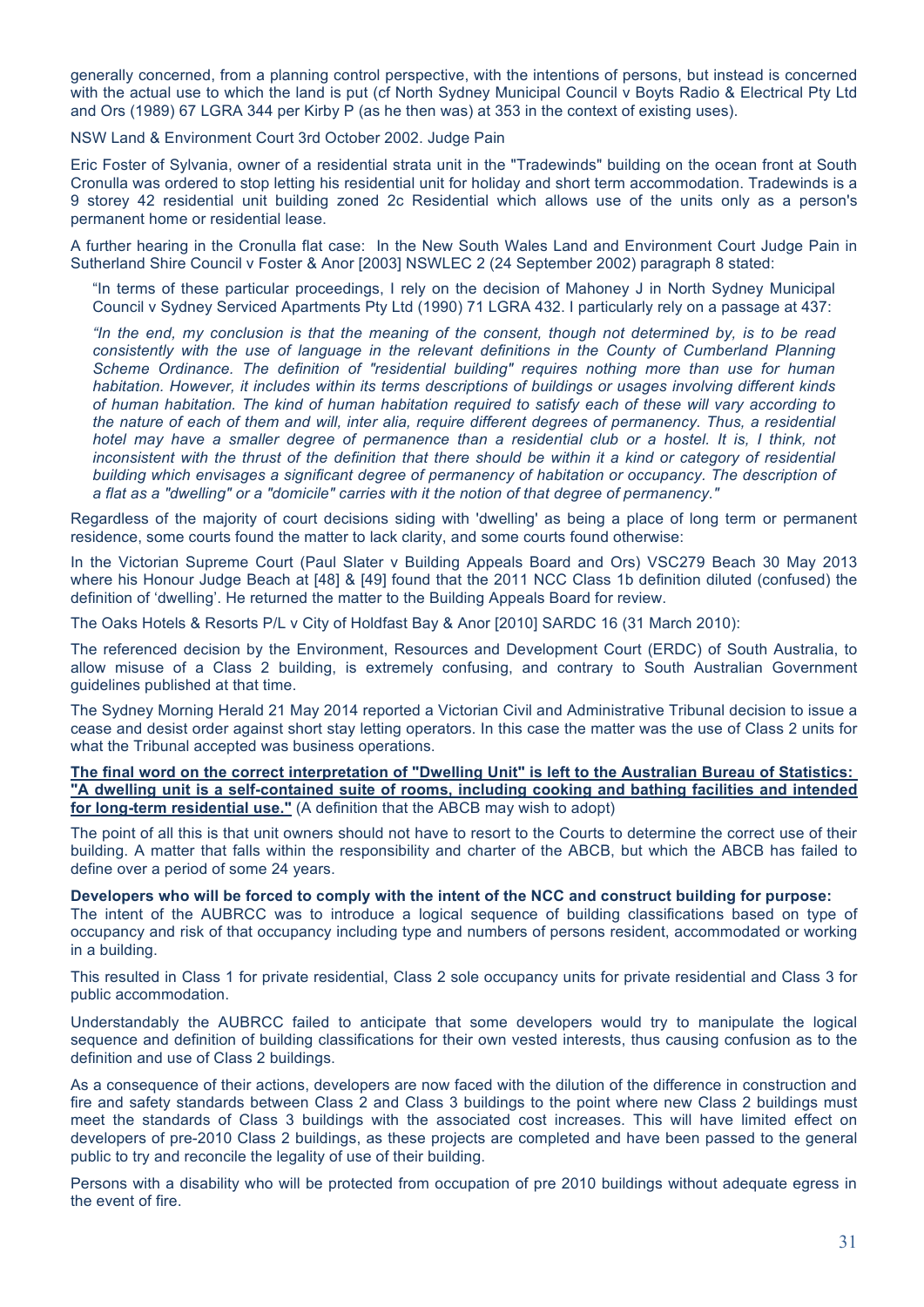The most vulnerable occupiers of Class 2 buildings built before 2010, being misused as Class 3, are persons with a disability. Class 2 building constructed before 2010 did not provide access and egress for persons with a disability. Fire detection standards were lower; there were no fire refuge areas, no public address systems, no Braille signage and no direct fire alarm contact to a fire reporting area. In the event of elevators being closed in the event of fire, (as is required) no provision for safety or egress of persons with a disability.

Clear definition of the correct use of Class 2 buildings will provide alerts to persons with a disability that pre 2010 Class 2 buildings are unsuitable for safe occupation.

#### **State Governments who will be forced to amend legislation that is offensive to the NCC and DDA:**

The Queensland State Government Body Corporate and Community Management Act 1997 section 180 (3) is offensive to the NCC and DDA by forcing bodies corporate to use Class 2 buildings for transient short term accommodation. Thus exposing bodies corporate to prosecution and liability either in the event of death by fire, or injury to a person with a disability.

Clear definition of the intent of use of a Class 2 building should force the Queensland Government to review their legislation. A clear definition of Class 2 building use would also provide clarity to the Courts.

Local Governments who will be required to correctly classify Class 2 and Class 3 buildings during development application processing.

The primary cause of acquiescence to the confusion of Class 2 building definition has been Local Government. Local Governments have failed to correctly classify buildings for purpose, and then failed to monitor correct use. This has given a green light to developers to build and then sell buildings by misrepresenting their end use.

Australian tourism industry where dedicated professionally managed designed for purpose facilities are not available to meet the standards expected by international travellers.

In 2003 the Western Australian government report of the Tourism Planning Taskforce that was an in-depth investigation into planning for future tourism sustainability. The Taskforce investigations provided the opportunity for the factors and issues that impact on the tourism industry, the tourist experience and tourist satisfaction, to be recognised.

The key principle identified was that a sustainable tourism industry, with its many inherent benefits, *"requires tourism development to be undertaken for tourism purposes."* Past practise in Australia, in many instances, has been to build Class 2 residential accommodation buildings and then try to adapt them to tourism facilities. This has adversely impacted the tourism experience and the quality of living of permanent residents in these buildings. The UOAQ policy is, and has always been, that Governments should encourage the construction of Class 3 buildings purpose designed to cater for tourists and containing those features sought by tourists for relaxation and enjoyment.

The Hotel/Motel industry is fully equipped to provide tourist accommodation providing the standards and facilities expected by the touring public. Moreover, the staff in these facilities is professional hospitality personnel trained and qualified to provide the level of service expected by tourists. The recent development of hotels and motels with unit type accommodation and first class facilities has made provision of unit accommodation, with mum and dad caretakers, redundant.

**There is no dispute that hotel/motel buildings must be constructed to BCA Class 3 standards** providing the amenity, level of health and safety commensurate with tourist expectations. This is an expensive development scenario where the higher establishment and operating costs can be recouped from the more affluent tourist market. However, **hotel operators are not prepared to construct Class 3 buildings that are expected to operate in competition with lower cost Class 2 buildings.**

**The distinction between Class 2 and Class 3 building use was clearly understood by the standardisation committee working on the predecessor to the draft BCA as far back as 1980**. Class 2 buildings were defined as places of permanent residence and Class 3 buildings were defined as transient/commercial accommodation. The defined objective of the standardisation committee (that has since become the objective of the BCA) was:

The achievement and maintenance of acceptable standards of structural sufficiency, safety (including safety from fire), health and amenity for the benefit of the community now and in the future.

Two distinct types of building use was the vision of 1980/81 standardisation committee when first defining Class 2 buildings as places of private residence and Class 3 buildings as transient accommodation.

The use of Class 2 mixed-use buildings for tourist accommodation is of great concern to the UOAQ for safety of occupants and creation of problems for both the permanent residents and transient tourists.

#### **The 2003 study and report by the Western Australian Government also found:**

"There is potential for conflict between short stay tourists and residents in a tourist facility due to the different objectives of the two groups in being at the premises. This conflict can manifest itself in many ways but has two primary outcomes: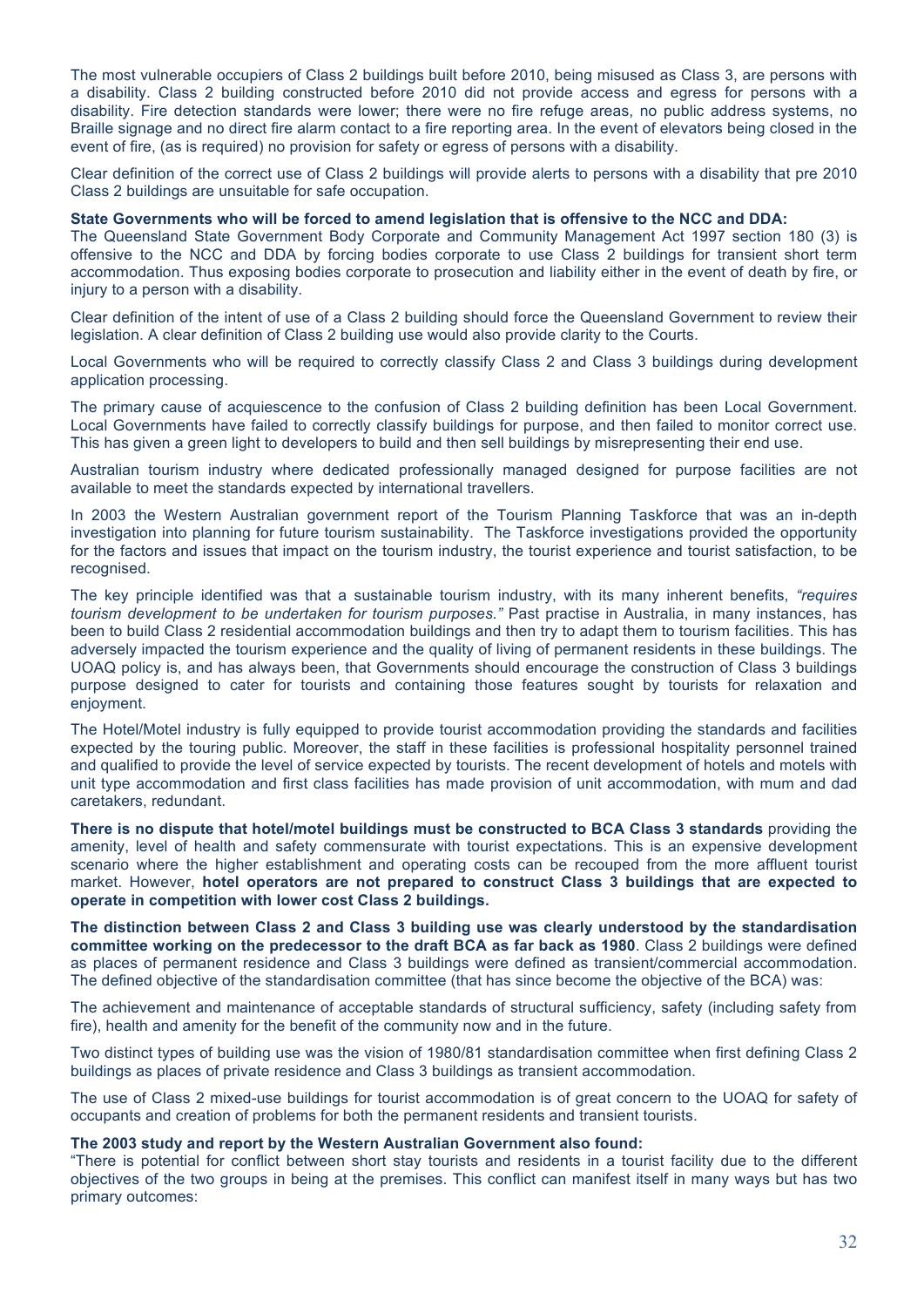- A de-valuation of the "tourist" experience available at the development through there being a non-tourist character or ambiance to the facility.
- An impact on the amenity of the resident due to different lifestyle priorities to short stay tourists, who in many cases have a higher "recreation priority".

Supporting this finding was the thesis of Kelly Cassidy, a final year PhD student at Griffith University, as reported in the Australian newspaper on 19 October 2007:

- "Apartment owners are far from one homogenous group."
- "They mostly have different and competing interests."
- "The conflict potential in many buildings is huge."

Bill Randolph, director of the Faculty of the Built Environment at the University of New South Wales when endorsing the study (in the same edition of the Australian) said:

"Legislators, policy-makers and managers are all simply going to have to get their heads around this if they're going to manage this sector into the future in an appropriate way."

#### **Consultation:**

Who has been consulted and what are their views?

- The 2003 Western Government study quoted above.
- The 2013 Griffith University study quoted above.
- The Kelly Cassidy 2007 Doctorate quoted above.
- The UOAQ represents the unit owners of Queensland and to this end runs a 'help line' for members. The overwhelming complaint from owners is the conflict experienced in mixed use building. The conflict is between tourists and permanent residents, and caretaker/letting agents who have a conflict of interest between responsibility to residents and tourists (because tourist rentals are a source of income to the letting agent).
- The HMAA who must operate Class 3 buildings in competition with Class 2 building operators who have a lower base for return on investment and can therefore operate on lower returns.
- The Hotels Association Queensland who experience the same problems as the HMAA.
- Tourists in Class 2 buildings who experience a less than satisfactory standard of service provided by the Mum and Dad operators of Queensland's infamous Management Rights.
- Residents in Class 2 buildings being operated as Class 3 (even by professional companies) These residents complain of:
	- slow elevator service because Class 2 building are constructed with the minimum number of elevators based on lower utilisation by permanent residents;
	- service staff using the elevators with linen and cleaning trolleys;
	- no linen service cupboards in a Class 2 building design, resulting in service trolleys blocking common property access areas and obstructing evacuation routes;
	- short term guests having higher utilisation than permanent residents of the indoor 25 m pool, outdoor pool, sundeck, sauna, gymnasium, guest lounge, BBQ facilities and entertaining area and basement car parking all requiring elevator utilisation; and
	- on-site restaurant and conference/meeting facilities requiring elevator services.
	- Owners Corporation Docklands Victoria, fighting to ban short term letting of their Class 2 building.

#### **COMMONWEALTH DISABILTY (ACCESS TO PREMISES – BUILDINGS) STANDARDS:-**

**Relevant Legislation -** On the 1 May 2011 the Commonwealth *Disability (Access to Premises – Buildings) Standards 2010* (**Premises Standards**) was introduced and adopted into the *Building Code of Australia* (**BCA**) as well as state based legislation. The objectives of the Premises Standards are to ensure that "*dignified, equitable, cost-effective and reasonably achievable access to buildings, and facilities and services within buildings, is provided for people with a disability*". The Premises Standards apply to new buildings and existing buildings being altered and sets out clear parameters for access requirements. Prior to 1 May 2011, there were no prescriptive requirements within the building regulations (including previous versions of the BCA) for Class 1b buildings, but lack of access to these buildings was (and still is) subject to complaints under the Disability Discrimination Act 1992.

#### **When Do Access Requirements Apply:**

The application of the access provisions of the Premises Standards and BCA apply to 'specified' types of Class 1b buildings:

- A newly constructed Class 1b building where one of more rooms is made available for rent.
- An existing residence (i.e. Class 1a house, unit, townhouse or the like) is converted to a Class 1b building where four or more rooms are made available for rent.
- An existing Class 1b building is being altered. In this case the new works and pathway from the new works to the principal entrance should comply, as well as an upgrade of the principal entrance if required.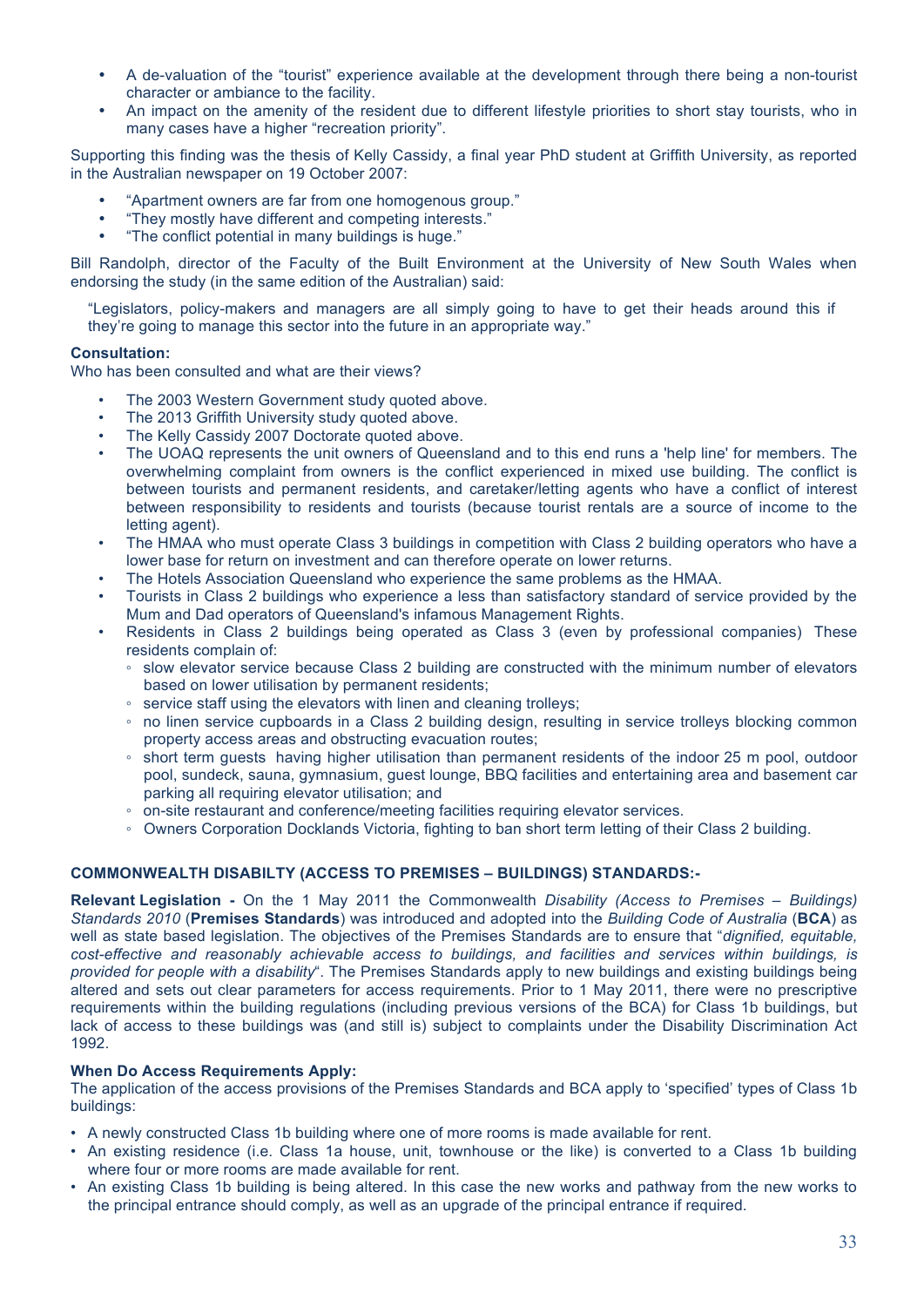- It also applies to short-term holiday accommodation such as cabins in caravan parks, tourist parks, farm stay, holiday resorts and similar tourist accommodation where there are four or more dwellings used for short-term holiday accommodation on the same allotment. In this case a proportion of the dwellings would need to be accessible.
- There are many variations in short-term accommodation that could be made available and landlords would need to carefully consider the implications of any scenario to ensure the correct application of the Premises Standards and BCA.

#### **The Risk:**

It is important to note that Class 1b buildings that are not included in the above definition of a 'specified' Class 1b building (i.e. with less than four dwellings on the same allotment or less than four bedrooms in a converted existing house) would continue to be subject to possible ODA complaints. But compliance with the Premises Standards and BCA would grant the landlord immunity under the provisions of both documents. **If a landlord fails to acknowledge the accessibility requirements of the building and operates the building without considering the needs for accessible accommodation, it will present a risk to the landlord under the DDA. A person with a disability could make a complaint to the Human Rights Commission under Section 23: Access to Premises, or Section 25: Accommodation. Furthermore, if a landlord operates any kind of boarding or rooming house without the necessary Building (or Planning) permits, the local Council could take action on the landlord including serving Notices and Orders that could see the landlord in the Magistrates Court where penalties, legal costs and criminal convictions could be imposed.** It is therefore important for all parties involved in the rooming house industry to consider accessibility in the early stages of planning for any rooming house. Taking accessibility into account during the design stage or feasibility stage has the potential of saving time and money.

#### **Accessibility Considerations for a Class 1b Building:**

The following are the typical access provisions required for a Class 1b building:

- Continuous accessible paths from the main pedestrian entries into the site
- An accessible car parking space (where on-site parking is provided)
- A continuous accessible path from the car park to the entrance
- An accessible entrance into the building via the principal entrance doorway
- Access to and within at least one bedroom and associated accessible bathroom facilities

Access to at least one of each type of common room/facility (e.g. kitchen, laundry, lounge, dining room, gym, swimming pool, patio area, games room, etc.)

#### **Application of Premises Standards and the BCA77:**

(Note to readers: practice advice relates to the legislation in force at the time, which may since have been amended.)

#### **This Practice Advice will assist the application of the Commonwealth Disability (Access to Premises – Buildings) Standards 2010 (the Premises Standards) within NSW.**

Background information on the Standards and guidance on their implementation in NSW can be viewed at www.bpb.nsw.gov.au.

#### **Difference in the application of the Premises Standards and the BCA:**

The Premises Standards apply to the construction of new buildings and new parts of existing buildings. Unlike the Building Code of Australia (BCA), the Premises Standards also apply to a specified path of travel in an existing building (the 'affected part') and require a mandatory upgrade where that part does not comply with the Premises Standards.

The technical disability access requirements, which mirror the current disability access provisions of the BCA, are set out in Schedule 1 of the Premises Standards and are referred to as the Access Code for Buildings.

The Premises Standards do not apply to Class 1a buildings, or to a Class 10 building if it is associated with a Class 1a or a Class 4 building.

The Premises Standards also differ from the BCA with respect to how each applies to Class 1b and Class 2 buildings.

#### **Class 1b buildings and specified Class 1b buildings:**

A Class 1b building is defined in the Premises Standards and the BCA as:

*One or more buildings which in association constitute:*

- *a boarding house, guest house, hostel or the like —*
- o *(A) with a total area of all floors not exceeding 300m2 measured over the enclosing walls of the Class 1b; and*

 <sup>77</sup> http://www.bpb.nsw.gov.au/application-premises-standards-and-bca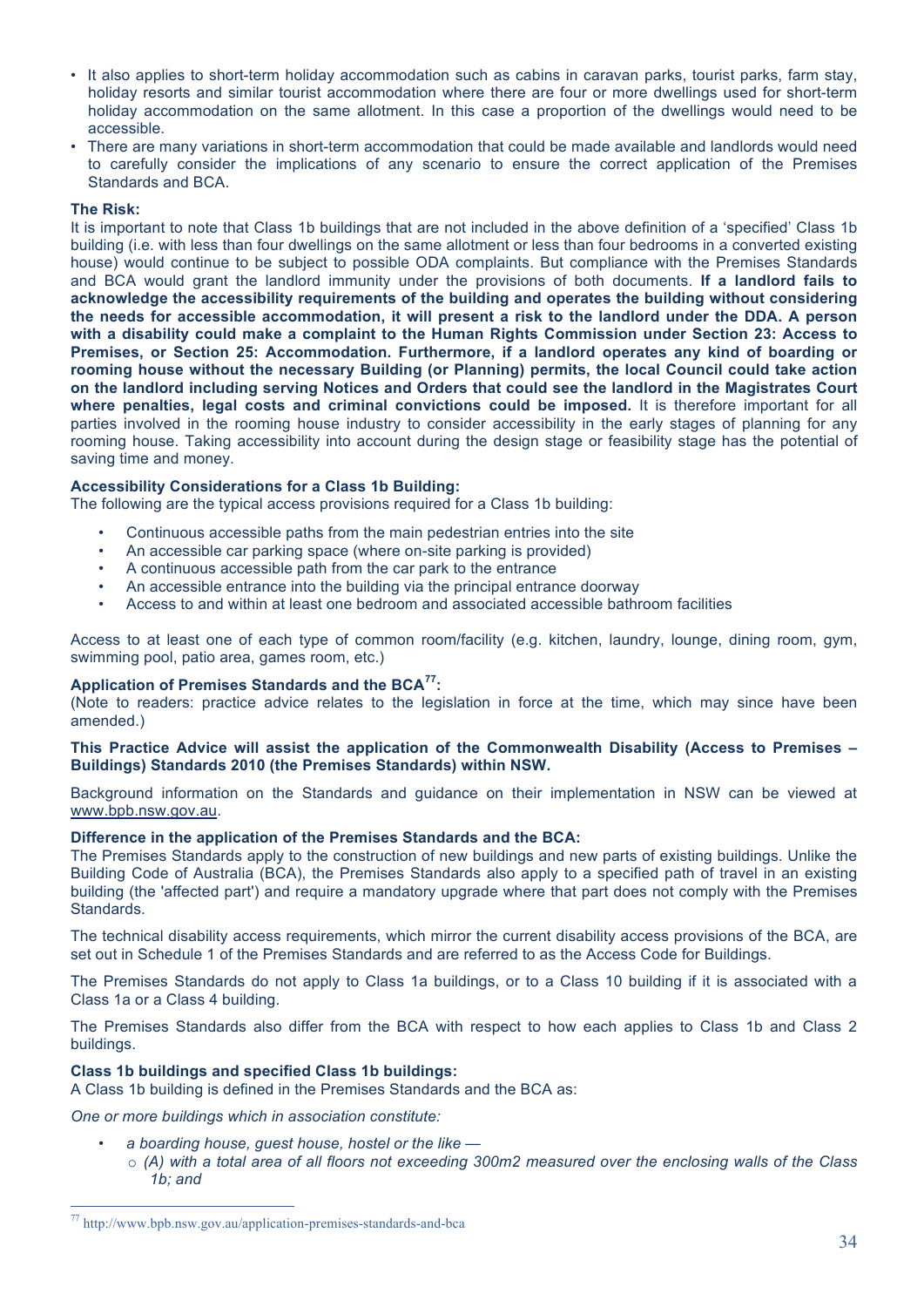- *(B) in which not more than 12 persons would ordinarily be resident; or*
- *four or more single dwellings located on one allotment and used for short-term holiday accommodation, which are not located above or below another dwelling or another Class of building other than a private garage.*

Under subclause (i) of this definition the nature of the use of the building (i.e. boarding house, guest house), the floor area and the number of residents are relevant factors. These factors do not apply to dwellings under subclause (ii).

However, the Premises Standards *only* apply to buildings identified as specified Class 1b buildings, defined as:

- *(a) a new building with 1 or more bedrooms used for rental accommodation; or*
- *(b) an existing building with 4 or more bedrooms used for rental accommodation; or*
- *(c) a building that comprises 4 or more single dwellings that are:*
	- *(i) on the same allotment; and (ii) used for short-term holiday accommodation.*

Wherever the word 'building' is used in the definition of specified Class 1b building, it should be read to mean **Class** 

1b building.

A *specified Class 1b building* is therefore a sub-category of Class 1b buildings.

For the Standards to apply, a building must first be within the definition of being a Class 1b building, and then must meet the further characteristics of a *specified Class 1b building*. Further, subclause (a) of the definition applies only to new buildings, sub clause (b) applies only to existing buildings, and subclause (c) applies to new and existing buildings.

#### **What does short-term holiday accommodation mean:**

While not defined in the Standards or the BCA, short-term holiday accommodation is typically rented out on a commercial basis for short periods without a lease agreement. **(NSW has clarity on this issue: See NSW Residential Tenancies Act Section 7 and 8(h).)**

**Applying the BCA and the Standards to Class 1b buildings -** Because the accessibility requirements for Class 1b buildings differ between the Premises Standards and the BCA, the application of their relevant provisions vary depending on the type of building work proposed.

**New Class 1b buildings -** A building is a new building under the Premises Standards if it is not a part of an existing building and if the application for a construction certificate (CC) or complying development certificate (CDC) for it is lodged on or after 1 May 2011.

The Premises Standards apply to a new Class 1b building only where the building is a *specified Class 1b building*. All Class 1b buildings that are new buildings are required to meet the disability access provisions of the BCA whether or not the building also meets the definition of *specified Class 1b building* under the Premises Standards. Where a building meets the disability access provisions of the BCA, it will also meet the corresponding disability access provisions of the Access Code under the Premises Standards.

If the building is a *specified Class 1b building* and compliance with the Access Code is not possible (i.e. deemedto-satisfy solution, performance solution or a combination of both), relief from compliance is available if it can be demonstrated that compliance would impose unjustifiable hardship on a person (and an objection in relation to compliance with the corresponding provisions of the BCA may be required).

#### **New parts of existing class 1b buildings:**

The Standards also applies to a 'new part', and any 'affected part', of a **specified Class 1b building**. A part of a building is a new part if it is an extension to the building or a modified part of the building and an application for a CC or CDC is lodged on or after 1 May 2011.

Where an application for a CC or CDC is sought with respect to a new part of a building that is a specified Class 1b building (i.e. subclauses (b) and (c) of the definition):

- the work associated with the new part must meet the requirements of the Access Code and the BCA
- the Standards require (unlike the BCA) that the 'affected part' must comply with the Access Code.

If the 'affected part' of the existing building does not already meet the requirements of the Access Code, it will need to be upgraded to comply.

As with new *specified Class 1b buildings*, relief from compliance with the Access Code (including work that may be required to upgrade the 'affected part') may be possible on the basis of unjustifiable hardship.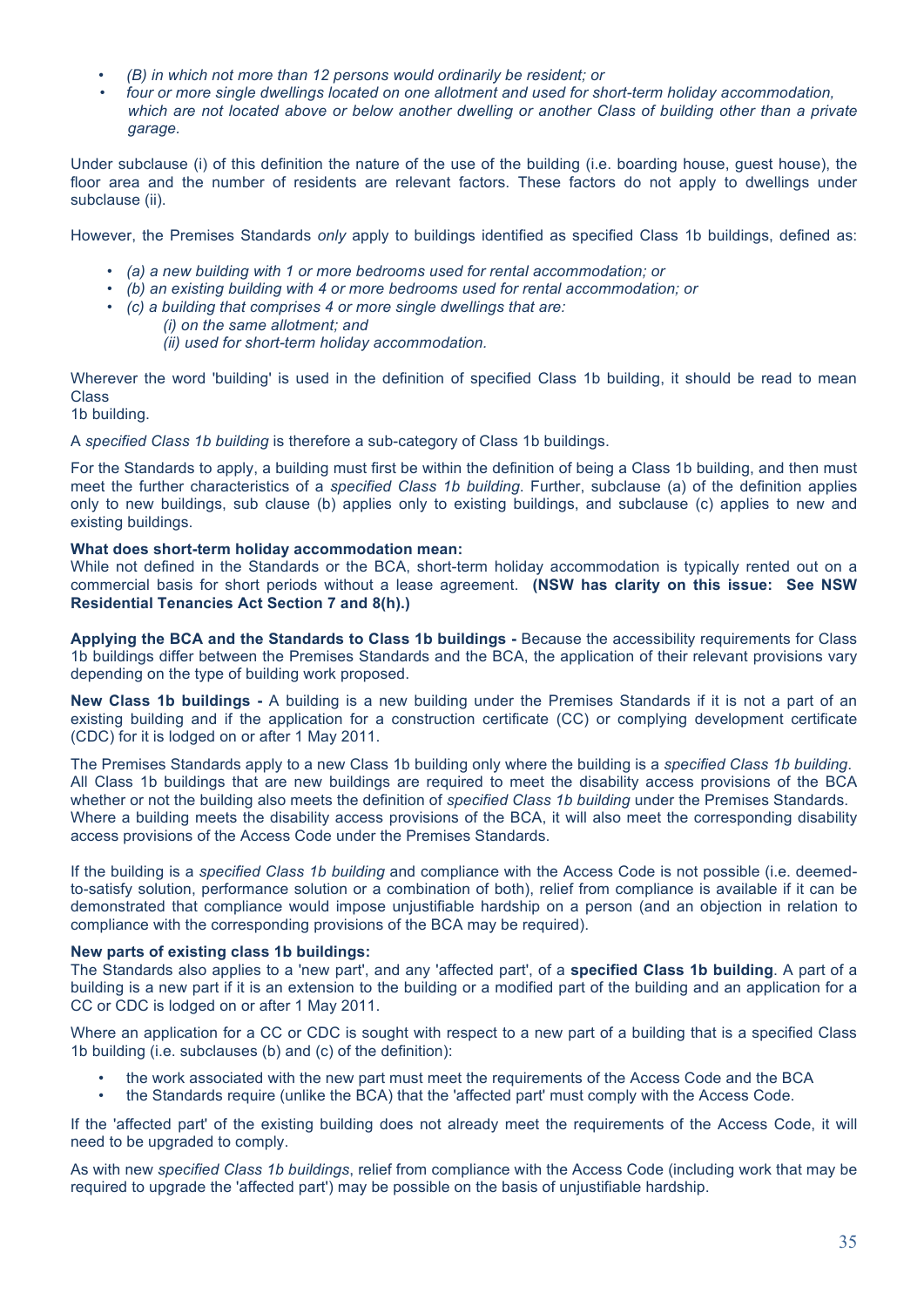#### **Class 2 buildings:**

The Premises Standards and the BCA define a Class 2 building as a building containing two or more soleoccupancy units, each being a separate dwelling. The Premises Standards do not apply to all Class 2 buildings or to all parts of a Class 2 building.

The Premises Standards apply to a Class 2 building only where:

- the application for the CC or CDC for its construction as a new building was lodged on or after 1 May 2011
- it has accommodation available for short-term rent.

The Premises Standards therefore do not apply to a Class 2 building (that has accommodation available for shortterm rent) which existed before 1 May 2011, such as a building constructed in 2004 that is being modified, or a building constructed in 2011 under a CC applied for before May 2011.

This recognises the impact compliance with the Premises Standards could have on the owners of existing Class 2 buildings (particularly those that are walk-ups with parking on the ground floor and the first of the units on the first floor level).

In comparison, the disability access provisions in the BCA apply to all new Class 2 buildings and to alterations and/or additions to any existing Class 2 building. This does not include a car park associated with a Class 2 building, as this is a Class 7a building. Further, the BCA disability access requirements will only apply to new work to an existing building if it is within the areas nominated in BCA Table D3.1.

There is no requirement under the BCA to upgrade existing parts of a building that are not part of the proposed building works. For example, if the proposal involves refurbishment to an existing lobby area (common area) and no works are proposed to the principal entrance doorway, it is not necessary to upgrade this door unless it is a building to which the Premises Standards apply.

The Premises Standards and the BCA do not, however, apply to the internal parts of a sole-occupancy unit in a Class 2 building.

# **COUNCIL OF THE CITY OF SYDNEY:**

Council of the City of Sydney Staff report<sup>78</sup>, as of June 2017, states that there were 120,656 residential dwellings. Of these:

107,680 were private dwellings (private ownership and rental dwellings, social (including public) housing, affordable rental housing,

12,967 dwellings were non-private dwellings (boarding house rooms, student accommodation rooms, residential care services),

9,561 social (including public) housing dwellings

835 affordable rental housing dwellings

3,205 boarding house rooms and

9,101 student accommodation rooms

The City of Sydney's housing targets are 7.5 per cent of all city housing to be social housing and 7.5 per cent of all city housing to be affordable housing, delivered by not-for-profit or other providers by 2030. The total housing target is 138,000 (private) dwellings by 2030, not including boarding houses, student accommodation or residential care services (non-private dwellings).

#### **Council Staff were asked to confirm the total number of residential dwellings lost to short-term letting agents and platforms. Despite having been previously provided with details of agencies that monitor the operations of short-term letting operators, Council replied:**

*"City staff…do not collect or report on the number of short term lettings available in the City of Sydney LGA as there is currently no available method of collecting this data that is statistically robust. However, the*  research team will be looking into this over the next year to determine if there is a way that we can report on *short term lettings".*

On 18 April 2013 a resident of the City of Sydney submitted a GIPA request in relation to the short-term letting operation in one particular residential building. City of Sydney Council did not immediately reply, and on 01 and 08 May 2013 the Applicant – a partner of a well-know Legal firm – followed up via email. He was subsequently provided with a large amount of material, including copies of correspondence, emails between City of Sydney staff, details of meetings, reports of action being undertaken including investigations and bookings made for overnight stays in the building under scrutiny, report backs on the stays etc. The Applicant in turn used this material in an attempt to extract monies from those who had drawn to Council's attention his and others' *"Illegal Use of* 

 <sup>78</sup> http://www.cityofsydney.nsw.gov.au/\_\_data/assets/pdf\_file/0012/289497/Research-Housing-Audit-June-2017.pdf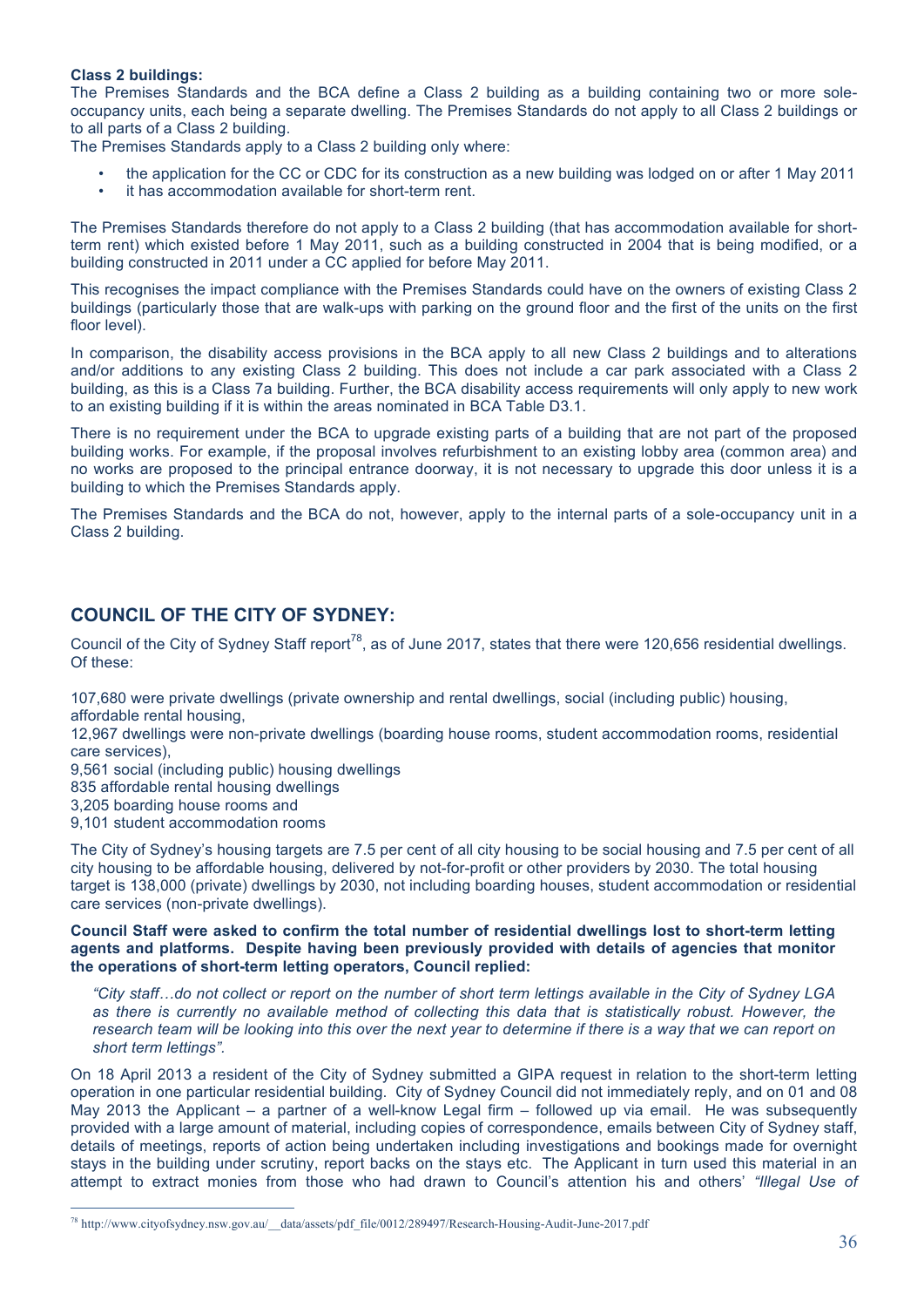*Premises".* Were an agreement to pay the monies demanded rejected, Lawyers acting for the GIPA Applicant threatened that further legal plus court action would commence.

On 11 August 2017 a GIPA request was submitted in relation to the same residential building, where action by Council eventually culminated in the City of Sydney obtaining Orders from the NSW Land and Environment Court to stop a large short-term rental operation. Senior Solicitor for the City of Sydney advised residents back in 2014 that a *Senior Counsel* had been engaged to conduct this matter as, for the City, it was of critical importance to obtain a watertight judgment. As it transpired, no judgment was handed down; the Respondent voluntarily accepted the Orders of the Court, knowing from past Court proceedings that he was clearly in breach of the DA. Documentation would surely have been generated within Council plus prepared by Council for presentation to the Court. It is inconceivable that Council holds nothing on record on this matter.

To this second Applicant, Council supplied no correspondence or documentation; neither the documentation provided in 2013 or any subsequent material.

On 03 October 2017 Council wrote:

"*Please note this enquiry is now considered complete. As per correspondence forwarded to you on 21 June 2017 from the CEO to the effect that any further correspondence from you on short-term letting in Sydney*  will be read, but may not be responded to, the Information Access Team will not respond to any further *correspondence it receives from you in relation to this matter, but will rather refer it to the Office of the CEO."*

It appears that the Council of the City of Sydney's CEO is selective when it comes to whom she/Council will furnish documentation in response to a GIPA application.

City of Sydney's Graham Jahn AM, Director – City Planning, Development & Transport, continues to approve and issue *Determination of Development Applications (DA)* whereby the short-term letting of a Residential Lot is an *"Illegal Use of Premises"*. 79 Such DAs read:

#### **Restriction on Residential Development**

The following restriction applies to buildings approved for residential use:

1. (a) The accommodation portion of the building (levels 3-24) must be used as permanent residential accommodation only and not for the purpose of a hotel, motel, serviced apartments, private hotel, boarding house, tourist accommodation or the like, other than in accordance with the *Sydney Local Environmental Plan 2012*.

(b) A restrictive covenant is to be registered on the title of the development site in the above terms and restricting any change of use of those levels from a residential flat building as defined in *Sydney Local Environmental Plan 2012*. The covenant is to be registered on title prior to an Occupation Certificate being issued or the use commencing, whichever is earlier, to the satisfaction of the Council. All costs of the preparation and registration of all associated documentation are to be borne by the applicant. (c) If a unit contains tenants, it must be subject to a residential tenancy agreement for a term of at least three months.

(d) No person can advertise or organise the use of residential apartments approved under this consent for short term accommodation or share accommodation.

#### **The Council for the City of Sydney has a 100% success rate in taking the rights and interests of Residents suffering from the impacts of short-term tourist/visitor rentals to the NSW Land and Environment Court**. Action has extended to defending Appeals against judgments of the Court:

[2007] NSW LEC 382 - Justice J Jagot - 187 Kent Street v Council of the City of Sydney

[2007] NSWLEC 88 – Justice C Brown – 187 Kent Street v Council of the City of Sydney – Appeal

[2011] NSW LEC 234 – Justice J Sheahan – Council of the City of Sydney v Oaks Harmony

[2011] NSWLEC 235 – Justice J Sheahan – Council of the City of Sydney v Oaks Hotels and Resorts (re Maestri)

[2011] NSWLEC 1054 – Justice C Murrell – Council of the city of Sydney v Oaks Hotels and Resorts (re Maestri)

[2014] NSWLEC – Case No. 14/4923 – Council of the City of Sydney v Con Kotis/Australian Executive Apartments

#### **City of Sydney Lord Mayor Clover Moore is on the record – NSW Hansard 08 April 2008:**

2221 – PROTECTING APARTMENT RESIDENTS FROM IMPACTS OF SHORT-TERM ACCOMMODATION Given the 2007 Land and Environment Court determination that there is a fundamental incompatibility between a mix of residential and serviced apartments that share the same floor and access points due to the difference in behaviour, living and activity patterns between short-term and long-term occupants:

1 What consideration has the NSW Government given to the following measures to prevent overcrowding and short-term occupancy in residential apartment blocks: Restricting the number of adults on residential tenancy agreements to two adults per bedroom, with the maximum number of adults allowed equal to two times the number of bedrooms? Banning residential sub-leases?

Setting minimum residential tenancy leases to three months?

 <sup>79</sup> https://cdn.online.cityofsydney.nsw.gov.au/dasearch/determined/1267318-8105298.PDF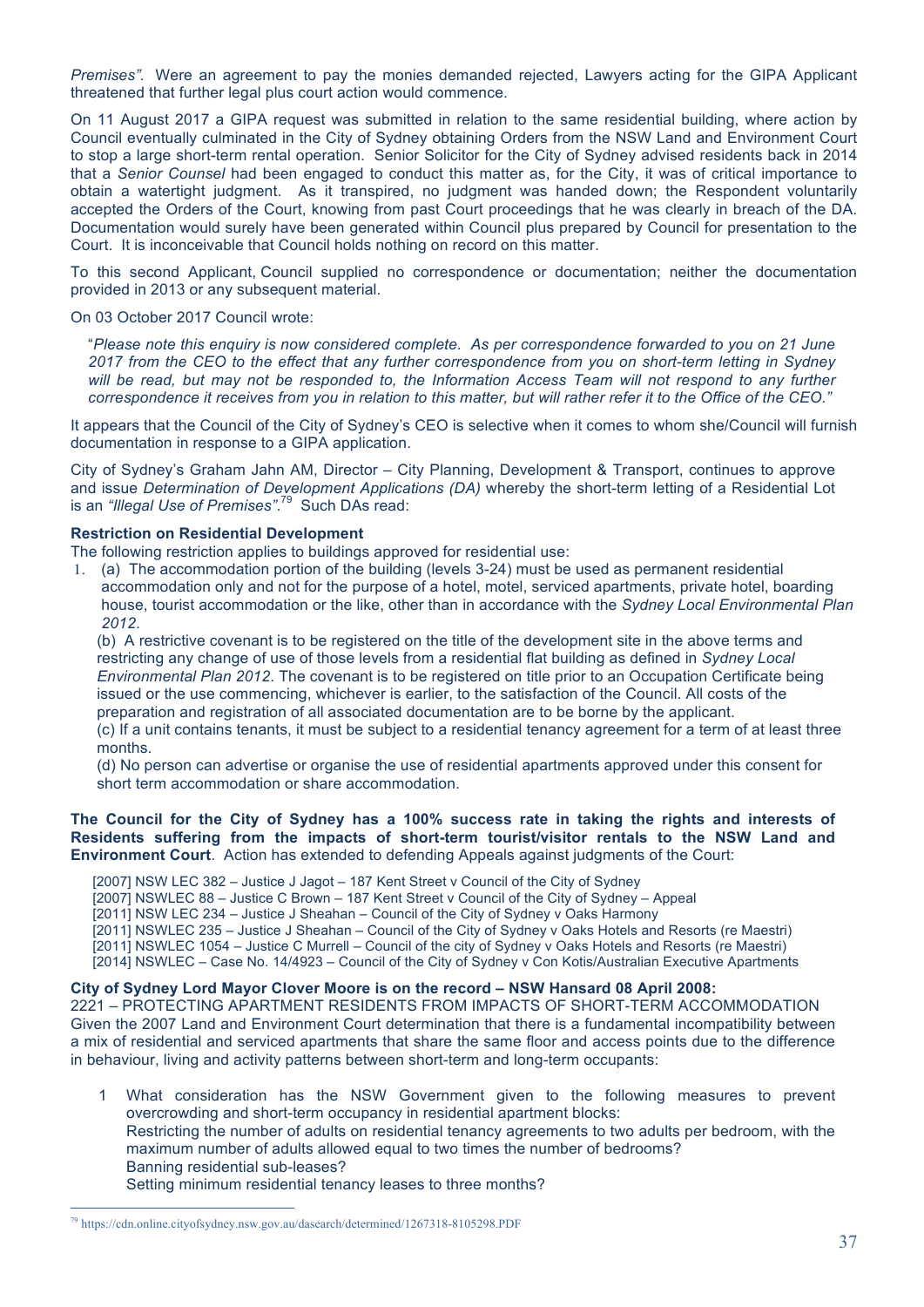2 What other measures are being considered by the NSW Government to reduce short-term service apartment occupants letting in residential apartment blocks?

**City of Sydney Lord Mayor Clover Moore is on the record in a Minute80, calling for action against Illegal Accommodation,** following a fire at an industrial site at Alexandria which destroyed shipping containers and caravans being used for accommodation: *"Overcrowding and illegal accommodation is a difficult problem faced by councils across Sydney because its underlying cause is a lack of affordable housing options. The City is currently developing a housing diversity and affordability strategy, and seeks the State Government's active engagement to find solutions for this important issue.*

*The City of Sydney is committed to the safety of our visitors and, for many year, has unsuccessfully lobbied successive State Governments for increased authority to take action about overcrowding and illegal accommodation.*

Action called for by City of Sydney's Lord Mayor included:

- Creating a new order under section 121B of the *Environmental Planning and Assessment Act* 1979 specifically focused on unsafe and overcrowded premises.
- The new order would refer to 'commercial places of shared accommodation' and include any commercial operation where people stay on a short or long-term basis. It would apply to premises that are not approved for shared accommodation where the use leads to unsafe/unhealthy conditions or significant amenity impacts for neighbouring properties.

Currently, Order 1 in section 121B requires a council officer to specifically identify the unauthorised use, which requires sufficient evidence to identify whether the premises is a boarding house, a backpackers hostel or some other specific use.

- Extending use of circumstantial evidence from backpackers to all places of shared accommodation in section 124AA of the Act. Currently, section 124AA provides that circumstantial evidence can be used in proceedings relating to the unauthorised use of premises as a backpackers hostel. The provision should be extended to other types of tourist and visitor accommodation and boarding houses.
- Extending use of s124AA to allow evidence of unauthorised works to alter a premise for shared accommodation (such as unauthorised partitioning) as prima facie evidence of such a use. A similar provision was in the Environmental Planning and Assessment (Boarding Houses) Bill 2010 introduced by the Member for Ryde, Mr Victor Dominello MP. There is also a need for a licensing regime for visitor and tourist accommodation premises comparable to that established for boarding houses.

#### *A taskforce should be established with relevant NSW Government and local government representatives to develop these proposals and implement effective legislative changes.*

**The City of Sydney also has a Visitor and Tourist Accommodation Development Control Plan81.** It is strongly recommended that this Development Control Plan form the basis for all landlords wishing to convert a Class 1(a) free-standing single family dwelling to Tourist/Visitor premises.

**The City of Sydney has an Affordable Rental Housing Strategy<sup>82</sup>**:

*"Overall, by June 2015 there were 753 affordable rental housing dwellings in the city, with more than 500 further dwellings in the development pipeline."*

However, **as at 03 October 2017, the City of Sydney Local Government Area had lost 6,579 homes to**  *Airbnb* **alone***<sup>83</sup>*, with an unknown number of other short-term rental agents and platforms operating within the Local Government Area.

**The City of Sydney also has an Affordable Housing Levy. We suggest that this levy be extended to all new Applicants across NSW seeking to convert, register, license Class 1(a) buildings to Visitor and Tourist Accommodation.** 

#### *"All developments*

*In order to provide housing for a mix of income groups, development in Green Square is required to make a contribution towards affordable housing.*

*A developer may choose to provide affordable housing on-site or pay an equivalent monetary contribution to allow housing units to be built elsewhere in Green Square.*

 $\frac{80 \text{ http://www.cityofsydney.nsw.gov.au/~data/assets/pdf_file/0003/209928/140728_COUNCIL_ITER31.pdf}{\text{http://www.cityofsydney.nsw.gov.au/~data/assets/pdf_file/0003/209928/140728_COUNCIL_ITER31.pdf}}$ 

 $\frac{82}{\text{http://www.cityofsydney.nsw.gov.au/vision/towards-2030/communities-and-culture/affordable-housing}$ 

http://insideairbnb.com/sydney/?neighbourhood=Sydney&filterEntireHomes=false&filterHighlyAvailable=false&filterRecentReviews=false&filterMultiListi ngs=false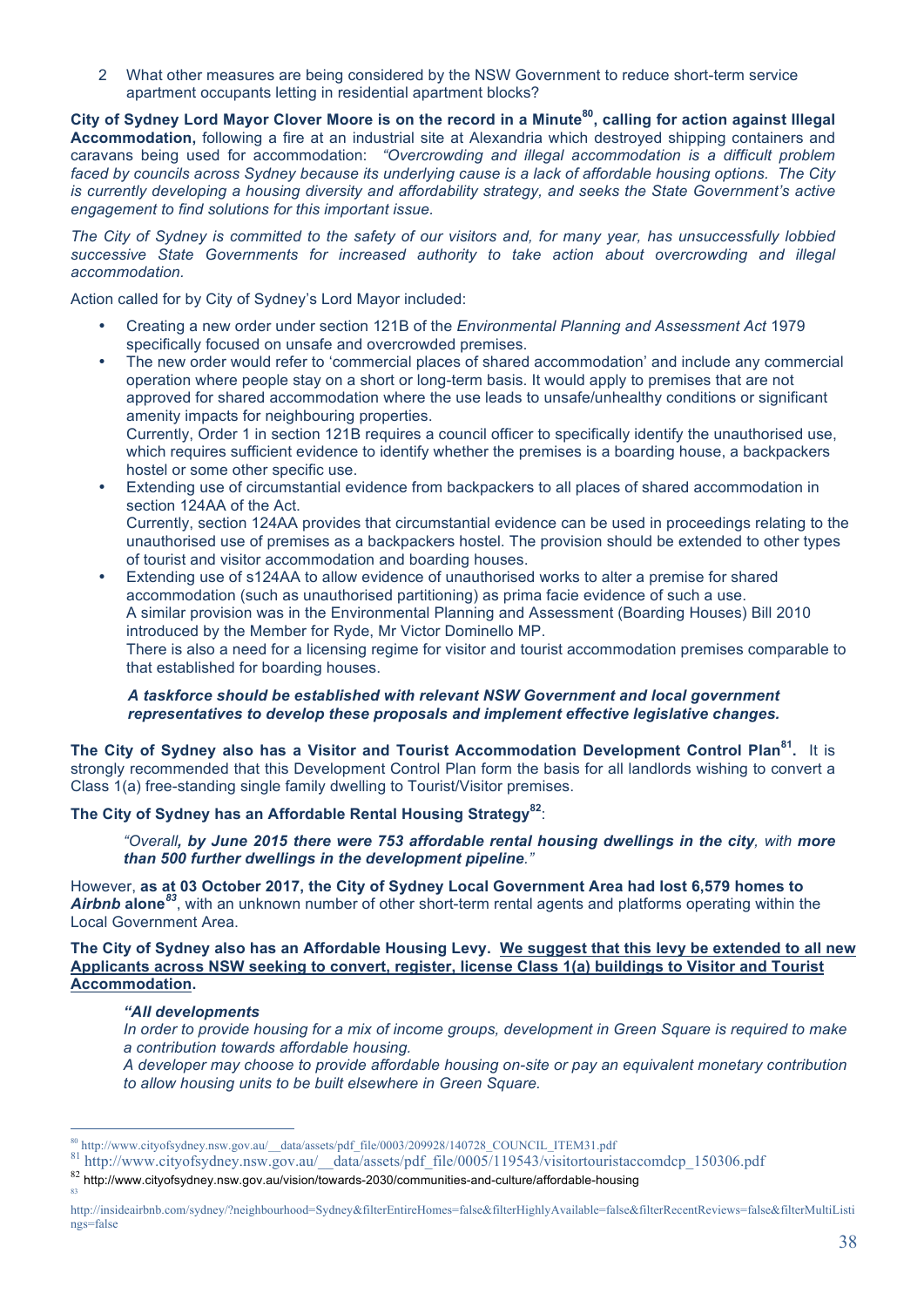*The aim is to provide about 330 rental units for very low to moderate income households as development continues in the area over the next 15 to 20 years.*

*City West Housing is currently the recommended affordable housing provider for Green Square.*

#### *Condition of consent*

*Affordable housing contributions form a condition of development consent. The Sydney Local Environmental Plan 2012 and the Green Square affordable housing program provide further information about the scheme.*

#### *Indexation*

*Monetary contributions are indexed to ensure they reflect the costs associated with providing affordable housing units over time. The rates are indexed yearly on 1 March, based on the established house price index for Sydney, for the previous year (December to December) using arithmetic averages of the quarterly index numbers.*

#### *Contribution rates*

*The contribution requirements effective from 1 March 2017 to 28 February 2018 are:*

#### *Residential development*

- *On-site: 3% of the total residential floor area must be provided as affordable housing.*
- *Monetary: \$221.01 per square metre of the total residential floor area.*

#### *Non-residential development*

• *On-site: 1% of the total non-residential floor area must be provided as affordable housing.*

*Monetary: \$73.64 per square metre."*

#### **THE OWNERS CORPORATION NETWORK**

In a letter to the then Minister for Innovation and Better Regulation, dated 10 March 2016, Strata Lawyer/Owners Corporation (OCN) Chairperson wrote on OCN letterhead:

*"ONC seeks amendment to s.49 of the SSMA (s139 of the new Act), to enable owners in general meeting to exercise their democratic right to make by-laws relating to short term letting within their building."*

The position put forward by the then Chairperson, now spokesperson' for the OCN, does not mention the need and considerable cost to upgrade building infrastructure for commercial use, nor is it the position arrived at and sent to their Board, by the OCN's Sub-Committee on short-term rentals.

The goal set for the OCN's short-term rental Sub-Committee was to present a policy to Parliament "*to support the on-going improvement in communal living by confronting the inherent problems of short-lets of residential property"*. The goal: *"to maintain the distinction between residential use and that of holiday/tourist/visitor accommodation".* The six-page document concludes with:

*"Actions Required: OCN should press for the following initiatives by the State Government: 1) The State Government in the parliamentary reform process must investigate how councils could be mandated to enforce residential planning, zoning or approval to prevent unauthorized short-term commercial letting of residential properties, and 2) The State Government must ensure that Development Consents are clear, comprehensive and precise as to the manner in which short term letting is dealt with; Development Consents for residential use should also state that no person can advertise or organize the use of the property for short term accommodation."*

The Chair of the OCN's Sub-Committee on short-term letting, is on the record more recently writing:

*"(Name) is clearly concerned about "where power rests" in a strata scheme despite changes to the Act that limit the number of proxies. She is right to be concerned.* 

*Even under the new Act many tried and tested ways of getting and keeping control of a Strata Committee remain live and well in the world of apathetic owners. I expect we will also see power exercised in new ways as we move to Pre Meeting Voting. Indeed it would be naïve to think that some owners will not be influenced in the way they submit their electronic votes.*

*All this is important in how we find a solution to the Short Term Letting "STL"/Airbnb challenge.*

*To call for "Owners to Decide" whether a building allows STL is not a solution. It poses real risks for any owner who has bought an apartment as their "home" in the reasonable expectation that the Residential Development Consent meant that they could expect to live in a community of Residents. Why?*

*So how would "Let the owners decide" play out?*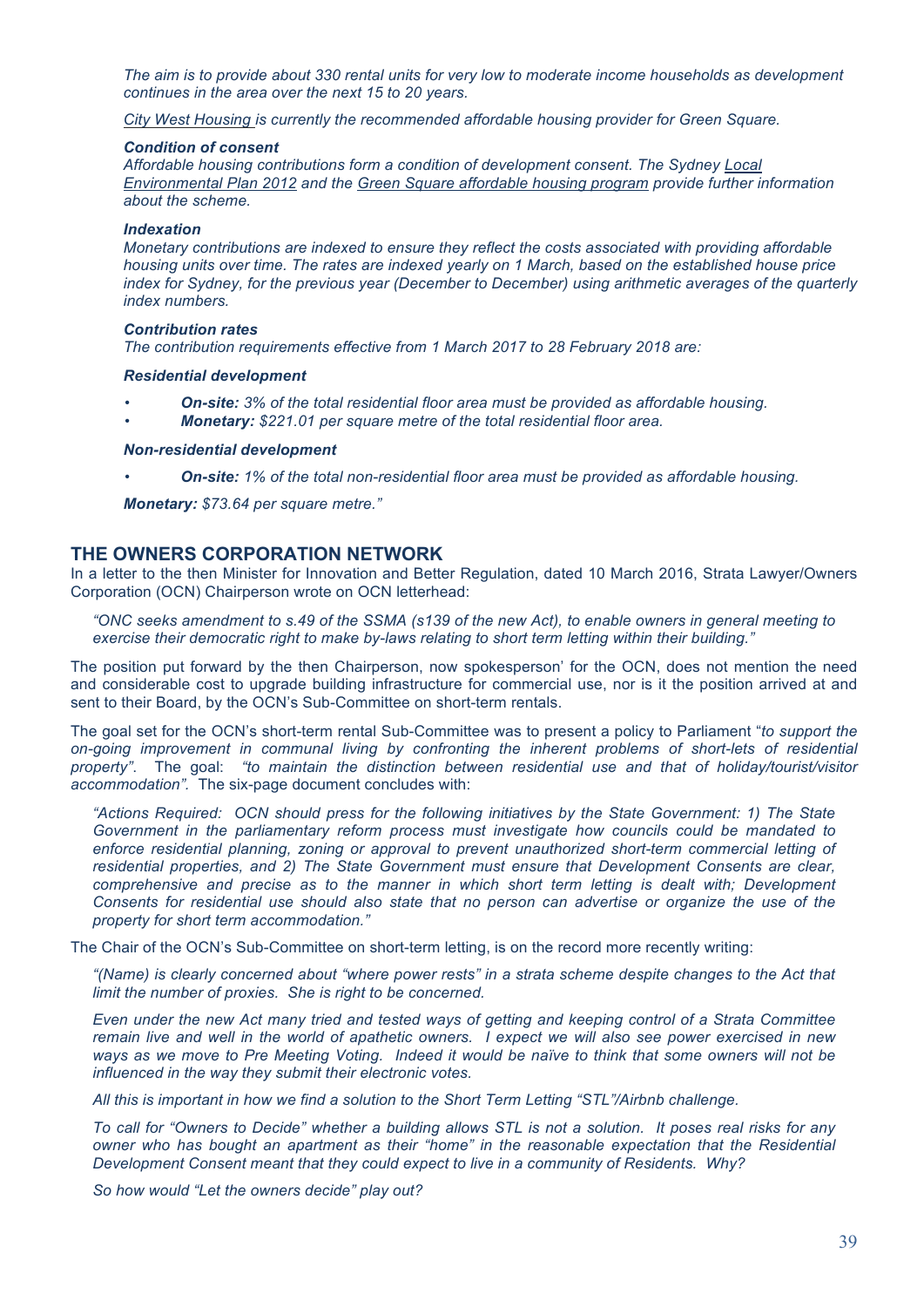*It is quite conceivable that commercial interests could secure sufficient power to support an application for a change of building status to short term accommodation.*

*That may not only mean a change of surroundings for any remaining "resident owners", but they could also be faced with being levied for their pro rata share of the costs of any fire upgrades and compliance works required for the building's new purpose. Is that fair and equitable?*

*The new Act has made it very clear that individual owners facing redevelopment of their homes and termination of their schemes needed special safeguards. Individual owners in buildings heading down the Short Term Letting path deserve equal protection."*

*(www.ocn.org.au/comment/reply/2989/6493* - *25/01/2017)*

An earlier declaration $^{84}$  by the OCN is still pertinent:

"*An appeal on a proposal to convert the AEA Grand strata to serviced apartments has been refused by the Land and Environment Court. This is a significant decision and will be noted with great interest by many strata schemes around the city where short-term lets are, at the very minimum, disturbing the peaceful occupation by resident owners and tenants.*

*It follows recent OCN representations to City of Sydney forums and an OCN Seminar that discussed the topic. OCN has been vocal in its objections to mixed occupancies in residential buildings. Occupants of serviced apartments and other short-term letting arrangements cause more noise and wear and tear on the buildings than long-term residents, and there are anecdotal incidents of unruly and even threatening behaviour. Long-term residents are entitled to peaceful occupation. OCN also supports local authorities who commonly have issued a DA for the building based on its use as residences, and are then forced into acting against owners who flout that usage."*

The OCN is very much aware of the reality faced by many of its members, in particular the short-term letting activity in buildings where Residents/OCN Members describe their home lives as a *'living hell'.* 

Former and present members of Strata Committees have spoken directly with OCN Board Members and told of the seriousness and frequency of threats issued against those who have sought to uphold the *Residential Determination of Development Application* in their buildings. These threats have come from others who hold enormous legal and legislative power plus far greater financial resources than the recipients of the threats. More than one individual has received death threats.

It is considered by many that the OCN's recommendation to make individuals within a strata scheme responsible for the actions of (almost always absent) investor owners and off-shore booking platforms is unrealistic and unfair in the extreme, plus this often places individuals in very dangerous and threatening territory, exposing all to financial ruin in the event that an insurer refuses to pay against a major insurance claim.

Numerous Members of the OCN have written and expressed their profound concerns and disagreement with the policy being put before Parliament by the OCN supposedly *'in their names'*. The OCN has a system whereby Members' comments must pass through moderation before they are published on their 'Forum'. Comments and opinions such as those mentioned are not being transmitted to the OCN Membership.

On 24 October, at a Parliament House forum, the OCN's spokesperson told those present: "*The road forward is for our Parliament to provide strata owners with the democratic right to decide on the use of their building."*  Indeed, those in strata and all others have already exercised their *'democratic right'* and have invested in a *residential dwelling –* a home. There is nothing *'democratic'* about the OCN's silencing of those Members whose opinions differ from that which is being promoted by their spokesperson. There are those, both within and outside the OCN, for whom it is imperative that the residential status on their property – their home - is maintained.

The OCN's Chairperson confirmed again to the Member base early this year that they are seeking substantial annual funding from the NSW Parliament; informal discussions commenced with Gladys Berejiklian during a Strata Christmas Party when she was Finance Minister. It was reported that a figure of up to \$500,000 per annum is sought. The OCN's spokesperson has subsequently advised Public Servants and others that the OCN is prepared to manage any short-term rental licensing scheme; this proposal was met with laughter by those present.

OCN Members have been told: The *'offer of the by-law'* on short-term letting is that of a '*softly, softly'* approach; there is still the hope of securing State funding. The OCN's spokesperson has advised that, dependent of course on this funding, he hopes to *transition to retirement* on an annual consultancy fee in excess of \$250,000 from the OCN for the next five or so years.

The recommendation made to Parliament by the OCN, if adopted, will see an explosion in the imperative to call upon and pay for the services of Strata Lawyers. And those in strata will never, ever be secure in the knowledge that their property – their home - will remain *residential.* 

<sup>&</sup>lt;sup>84</sup> https://www.ocn.org.au/news\_archive/200703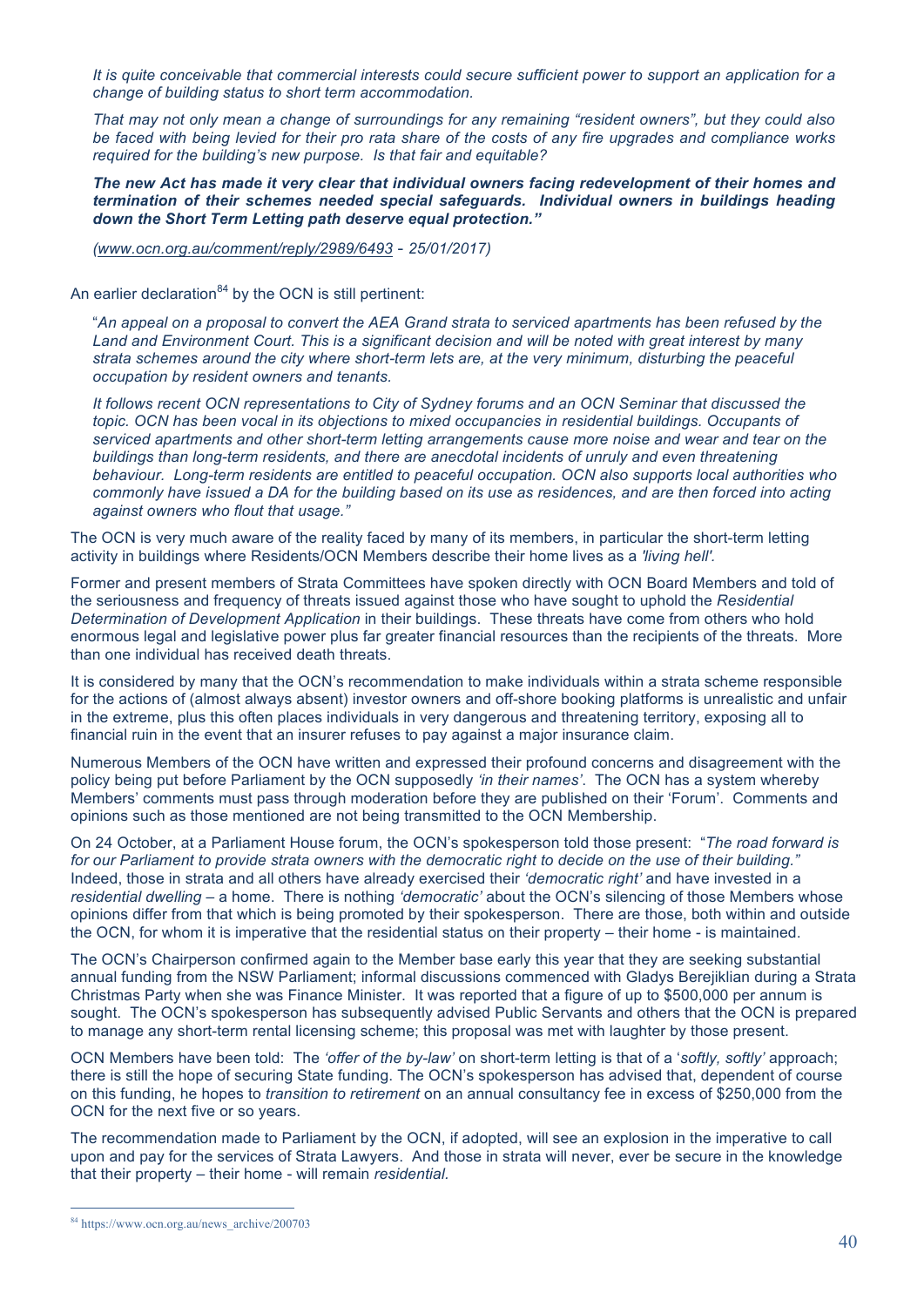# **TENANTS' UNION OF NSW**

The Tenants' Union of NSW are still parroting<sup>85</sup> Airbnb's claims about 'Mums/Dads' being the bulk of business in Sydney and NSW. The Tenants' Union's *'research'* found *"no clear correlation between rising rents and an increase in listings in Sydney's Airbnb hot spots, suggesting that deteriorating rental affordability across the city is not necessarily down to Airbnb."* This was *"in keeping with other analysis86"* presented by the Tenants' Union, that *Airbnb's* activities, despite report after report from major centres around the globe, the latest being Toronto<sup>87</sup> plus the 100 largest metropolitan areas in the United States, where data shows that *Real Estate Agents* – operators controlling whole stables of properties - is *Airbnb's* obvious preferred *'business model'*.

Across the United States<sup>88</sup> and Europe, short-term rental platforms and agents are blamed for rising rents in college and tourist towns, as landlords choose to charge higher short-term prices for short lets, rather than issue long-term leases.

Of course, *Airbnb* and all other short-term rental operators will not produce data, citing '*privacy concerns'* and any data produced by independent sources is always claimed by *Airbnb* to be flawed and inaccurate.

The NSW Tenants' Union continues to base their argument on the total proportion of vacancy rates across Sydney; this obviously distorts the picture, given that short-term rentals are centralised around city/ coastal/harbour/tourist areas and *'essential service'* centres such as Educational and Health precincts. Tracking rents via FACS for key Sydney Suburbs and NSW regions, where the vacancy rate is less than 3%, rents go up, up, up when short-term rentals move in. Meanwhile, the NSW Tenants' Union quotes *Airbnb. Airbnb* quotes the NSW Tenants' Union.

It is hoped that other submissions to the *'Options Paper'* will also quote and provide analysis from sources such as the Botson Journal of Economics Working Paper 2016-03 by Mark Merante and Keren Mertens Horn: *"Is Home Sharing Driving up Rents? Evidence from Airbnb in Boston"<sup>89</sup>*.

The NSW Tenants' Union's Ned Cutcher told the ABC that he *"believes a renter should be allowed to share their leased property on Airbnb – as long as they bear responsibility for any problems. It's the kind of decision*  a rational adult person should be able to make about their housing.<sup>"90</sup> On 28 June 2017 Mr Cutcher was asked if he had been quoted correctly by the ABC and whether or not he or any of his colleagues profited through *Airbnb-type* rentals. No response has been received.

**Residential housing is for housing residents. For NSW tenants seeking rental homes, the** *main game* **is surely the fact that landlords are still free to evict tenants without reason at the end of a lease period. This allows landlords to** *'test'* **short-term rentals at the expense of housing and rental stability for those in need of a quality home life.**

# **REQUIRED: IMMEDIATE ENFORCEMENT OF** *NSW ENVIRONMENTAL PLANNING AND ASSESSMENT ACT-* **including but not limited to***:*

#### **Subdivision 1 –**

#### **119B Appointment of investigation officers**

(1) The Secretary or a council may appoint persons (including any class of persons) as investigation officers for the purposes of this Division.

(2) A person's appointment as an investigation officer may be made generally, or made subject to conditions or restrictions or only for limited purposes.

#### **119C** PURPOSES FOR WHICH POWERS UNDER DIVISION MAY BE EXERCISED

(1) A departmental investigation officer may exercise powers under this Division for any of the following purposes:

(a) enabling the Minister or the Secretary to exercise their functions under this Act,

(b) determining whether there has been compliance with or a contravention of this Act, including any instrument, consent, approval or any other document or requirement issued or made under this Act,

(c) obtaining information or records for purposes connected with the administration of this Act,

- (d) generally for administering this Act.
- (2) A council investigation officer may exercise powers under this Division for any of the following purposes:

 <sup>85</sup> http://tunswblog.blogspot.com.au/2017/09/how-do-you-solve-problem-like-airbnb.html

<sup>86</sup> http://tunswblog.blogspot.com.au/2017/05/rental-affordability-deteriorates-again.html

<sup>87</sup> http://upgo.lab.mcgill.ca/airbnb/Short-term%20Cities%202017-08-10.pdf

<sup>88</sup> https://www.wsj.com/articles/how-airbnb-affects-home-prices-and-rents-1508724361

<sup>89</sup> http://repec.umb.edu/RePEc/files/2016\_03.pdf

<sup>90</sup> http://www.abc.net.au/news/2017-06-28/landlords-real-estate-agents-move-to-prevent-airbnb-sublets/8656414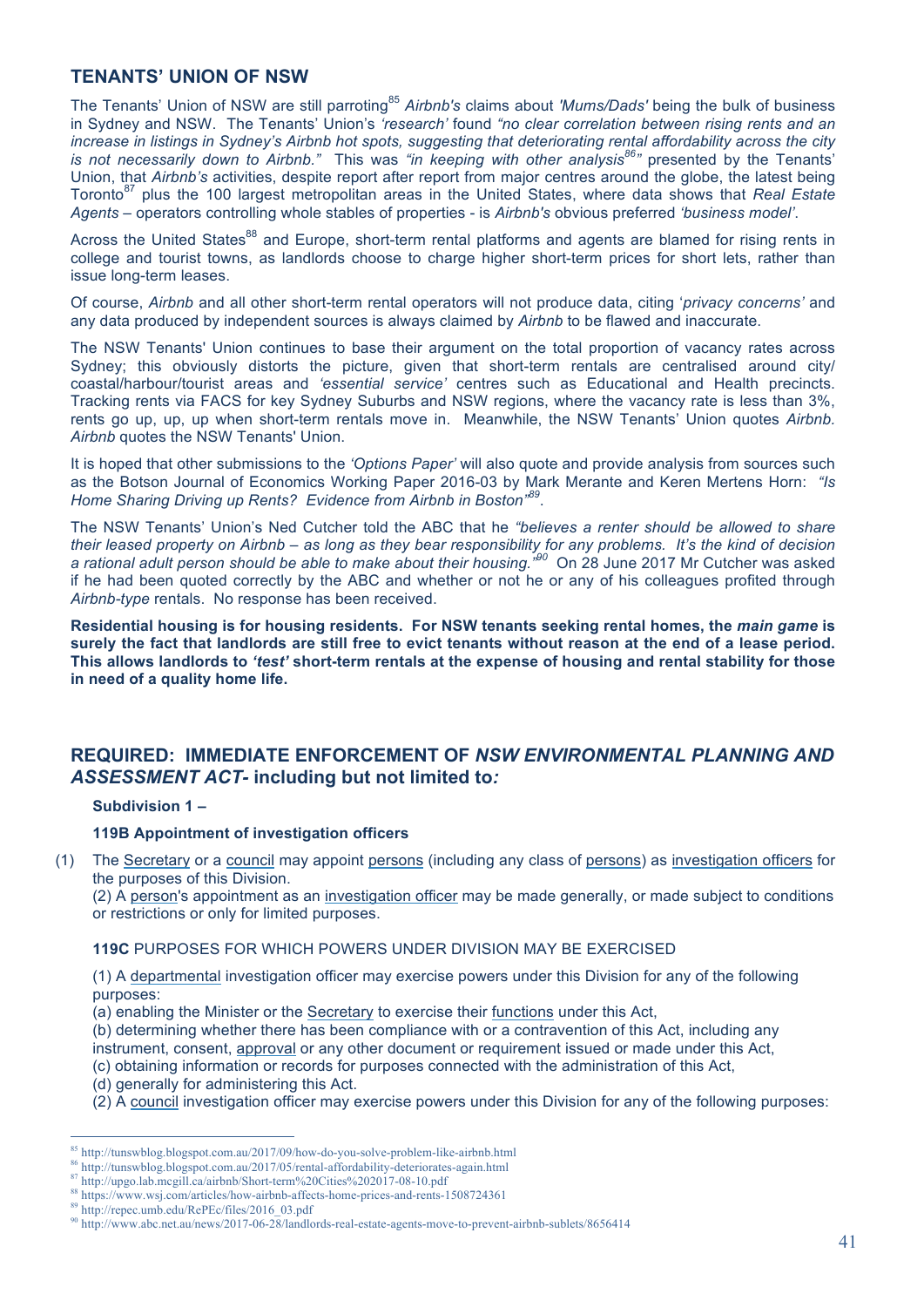(a) enabling a council to exercise its functions under this Act,

(b) at the request of the Commissioner of Fire and Rescue NSW, determining whether or not adequate provision for fire safety has been made in or in connection with a building.

#### **119G SEARCH WARRANTS**

(1) An investigation officer may apply to an eligible issuing officer for the issue of a search warrant if the investigation officer believes on reasonable grounds that this Act is being or has been contravened at any premises.

(2) An eligible issuing officer to whom such an application is made may, if satisfied that there are reasonable grounds for doing so, issue a search warrant authorising an investigation officer named in the warrant: (a) to enter the premises, and

(b) to exercise any function of an investigation officer under this Division.

#### **SUBDIVISION 3 – Powers to obtain information and records**

119J REQUIREMENT TO PROVIDE INFORMATION AND RECORDS

(1) An investigation officer may, by notice in writing given to a person, require the person to furnish to the officer such information or records (or both) as the notice requires in connection with an investigation purpose.

#### **SUBDIVISION 4 – Miscellaneous provisions applying to exercise of powers**

#### **119M Offences**

(1) A person must not, without reasonable excuse, fail to comply with a requirement made of the person by an investigation officer in accordance with this Division.

(2) A person must not furnish any information or do any other thing in purported compliance with a

requirement made under this Division that the person knows is false or misleading in a material respect.

(3) A person must not intentionally delay or obstruct an investigation officer in the exercise of the officer's powers under this Division.

(4) The maximum penalty for an offence under section 125 arising under this section is a tier 3 maximum penalty.

# **REQUIRED: IMMEDIATE ENFORCEMENT OF** *NSW PLANNING AND ASSESSMENT REGULATION –* **including but not limited to***:*

#### *PART 9 – FIRE SAFETY AND MATTERS CONCERNING THE BUILDING CODE OF AUSTRALIA*

#### **DIVISION 1**

166 Statutory fire safety measures

167 Application of Part

#### **DIVISION 2 – FIRE SAFETY SCHEDULES**

168 Fire safety schedules 168A. (Repealed) 168B Installation of fire sprinkler systems in certain residential aged care facilities

#### **DIVISION 3 – FIRE SAFETY ORDERS**

169 Fire safety schedules and fire safety certificates

#### **DIVISION 4 – FIRE SAFETY CERTIFICATES**

171 Issue of final fire safety certificates

172 Final fire safety certificate to be given to Fire Commissioner and prominently displayed in building

#### **DIVISION 5 - FIRE SAFETY STATEMENTS**

175 What is an annual fire safety statement?

176 Issue of annual fire safety statements

177 Annual fire safety statement to be given to council and Fire Commissioner and prominently displayed in building

178 What is a supplementary fire safety statement?

179 Issue of supplementary fire safety statements

180 Supplementary fire safety statement to be given to council and Fire Commissioner and prominently displayed in building

181 Form of fire safety statements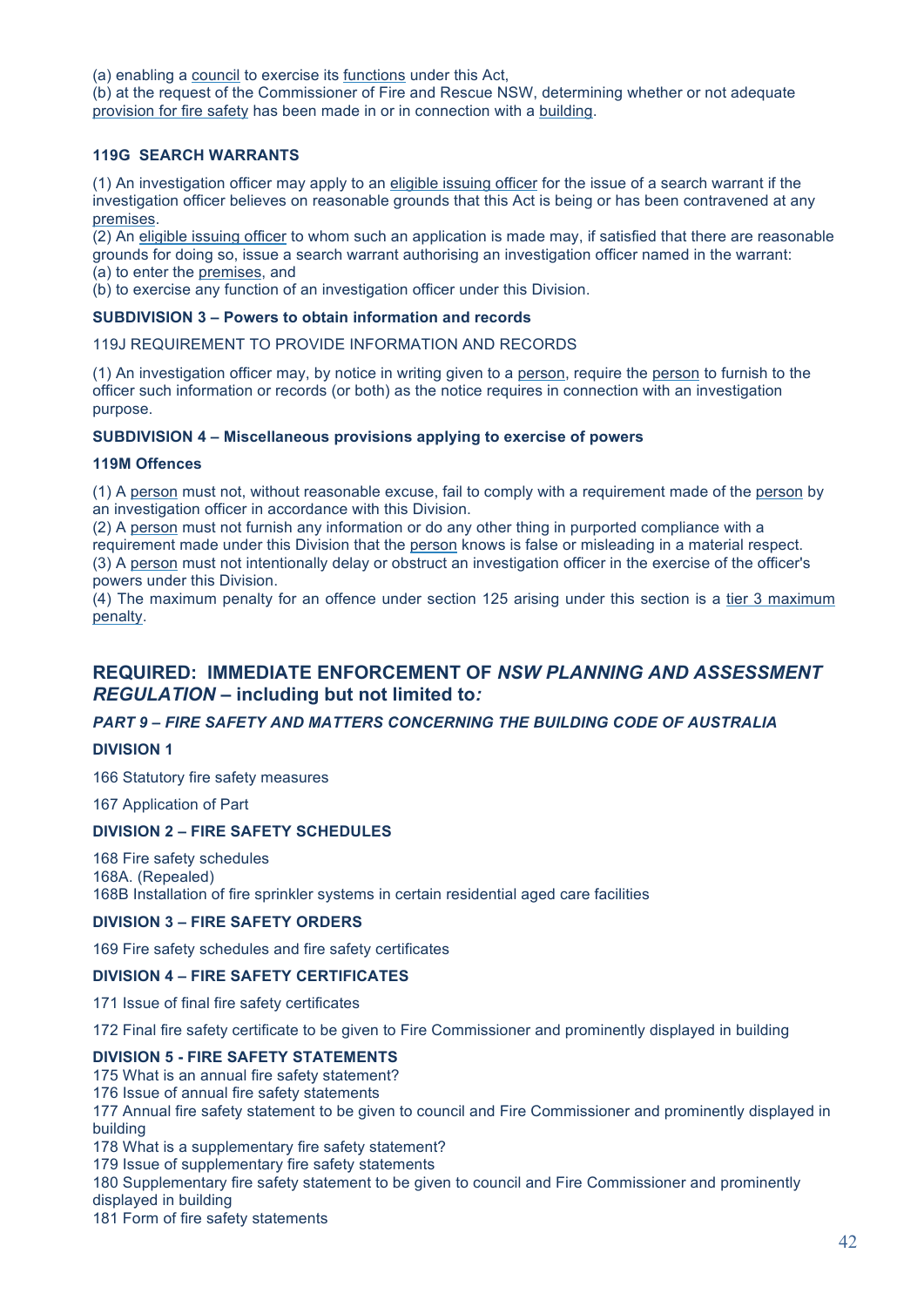#### **DIVISION 6 - FIRE SAFETY MAINTENANCE**

182 Essential fire safety measures to be maintained

#### **DIVISION 7 - MISCELLANEOUS FIRE SAFETY OFFENCES**

183 Fire safety notices

184 Fire exits

185 Doors relating to fire exits

186 Paths of travel to fire exits

### **DIVISION 7A - SMOKE ALARMS**

186A Owners of existing buildings and dwellings must ensure smoke alarms are installed

186AA Owners of moveable dwellings must ensure smoke alarms are installed

186B Specifications for smoke alarms

186C Persons must not remove or interfere with smoke alarms

186D No development consent or consent of owners corporation required to install smoke alarms

186E Smoke alarms and heat alarms in certain existing buildings taken to be essential fire services

186F Transitional provisions relating to obligations under this Division

186G Transitional provisions relating to obligations under clause 186AA

# **DIVISION 7B - FIRE SPRINKLERS IN CERTAIN RESIDENTIAL AGED CARE FACILITIES**

186H Definitions

186I Application

186J Requirement to install fire sprinkler systems

186K Nominated completion date

186L Postponement of required completion date for installation

186M Fire sprinkler systems to be installed in accordance with the Fire Sprinkler Standard

186N Final occupation certificate to be provided to Implementation Committee

186O Installation of fire sprinkler systems in facilities with 1 March 2016 as nominated completion date

186P Notices relating to residential aged care facilities without fire sprinkler systems

186Q Implementation Committee

186R Applications for complying development certificates and construction certificates for installation of fire sprinkler systems

#### **DIVISION 8 – MISCELLANEOUS**

187 Modification and supplementation of Building Code of Australia standards 189 Fire brigades inspection powers

**SCHEDULE 5 – PENALTY NOTICE OFFENCES Offences under the Act (Clause 284) Offences under this Regulation Provisions of Regulation**

# **TAXATION:-**

The issue of Taxation and short-term letting has been flagged with the Federal Commissioner for Taxation. **The issue of State-based taxes was overlooked by the NSW Parliament during their Inquiry. Why?** Again, by way of summary, we quote the following:

#### **PARLIAMENT OF AUSTRALIA Parliamentary Business – Senate Committees Chapter 2 - A persistent problem<sup>91</sup>**

2.13 Clearly, tax minimisation was a major driver in locating a company's headquarters and distribution hubs in low tax jurisdictions. But much to the committee's chagrin, the companies would not broach the subject. In some cases, the answers to questions stretched beyond credibility. For example, Airbnb (a US company) ventured that it set up its international office in Ireland principally to *'access talent'*:

**Mr McDonagh:** We closed some of those offices because one of our core values at *Airbnb* is to simplify. It just was not effective to have all of those offices and all of those people. **Senator EDWARDS:** Why Ireland?

**Mr McDonagh:** I think Ireland is important for a number of reasons.

**Senator EDWARDS:** What is the No. 1 reason?

**Mr McDonagh:** I would say that the No. 1 reason we located ourselves in Ireland was for access to great talent.

**Senator EDWARDS:** Come on! **Mr McDonagh:** It is generally the head of our global operations.

**Senator DI NATALE:** And the corporate tax rate in Ireland had nothing to do with it?

**Mr McDonagh:** We do not make any long-term decisions for the business based on tax rates.

 <sup>91</sup> http://www.aph.gov.au/Parliamentary\_Business/Committees/Senate/Economics/Corporate\_Tax\_Avoidance/Report%20part%202/c02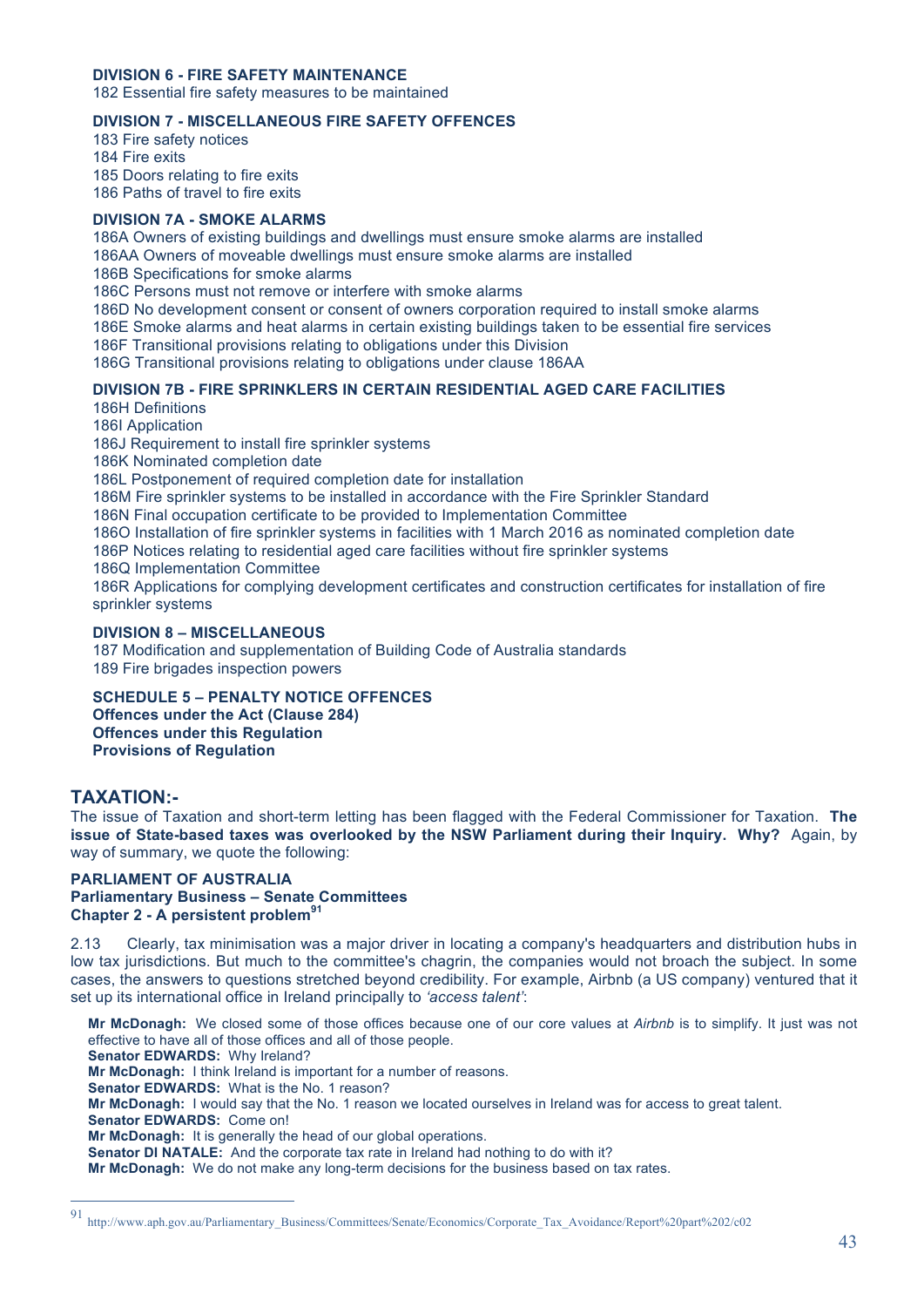2.14 Compared with the Australian corporate tax rate of 30 per cent, the corporate tax rate in Ireland is 12.5 per cent but can be much lower, if not eliminated, through the use of structures like the 'double Irish Dutch sandwich'.

2.15 The audacity of certain multinationals in refusing to comply with legitimate and reasonable requests for information raises suspicions that they have something to hide. The unwillingness of many multinationals to discuss openly their tax arrangements underscores the need to establish mechanisms to increase transparency.

2.38 The nature of the digital economy provides opportunities for aggressive tax minimisation by allowing multinationals, such as Google, Microsoft, Uber and Airbnb, to deliver services using software platforms that can be located on the other side of the world. For example, Uber and Airbnb, based in the Netherlands and Ireland respectively, provide a platform for the exchange of services between Australians in Australia; yet the financial transactions associated with these services are undertaken in offshore jurisdictions and the Australian subsidiaries are reimbursed for expenses with a margin added on.

2.39 Emerging multinationals, such as Uber and Airbnb, are large enough to be captured by the significant global entity provisions and may choose to avoid the application of the MAAL (and the stronger penalties associated with it) by ceasing to book revenue overseas for the exchange of services between Australians in Australia. By booking revenues here, digital multinationals will move into a tax regime where the parent company will be reimbursed, through transfer pricing, for the intellectual property underlying the digital service. The creation of a permanent establishment should also give the ATO more access to information about the underlying corporate tax structure of these multinationals.

2.40 The committee does not accept the argument that activities within Australia represent only a small proportion of overall value creation, and considers that current transfer pricing principles need to be fully explored and, where necessary, redrafted to ensure that transfer pricing cannot be manipulated to the detriment of Australian tax revenue. For example, if Australian consumers are paying higher prices for goods and services than a comparable product in other countries, then arguably this represents a value creation activity in Australia. Rather than just paying tax on a relatively small net profit margin for distribution services, corporate income tax liabilities could be calculated on the difference between the Australian price and the cost of supply to other countries.

- - - -

#### **Message from Accommodation Association of Australia CEO, Richard Munro**

"*The release of the Short-Term Holiday Letting in NSW Options Paper has triggered an avalanche of desperate advocacy from multi-national companies such as Airbnb and Expedia, who own Stayz.*

*A report commissioned by those companies touting \$1.6 billion in revenue and some 14,000 FTE jobs created by them made for interesting reading. The 14,000 jobs created was probably the most far-fetched report I have heard since being in the role at AAoA and if this was truly the case, we would invite some evidence of state/territory payroll tax being paid by Airbnb or, for that matter, if it has paid any tax in Australia at all. Of course, we are unlikely to see any evidence like this as it probably doesn't exist.*

*What this increase in advocacy and commissioning a self-serving report does demonstrate is that these online global behemoths, which are utilising residential homes as quasi-hotels, are very concerned about the pressure we are bringing on to their "operations" in Australia.*

*The AAoA has been very active and will continue to advocate on behalf of our compliant members until there is transparency on the operations of the likes of AirBNB and they are, effectively, told to ensure that they comply*

- - - -

*Neighbours Not Strangers* volunteers the data compiled by the City of San Francisco's Financial Controllers<sup>92</sup>:

#### *"Removing a single property from the Housing Market costs cities between USD250,000 to USD300,00 per year, every year.*

 <sup>92</sup> http://sfcontroller.org/sites/default/files/FileCenter/Documents/6458-150295\_economic\_impact\_final.pdf?documentid=6457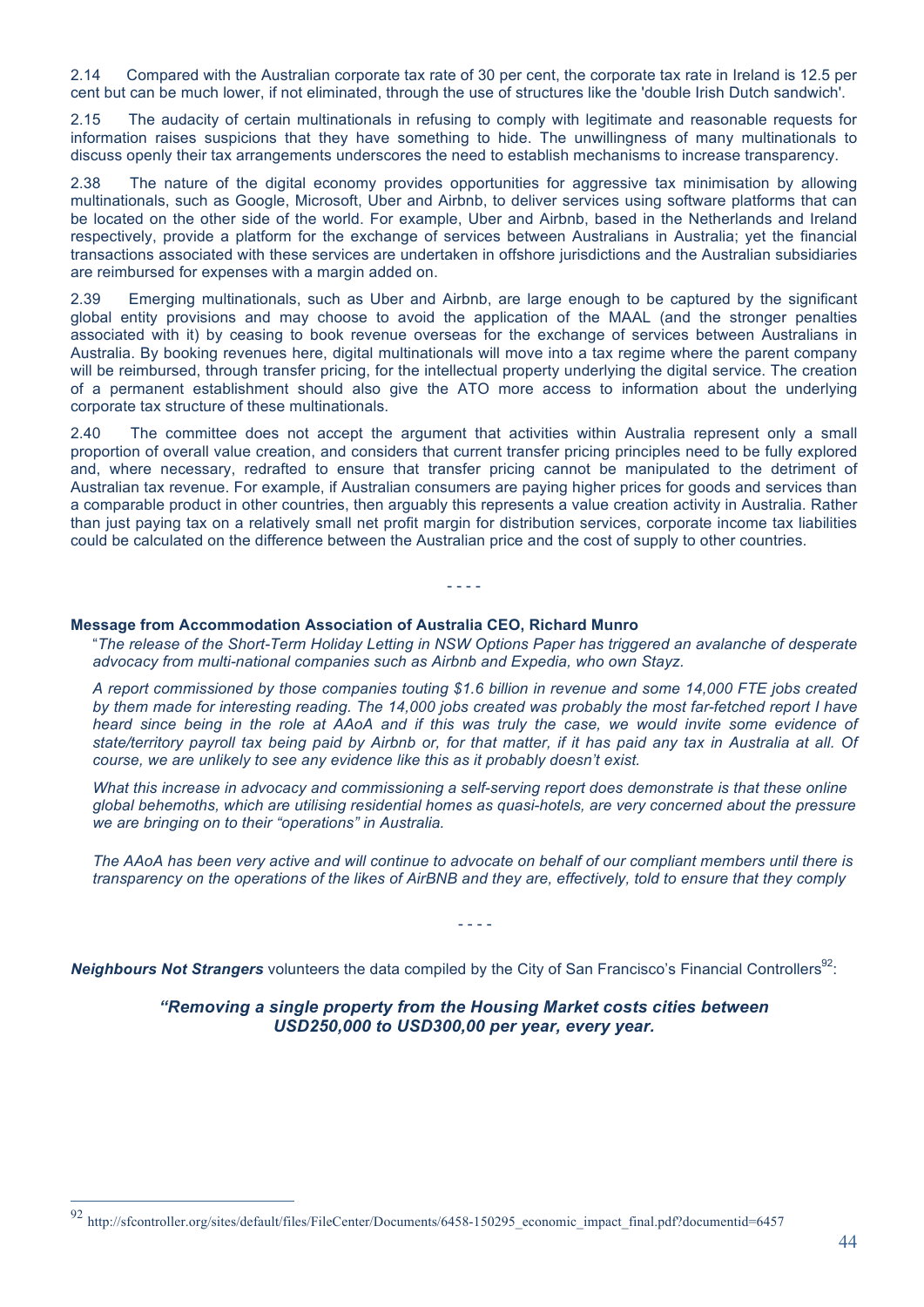# **TOURISM AUSTRALIA/MANTRA GROUP/ACCOR HOTELS**

In September 2017, *Mantra Group's* Chief Executive Officer Bob East, was appointed Chairman of *Tourism Australia*. *Mantra Group* Staff advise that when acquiring new stock for their portfolio they do not build properties from scratch; they take over the management rights<sup>93</sup> of existing properties.

Mr East and *Mantra's* Development Manager Andrew McTaggart have been asked to confirm whether or not *Mantra* takes into their portfolio only those buildings that are certified Class 3 (Building Codes of Australia/National Construction Codes), or if the Group takes on property constructed as Class 2 (residential flat dwellings) for Class 3 use. They were also asked whether any building construction/materials upgrades are ever undertaken, plus confirmation of who is responsible for final certification - *'fit for occupancy'.* No response has been received.

French Hotel Group *AccorHotels* has launched a \$1.195 billion takeover bid for the *Mantra Group*, reportedly sending *Mantra* shares surging 18 %. Factor in: "*if any proposal is agreed, the proposal will be subject to regulatory approvals and other conditions to be determined…"94*. Do all properties within the *Mantra Group* meet ABC/NCC class 3 requirements? Who will ask the questions and who will furnish answers?

In 2016 *AccorHotels* purchased the short-term rental platform *OneFineStay* and promotes hourly rates/stavs<sup>95</sup>. *Accor* has repeatedly reported that it intends to compete aggressively against *Airbnb's* intrusion into its traditional hotel/serviced apartment markets. *"Airbnb took from us, we will take from them"*, Accor CEO.<sup>96</sup> The 'stock' for all this activity all comes from our housing supply.

The ACCC is reported to be concerned *"about a high concentration of hotel ownership in two markets… it will be interesting to see whether the ACCC factors the Airbnb market into its decision"<sup>97</sup>*

### **REQUIRED: IMMEDIATE REVIEW RURAL WORKERS ACCOMMODATION ACT<sup>98</sup>**

Any deregulation in NSW of legislation covering residential housing must trigger a full review and similar deregulation of the Rural Workers Accommodation Act.

# **REQUIRED: REVIEW OF THE INFORMAL LODGING SECTOR IN NSW: A Regulatory Blind Spot (UNSW)**

Any deregulation in NSW of legislation covering residential housing must trigger a full review and similar deregulation of the Informal Lodging Sector.

*"Fifty-eight beds, in 19 makeshift rooms, in a three-bedroom house. Ten people lodging in a single bedroom. Beds installed on apartment balconies, in bathrooms and laundries and, in one case, a pantry. A shower installed in a hall."<sup>99</sup>*

# **REQUIRED: REVIEW OF BOARDING HOUSES ACT<sup>100</sup>**

Any deregulation in NSW of legislation covering residential housing must trigger a full review and similar deregulation of the NSW Boarding Houses Act.

*Recent Research by AHURI on rooming and boarding houses: Peer reviewed101:*

*"Once upon a time you had a building that was being occupied by persons who were living there three or more months and it would be advertised as a boarding house and that was simple. Now you have places that people say are 'apartments' or 'student houses' or 'private dwellings… We need to reform the regulation of marginal rental accommodation, to more definitely draw a line between arrangements that are exploitative, unsafe and unacceptable, and those that are tolerable for their specific purpose of relatively short-term, accessible accommodation."*

# **REQUIRED: REVIEW OF THE AUSTRALIAN HOMESTAY NETWORK – STUDENT ACCOMMODATION**

There appears to be no scrutiny of this activity, despite Foreign Students contributing in excess of \$19.7 billion to the Australian Economy. A full review of the sector is surely warranted, given the deaths of three international students in lodgings in Victoria.

 <sup>93</sup> http://www.afr.com/business/tourism/no-wonder-accor-is-interested-in-mantra-talk-about-luck-20171009-gyxlmh

 $^{94}$  http://www.theaustralian.com.au/business/mergers-acquisitions/mantra-surges-on-accors-12bn-bid/news-story/6c1e7685f31799bdd97a9d66d970baa7 https://www.ft.com/content/ed99366c-bbaf-11e6-8b45-b8b81dd5d080

<sup>96</sup> http://www.afr.com/real-estate/commercial/hotels-and-leisure/airbnb-took-from-us-we-will-take-from-them-accor-ceo-20170504-gvynfd

<sup>97</sup> http://www.theaustralian.com.au/business/dataroom/accors-play-for-mantra-hits-an-accc-hurdle/news-story/c7995916f583ef05e040a9be58bb210a

<sup>98</sup> http://www.safework.nsw.gov.au/law-and-policy/legislation-and-codes

<sup>99</sup> http://blogs.unsw.edu.au/cityfutures/blog/2015/09/the-informal-lodging-sector-in-nsw-a-regulatory-blind-spot/

<sup>&</sup>lt;sup>1</sup>http://www6.austlii.edu.au/cgi-bin/viewdb/au/legis/nsw/consol\_act/bha2012164/

<sup>101</sup> http://blogs.unsw.edu.au/cityfutures/blog/2015/09/the-informal-lodging-sector-in-nsw-a-regulatory-blind-spot/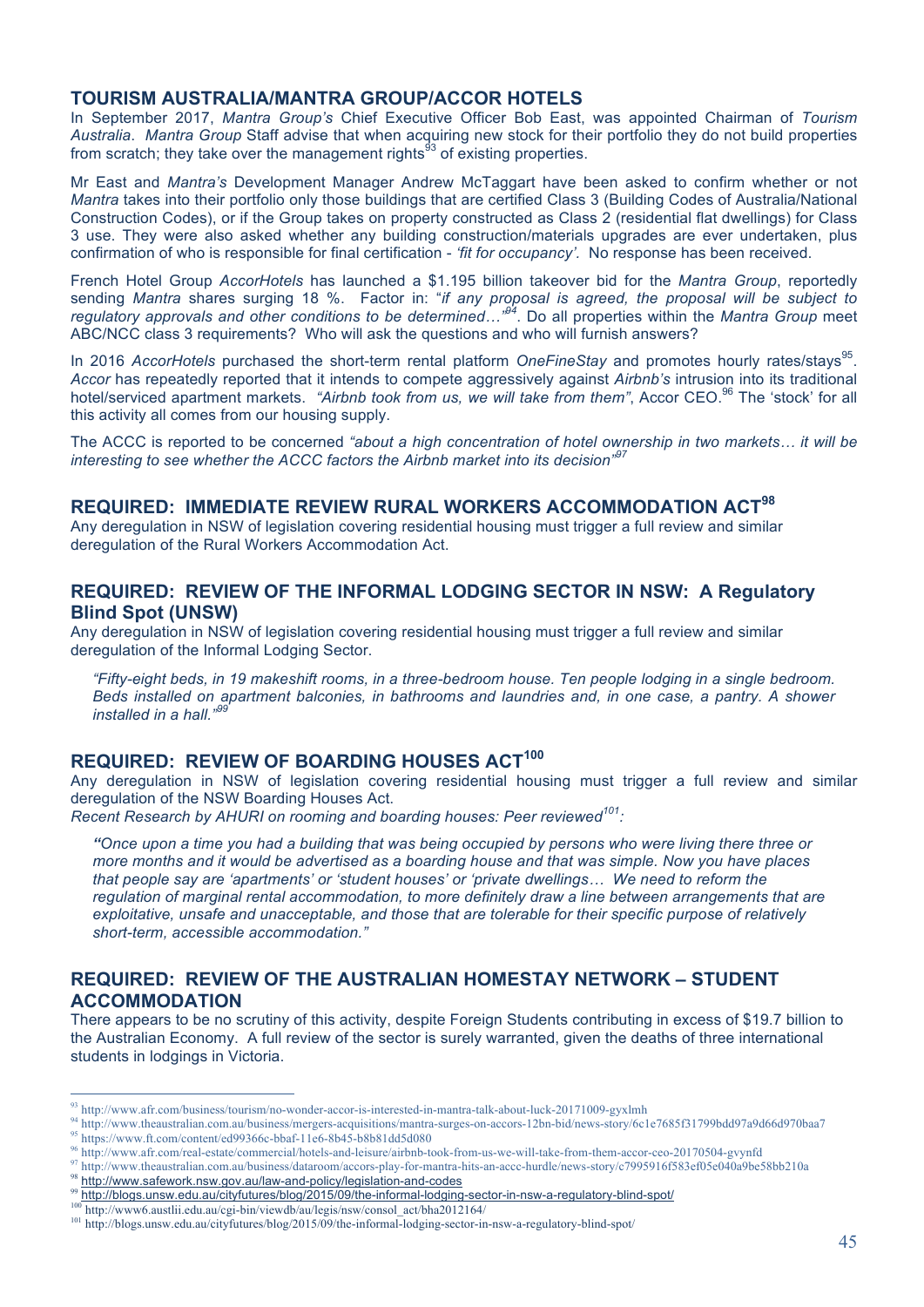# **Annexure 1 – Concerns Relating to** *'Options Paper'*

#### **The following concerns were raised in relation to the 'Options Paper'. Replies to queries were not provided:**

Prior to the release of the '*Options Paper',* Please demonstrate where current NSW legislation covering short-term holiday letting was reviewed, assessed and deemed to be inadequate,

Please identify and substantiate any current failings in NSW Land and Environment Court case law judgments on short-term letting,

Are reports of an independent, 1980 NSW Fire Department survey of buildings in the City of Sydney, which found that 70% of property owned by the NSW Government failed to meet building code requirements, correct? If this Report is no longer accessible, please provide a copy of the latest report and inventory on State-owned buildings in the Sydney CBD area and their level of compliance with Building Codes of Australia (BCA) and Fire and Rescue criteria.

#### **As per testimony given before the NSW Parliamentary Inquiry into short-term letting:**

Please provide details of any meetings with NSW Rural Fire Service and Fire and Rescue NSW plus findings and resolutions on short-term holiday letting<sup>102</sup>, particularly around "overcrowding in urban apartments and other *accommodation where fire safety is also a high order issue for Fire and Rescue",*

Please provide further clarification, from *Better Regulation* and *Fire and Rescue* perspectives on the *"more stringent fire safety standards around how frequent any short-term rental turn-over would be and how informed people need to be about evacuation procedures, alarms and the building code requirements when caught up in*  (short-term rentals) $103$ 

Please demonstrate, with data, what would be the *"quite different needs and issues<sup>104</sup>"* of NSW North Coast and South Coast residents,

Please demonstrate, by way of changes to the State Environment Planning Policy [SEPP] how *Better Regulation*  will assess and justify to NSW Residents the application of short-term letting *"thresholds"* in residential buildings and zones,

Please provide details of the work done by *Better Regulation* specifically on:

- Establishing the number of agents and booking platforms, located here and overseas, selling NSW homes as short-term holiday rentals,
- Country of origin/nationalities of clients now using NSW homes as short-term tourist/visitor rentals,
- The total number of NSW homes now removed from our housing stock and used as holiday rentals,
- The number of NSW Residents who have been evicted and displaced from rental properties,
- The number of homeless residents in each of the NSW Local Government Areas that suffer from high rates of short-term holiday rentals,
- Data relating to displacement of essential workers and increased rental/mortgage costs.

If changes are implemented by Government, please clarify what, if any, differentiation and distinction will be made in a revised [SEPP] between strata, company title and Torrens title buildings; please demonstrate how such a scenario will be evaluated and arrived at; who will pay for the alteration of Title Deeds and mortgage documents state wide,

Please produce data from other jurisdictions on the effectiveness of any industry-controlled *Code of Conduct* and how this could apply in NSW, when it is impossible to identify and contact the agent or overseas booking platform which has granted access to a residential property,

In relation to short-term letting, please produce *Better Regulation's* review and response to the Australian Criminology Research Advisory Council's "*Crime in High Rise Buildings: Planning for Vertical Community*  <sup>5</sup>. Please also provide any data that has been collected on crime rates in NSW residential neighbourhoods where short-term holiday letting is present.

Focusing specifically on the *Options Paper<sup>106</sup>* itself, for review and comment purposes, please provide **supporting documentation and data as follows:**

- %20Public%20Hearing%20No%202.pdf
- 104 https://www.parliament.nsw.gov.au/committees/DBAssets/InquiryEventTranscript/Transcript/9711/Hearing%20- %20Public%20Hearing%20No%202.pdf<br><sup>105</sup> http://crg.aic.gov.au/reports/1314/29-1112-FinalReport.pdf
- 

 $\overline{a}$ 102 https://www.parliament.nsw.gov.au/committees/DBAssets/InquiryEventTranscript/Transcript/9711/Hearing%20- %20Public%20Hearing%20No%202.pdf

<sup>103</sup> https://www.parliament.nsw.gov.au/committees/DBAssets/InquiryEventTranscript/Transcript/9711/Hearing%20-

<sup>106</sup> http://www.planning.nsw.gov.au/~/media/Files/DPE/Other/short-term-holiday-letting-options-paper-20-July-2017.ashx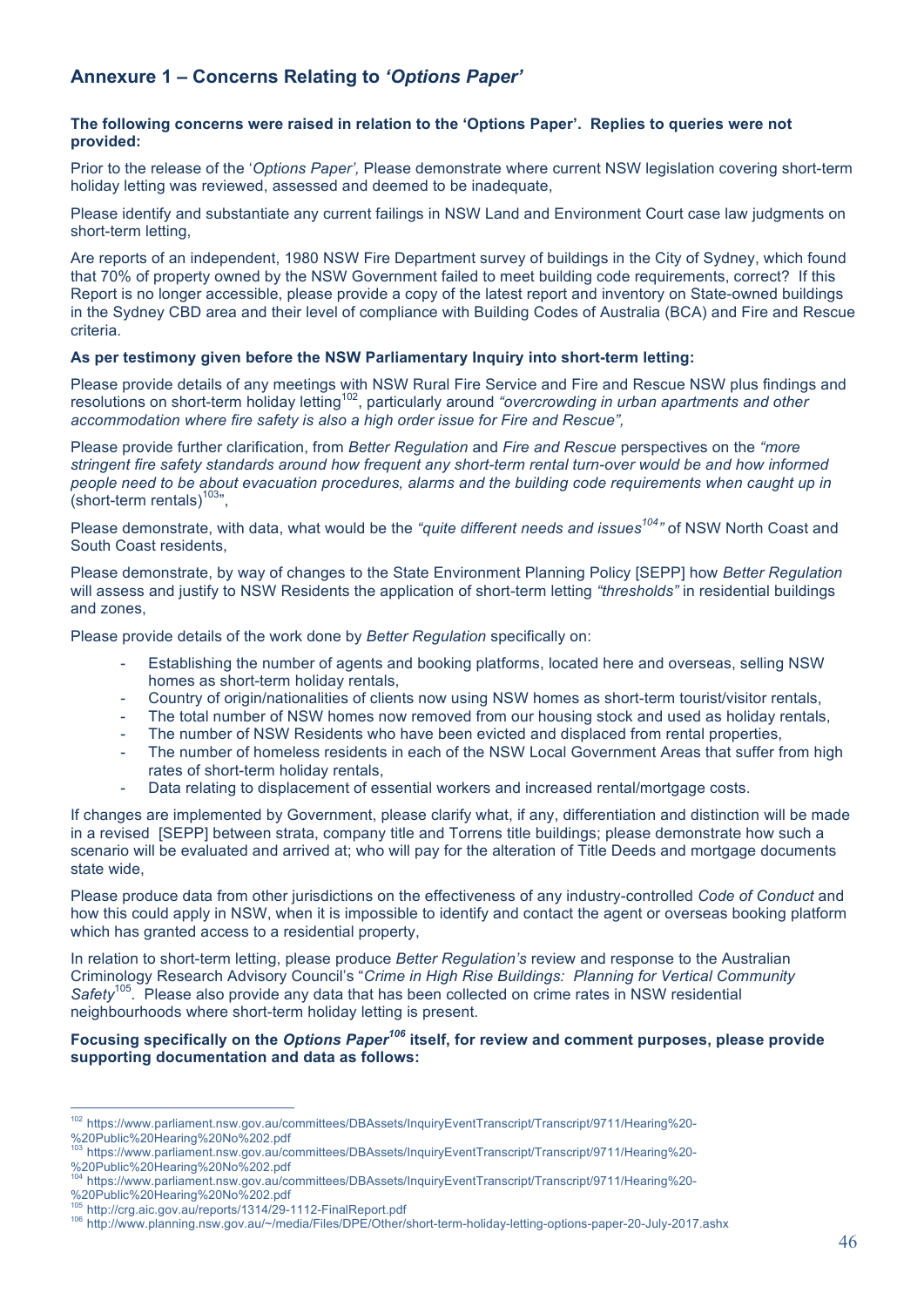- *"STHL is estimated to be worth \$31.3 billion nationally, providing income for property owners and creating jobs through the establishment of new businesses to manage transactions between property owners and customers. In NSW, STHL constitutes approximately 50% of the national total, accounts for 25% of total*  visitor nights and occurs in both regional and metropolitan areas. It is expected that STHL in NSW will *continue to increase its share of visitor night demand over the next ten years."* (Page 4)
- *"In 2014, there were an estimated 216,000 STHL premises in NSW/ACT."* (Page 7. What is the current Jul-Aug 2017 figure.)
- "*Most online listings are managed directly by the owner of the dwelling rather than an estate agent."*  (Page 7)
- *"About one-third of accommodation supply in non-metropolitan coastal NSW is STHL and it is a significant contributor to regional economies."* (Page 7)
- *"To determine which policy option is appropriate, it is important to establish a clear, evidence-based understanding of the nature and significance of the impacts of STHL on the community."* (Page 8 – what evidence-based data has been produced?)
- "*NSW (including ACT) represents approximately 35% of holiday rental premises nationally."* (Page 8)
- "*STHL contributes an estimated \$31.3 billion to the national economy including upwards of 238,000 jobs."*  (Page 8)

#### **BCA Classification**

- "*Some jurisdictions and courts in Australia have asserted that STHL can constitute a change in building classification under the Building Code of Australia (BCA). This can affect in NSW, among other things, the fire safety, health and amenity and disabled access (for people with a disability) requirements that apply, as well as whether development approval is required from the local council.* " (Page 11. Demonstrate please how this is being addressed.)
- *"This advantage is most stark at the boundary between [STHL] and bed and breakfast operators, who are arguably competing for the same customers. Consideration could be given to better aligning the regulatory requirements for low impact tourist and visitor accommodation, such as bed and breakfasts, and those for STHL."* (Page 11. Please present data. Please set out how *Better Regulation* will address the needs and impacts on residents who are complying with legislation. Or will Government deregulate all B&B/Motel/Hotel/Backpack/Boarding Houses.)
- *"In NSW, any attempt to regulate STHL ownership may be anti-competitive and would need to be carefully considered."* (Page 12. Please demonstrate how a concern over 'anti-competitiveness' will be weighed against the title deeds held by NSW Residents who have purchased homes in Residential buildings and suburbs.)
- "*However, the limited evidence currently available suggests that the impact of STHL on rental availability is negligible.*" (Please explain why there has been no "*evidence*" collected. Please substantiate how "*negligible impact"* can be claimed.)
- "*Sector-wide, transparent data collection and reporting from industry may help to ensure the issues can be monitored to facilitate an informed response from Government."* (Page 12. Please establish how *Better Regulation* will obtain transparent data and confirm from whom this will be sourced, and then verified.)
- "*According to Airbnb's Australian website the Friendly Buildings program is "a pilot program offered to help landlords, building residents who are Airbnb hosts, and their neighbours.*" (Page 14. Please demonstrate and present examples of where *Airbnb* is responding to the concerns of NSW Residents.)
- *"Most STHL operators provide complaint mechanisms for their listings, such as a website or a telephone number. Self-regulation could see a transparent and responsive complaint management system."* (Page 14. Please demonstrate how residents are establishing the identity of the letting platform involved and how successful individuals have been in having their issues addressed.)
- "*There is value in greater ongoing monitoring and reporting on STHL by industry. This is particularly the case given the paucity of information relating to the impacts associated with STHL. If information about the growth of STHL in NSW and its impacts on the community was made publicly available it would provide data on the extent of any issues and inform the future regulatory management of the industry."* (Page 15. Please demonstrate how and why the NSW Parliament is considering alterations to legislation in the absence of data.)
- *"The Committee did not accept that STHL was incompatible with strata living."* (Page 16.)
- Please demonstrate how this critical statement is arrived at, given NSW case law.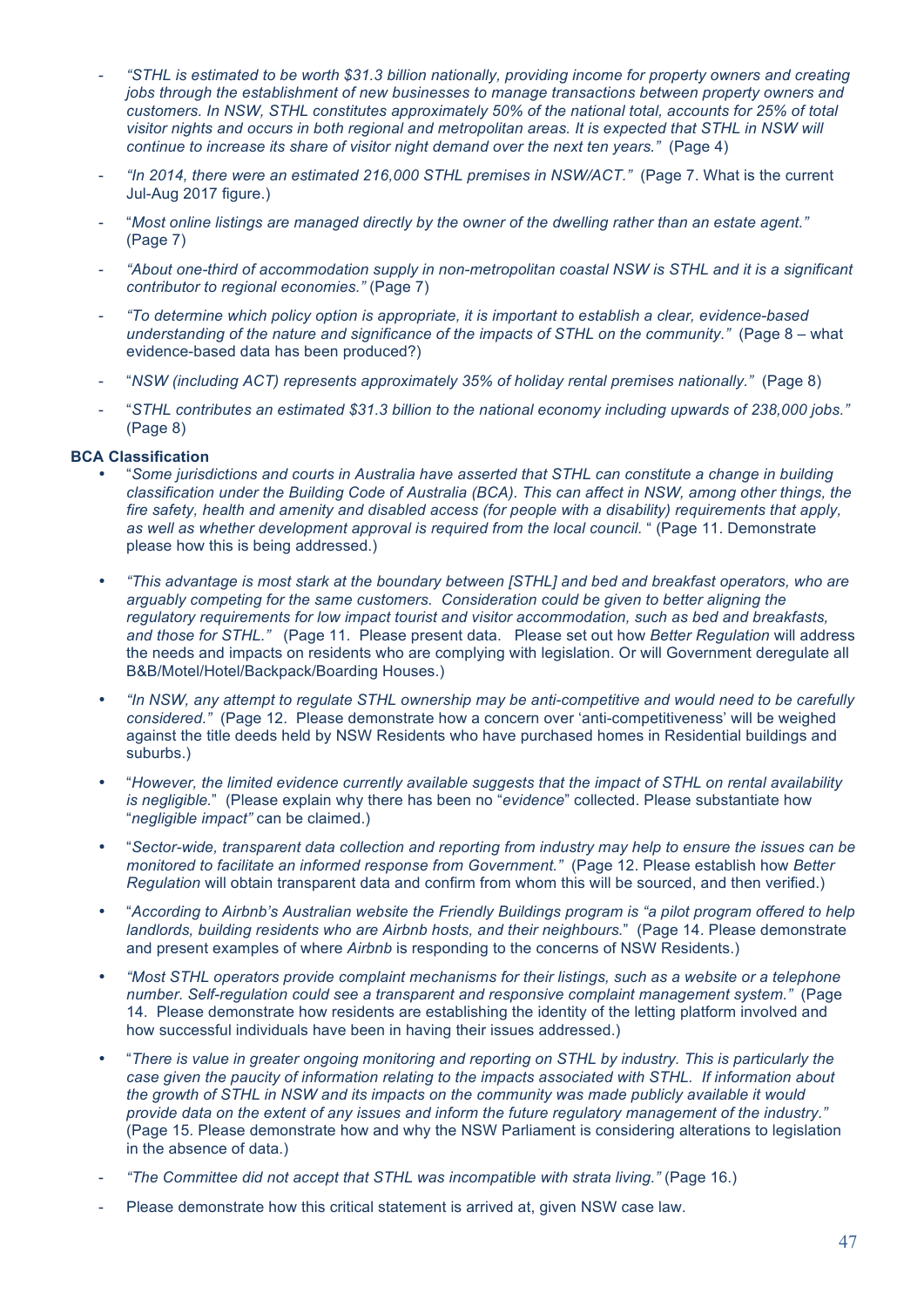- "*There is no consistent definition of STHL across NSW."* (Page 18. Please list the NSW legislation that was considered, reviewed and discounted in order to arrive at this statement.)
- "*The use of the planning system to manage STHL would be supported by provisions in the Environmental Planning & Assessment Act (EP&A Act) which allow investigation into on-going issues of non- compliance. The Act allows an investigation authority (i.e. council officers) to enter and search, obtain information and record evidence on, amongst other things, the use of a property.*" (Page 19. When was the last time the EPA&A was enacted in relation to short-term letting. What explanation is there for the absence of enforcement of legislation in the intervening period in NSW and please justify why the Department/NSW Government has tolerated and permitted non-compliance with Planning and Zoning legislation across the State.)
- "*Airbnb guests stay 2.1 times longer than typical visitors in Sydney and the average length of stay in Stayz listings is 6.2 days. In Sydney, the majority of Airbnb hosts rent their primary residences occasionally 37 nights per year. The average guest group for a Stayz listing is 3.7 adults and 1 child, which equates to 3-4 bedrooms. Anecdotal evidence suggests there are lower potential impacts associated with STHL where the principal resident (owner or tenant) is present during STHL, because it's in the best interests of the host to monitor and respond to guest behaviour or neighbour complaints."* (Page 20. Please substantiate these statements in Minister Kean's document; they appear to have been volunteered by *Airbnb/Stayz/Expedia.*)
- *"The concept of a registration system hosted by a Government agency rather than an industry body, was supported by most of stakeholders including residents in strata buildings (finding 3).*" (Page 21. Please substantiate this statement.)
- Please provide details of *Planning's* reference to, consultation with, plus consideration of the following, and how advice and findings have been incorporated into the *Options Paper*:

Building Codes of Australia Board National Disability Discrimination Commissioner NSW Federation of Housing Associations The National Construction CodeAustralian Institute of Architects / Australian Standards and Practices The NSW Government Response to the Independent Review of the *Building Professionals Act 2005<sup>107</sup>*

107 http://bpb.nsw.gov.au/sites/default/files/public/BP%20Act%20Review%20NSW%20Government%20Response.pdf